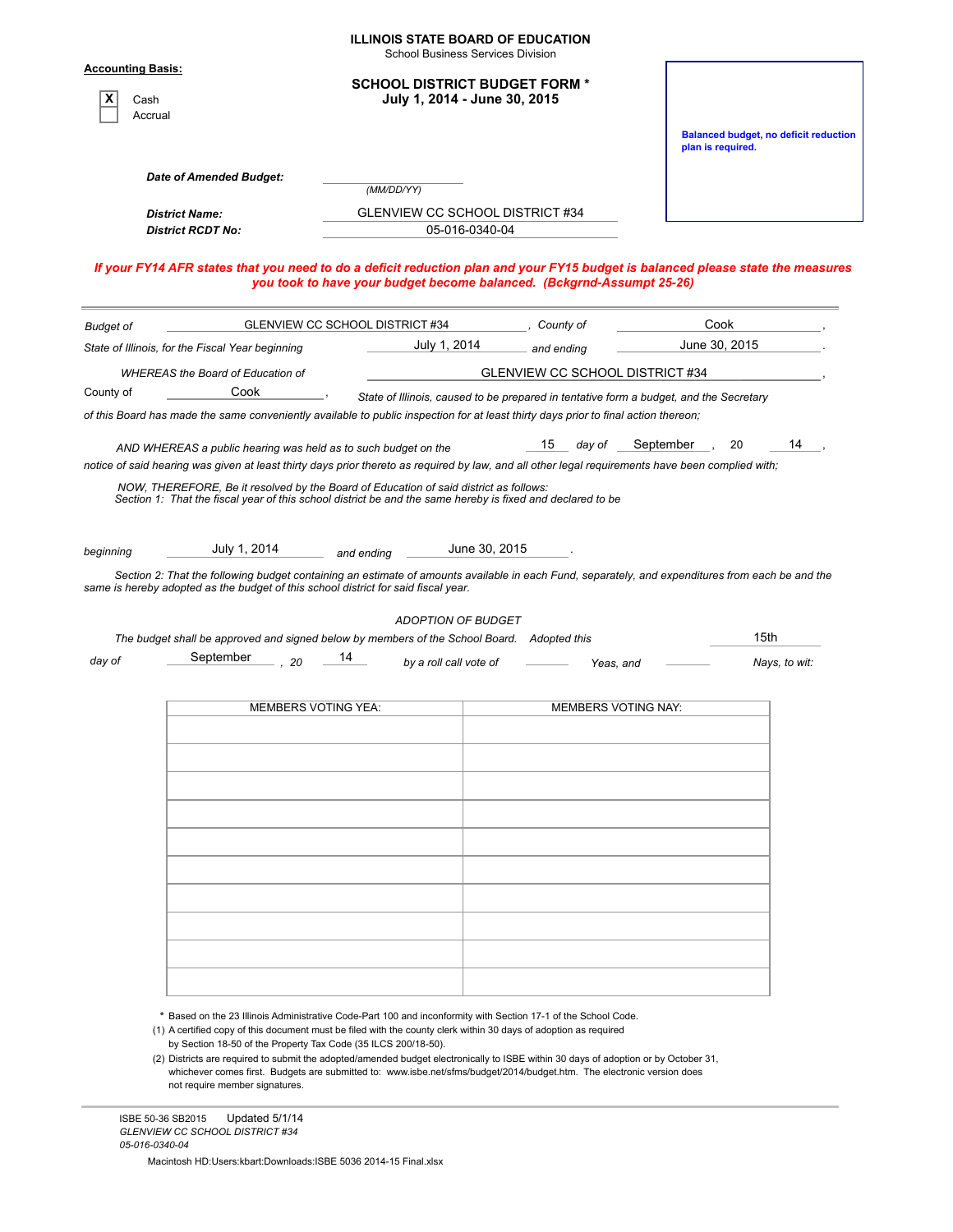| Begin entering data on EstRev 5-10 and EstExp 11-17 tabs.                                                     |           | (10)         | (20)                               | (30)                | (40)           | (50)                                                      | (60)                    | (70)                | (80)         | (90)                        |
|---------------------------------------------------------------------------------------------------------------|-----------|--------------|------------------------------------|---------------------|----------------|-----------------------------------------------------------|-------------------------|---------------------|--------------|-----------------------------|
| <b>Description</b>                                                                                            | Acct<br># | Educational  | Operations &<br><b>Maintenance</b> | <b>Debt Service</b> | Transportation | <b>Municipal</b><br>Retirement/<br><b>Social Security</b> | <b>Capital Projects</b> | <b>Working Cash</b> | Tort         | Fire Prevention &<br>Safety |
| <b>ESTIMATED BEGINNING FUND BALANCE July 1. 2014 1</b>                                                        |           | 36.676.039   | 3.383.660                          | 1.880.716           | 2.071.841      | 863.863                                                   | 3.121.244               | 1.772.506           | 151.181      | 1,480,194                   |
| <b>RECEIPTS/REVENUES</b>                                                                                      |           |              |                                    |                     |                |                                                           |                         |                     |              |                             |
| <b>LOCAL SOURCES</b>                                                                                          | 1000      | 49,417,701   | 4,593,727                          | 3,698,361           | 1,909,521      | 1,952,746                                                 | 500                     | 29,000              | 506,075      | 12,500                      |
| <b>FLOW-THROUGH RECEIPTS/REVENUES FROM ONE</b>                                                                | 2000      |              |                                    |                     |                |                                                           |                         |                     |              |                             |
| DISTRICT TO ANOTHER DISTRICT                                                                                  |           | $\Omega$     | $\Omega$                           |                     | $\Omega$       | $\mathbf{0}$                                              |                         |                     |              |                             |
| <b>STATE SOURCES</b>                                                                                          | 3000      | 4,183,485    | $\Omega$                           | $\Omega$            | 1,085,785      | $\mathbf{0}$                                              | $\mathbf{0}$            | $\mathbf{0}$        | $\mathbf{0}$ | $\Omega$                    |
| <b>FEDERAL SOURCES</b>                                                                                        | 4000      | 2,366,397    | $\Omega$                           | $\Omega$            | $\Omega$       | $\Omega$                                                  | $\Omega$                | $\Omega$            | $\Omega$     | $\Omega$                    |
| <b>Total Direct Receints/Revenues</b>                                                                         |           | 55,967,583   | 4,593,727                          | 3,698,361           | 2,995,306      | 1,952,746                                                 | 500                     | 29,000              | 506,075      | 12,500                      |
| Receipts/Revenues for "On Behalf" Payments <sup>2</sup>                                                       | 3998      | 11,403,605   |                                    |                     |                |                                                           |                         |                     |              |                             |
| <b>Total Receipts/Revenues</b>                                                                                |           | 67,371,188   | 4,593,727                          | 3,698,361           | 2,995,306      | 1,952,746                                                 | 500                     | 29,000              | 506,075      | 12,500                      |
| <b>DISBURSEMENTS/EXPENDITURES</b>                                                                             |           |              |                                    |                     |                |                                                           |                         |                     |              |                             |
| <b>INSTRUCTION</b>                                                                                            | 1000      |              |                                    |                     |                |                                                           |                         |                     |              |                             |
|                                                                                                               |           | 37.489.959   |                                    |                     |                | 1,868,145                                                 |                         |                     |              |                             |
| <b>SUPPORT SERVICES</b>                                                                                       | 2000      | 16.559.917   | 5,004,514                          |                     | 3,385,090      | $\mathbf{0}$                                              | 3,025,083               |                     | 506,000      | 1,347,864                   |
| <b>COMMUNITY SERVICES</b>                                                                                     | 3000      | 37,430       | $\Omega$                           |                     | $\mathbf{0}$   | $\mathbf{0}$                                              |                         |                     |              |                             |
| PAYMENTS TO OTHER DISTRICTS & GOVT UNITS                                                                      | 4000      | 593.871      | 5.000                              | $\mathbf{0}$        | $\mathbf{0}$   | $\mathbf{0}$                                              | $\mathbf{0}$            |                     |              | $\Omega$                    |
| <b>DEBT SERVICES</b>                                                                                          | 5000      | $\mathbf{0}$ | $\Omega$                           | 3,619,510           | $\Omega$       | $\Omega$                                                  |                         |                     | $\mathbf{0}$ | $\Omega$                    |
| PROVISION FOR CONTINGENCIES                                                                                   | 6000      | $\mathbf{0}$ | $\Omega$                           | $\Omega$            | 500            | $\mathbf{0}$                                              | $\Omega$                |                     | $\mathbf{0}$ | $\Omega$                    |
| <b>Total Direct Disbursements/Expenditures "</b>                                                              |           | 54,681,177   | 5,009,514                          | 3,619,510           | 3,385,590      | 1,868,145                                                 | 3,025,083               |                     | 506,000      | 1,347,864                   |
| Disbursements/Expenditures for "On Behalf" Payments <sup>2</sup>                                              | 4180      | 11,403,605   | $\Omega$                           | $\mathbf{0}$        | $\mathbf{0}$   | $\overline{0}$                                            | $\Omega$                |                     | $\mathbf{0}$ | $\Omega$                    |
| <b>Total Disbursements/Expenditures</b>                                                                       |           | 66,084,782   | 5,009,514                          | 3,619,510           | 3,385,590      | 1,868,145                                                 | 3,025,083               |                     | 506,000      | 1,347,864                   |
| Excess of Direct Receipts/Revenues Over (Under) Direct<br>Disbursements/Expenditures                          |           | 1,286,406    | (415, 787)                         | 78,851              | (390, 284)     | 84,601                                                    | (3,024,583)             | 29,000              | 75           | (1, 335, 364)               |
| <b>OTHER SOURCES/USES OF FUNDS</b>                                                                            |           |              |                                    |                     |                |                                                           |                         |                     |              |                             |
| OTHER SOURCES OF FUNDS (7000)                                                                                 |           |              |                                    |                     |                |                                                           |                         |                     |              |                             |
| PERMANENT TRANSFER FROM VARIOUS FUNDS                                                                         |           |              |                                    |                     |                |                                                           |                         |                     |              |                             |
| Abolishment the Working Cash Fund <sup>16</sup>                                                               | 7110      |              |                                    |                     |                |                                                           |                         |                     |              |                             |
| Abatement of the Working Cash Fund <sup>16</sup>                                                              | 7110      |              |                                    |                     |                |                                                           |                         |                     |              |                             |
| Transfer of Working Cash Fund Interest                                                                        | 7120      |              |                                    |                     |                |                                                           |                         |                     |              |                             |
| <b>Transfer Among Funds</b>                                                                                   | 7130      |              |                                    |                     |                |                                                           |                         |                     |              |                             |
| <b>Transfer of Interest</b>                                                                                   | 7140      |              |                                    |                     |                |                                                           |                         |                     |              |                             |
| Transfer from Capital Projects Fund to O&M Fund                                                               | 7150      |              | $\mathbf{0}$                       |                     |                |                                                           |                         |                     |              |                             |
| Transfer of Excess Fire Prev & Safety Tax & Interest 3<br>Proceeds to O&M Fund                                | 7160      |              | $\Omega$                           |                     |                |                                                           |                         |                     |              |                             |
| Transfer of Excess Accumulated Fire Prev & Safety Bond and Int <sup>3a</sup> Proceeds to<br>Debt Service Fund | 7170      |              |                                    | $\Omega$            |                |                                                           |                         |                     |              |                             |
| SALE OF BONDS (7200)                                                                                          |           |              |                                    |                     |                |                                                           |                         |                     |              |                             |
| Principal on Bonds Sold <sup>4</sup>                                                                          | 7210      |              |                                    |                     |                |                                                           |                         |                     |              |                             |
| Premium on Bonds Sold                                                                                         | 7220      |              |                                    |                     |                |                                                           |                         |                     |              |                             |
| Accrued Interest on Bonds Sold                                                                                | 7230      |              |                                    |                     |                |                                                           |                         |                     |              |                             |
| Sale or Compensation for Fixed Assets <sup>5</sup>                                                            | 7300      |              |                                    |                     |                |                                                           |                         |                     |              |                             |
| Transfer to Debt Service to Pay Principal on Capital Leases                                                   | 7400      |              |                                    | $\mathbf{0}$        |                |                                                           |                         |                     |              |                             |
| Transfer to Debt Service Fund to Pay Interest on Capital Leases                                               | 7500      |              |                                    | $\mathbf{0}$        |                |                                                           |                         |                     |              |                             |
| Transfer to Debt Service Fund to Pay Principal on Revenue Bonds                                               | 7600      |              |                                    | $\mathbf{0}$        |                |                                                           |                         |                     |              |                             |
| Transfer to Debt Service Fund to Pay Interest on Revenue Bonds                                                | 7700      |              |                                    | $\Omega$            |                |                                                           |                         |                     |              |                             |
| Transfer to Capital Projects Fund                                                                             | 7800      |              |                                    |                     |                |                                                           | $\mathbf{0}$            |                     |              |                             |
| <b>ISBE Loan Proceeds</b>                                                                                     | 7900      |              |                                    |                     |                |                                                           |                         |                     |              |                             |
| Other Sources Not Classified Elsewhere                                                                        | 7990      |              |                                    |                     |                |                                                           |                         |                     |              |                             |
| <b>Total Other Sources of Funds</b> 8                                                                         |           | $\mathbf{0}$ | $\Omega$                           | $\mathbf{0}$        | $\mathbf{0}$   | $\overline{0}$                                            | $\Omega$                | $\mathbf{0}$        | $\mathbf{0}$ | $\Omega$                    |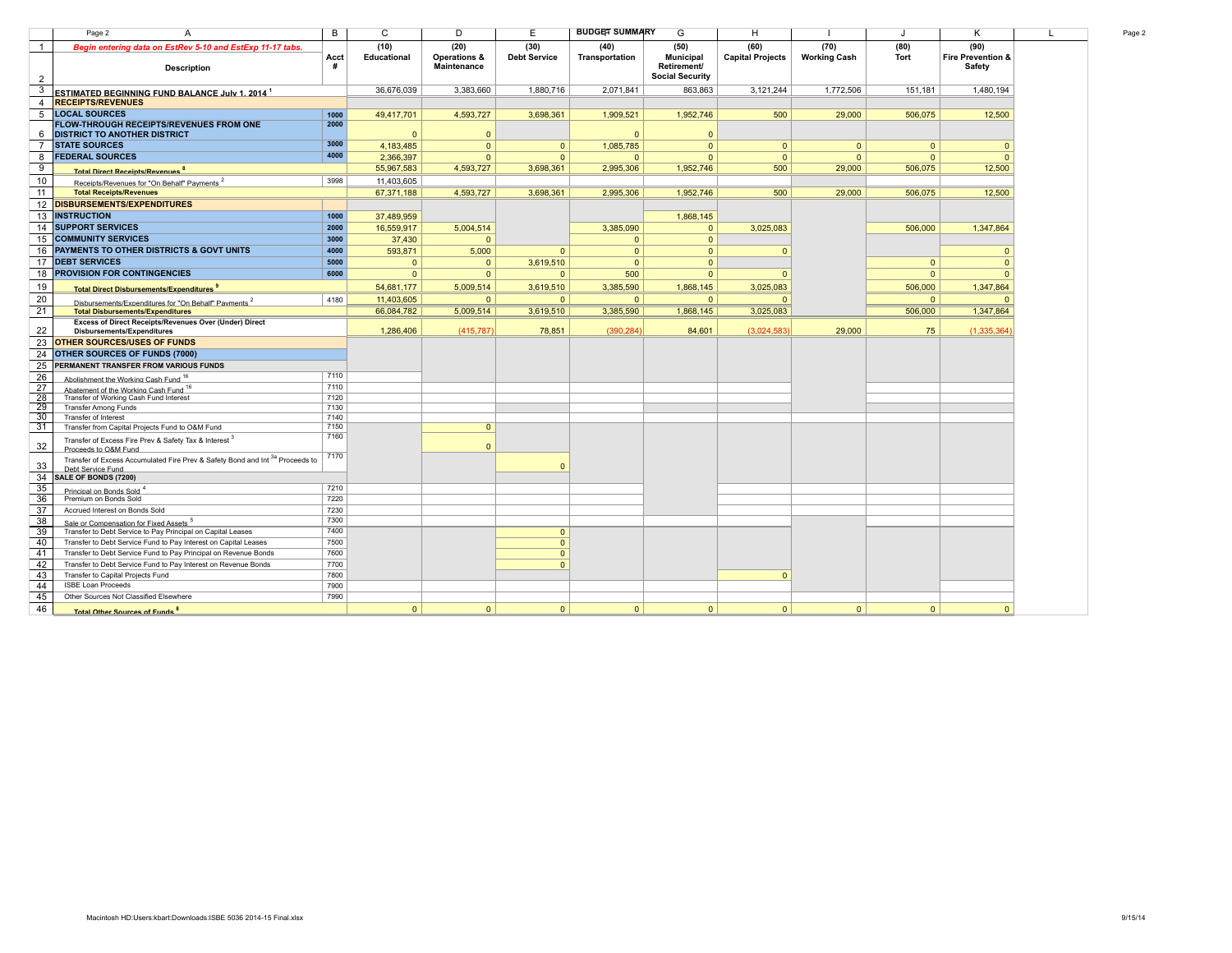| Begin entering data on EstRev 5-10 and EstExp 11-17 tabs.                                             |           | (10)               | (20)                        | (30)                | (40)           | (50)                                                      | (60)                    | (70)                | (80)     | (90)                                          |  |
|-------------------------------------------------------------------------------------------------------|-----------|--------------------|-----------------------------|---------------------|----------------|-----------------------------------------------------------|-------------------------|---------------------|----------|-----------------------------------------------|--|
| <b>Description</b>                                                                                    | Acct<br># | <b>Educational</b> | Operations &<br>Maintenance | <b>Debt Service</b> | Transportation | <b>Municipal</b><br>Retirement/<br><b>Social Security</b> | <b>Capital Projects</b> | <b>Working Cash</b> | Tort     | <b>Fire Prevention &amp;</b><br><b>Safety</b> |  |
| <b>OTHER USES OF FUNDS (8000)</b>                                                                     |           |                    |                             |                     |                |                                                           |                         |                     |          |                                               |  |
| TRANSFER TO VARIOUS OTHER FUNDS (8100)                                                                |           |                    |                             |                     |                |                                                           |                         |                     |          |                                               |  |
| Abolishment or Abatement of the Working Cash Fund 16                                                  | 8110      |                    |                             |                     |                |                                                           |                         | $\Omega$            |          |                                               |  |
| Transfer of Working Cash Fund Interest                                                                | 8120      |                    |                             |                     |                |                                                           |                         | $\overline{0}$      |          |                                               |  |
| <b>Transfer Among Funds</b>                                                                           | 8130      |                    |                             |                     |                |                                                           |                         |                     |          |                                               |  |
| Transfer of Interest <sup>6</sup>                                                                     | 8140      |                    |                             |                     |                |                                                           |                         |                     |          |                                               |  |
| Transfer from Capital Projects Fund to O&M Fund                                                       | 8150      |                    |                             |                     |                |                                                           |                         |                     |          |                                               |  |
| Transfer of Excess Fire Prev & Safety Tax & Interest 3<br>Proceeds<br>to O&M Fund                     | 8160      |                    |                             |                     |                |                                                           |                         |                     |          |                                               |  |
| Transfer of Excess Accumulated Fire Prev & Safety Bond 3a<br>and<br>Int Proceeds to Debt Service Fund | 8170      |                    |                             |                     |                |                                                           |                         |                     |          |                                               |  |
| Taxes Pledged to Pay Principal on Capital Leases                                                      | 8410      |                    |                             |                     |                |                                                           |                         |                     |          |                                               |  |
| Grants/Reimbursements Pledged to Pay Principal on Capital Leases                                      | 8420      |                    |                             |                     |                |                                                           |                         |                     |          |                                               |  |
| Other Revenues Pledged to Pay Principal on Capital Leases                                             | 8430      |                    |                             |                     |                |                                                           |                         |                     |          |                                               |  |
| Fund Balance Transfers Pledged to Pay Principal on Capital Leases                                     | 8440      |                    |                             |                     |                |                                                           |                         |                     |          |                                               |  |
| Taxes Pledged to Pay Interest on Capital Leases                                                       | 8510      |                    |                             |                     |                |                                                           |                         |                     |          |                                               |  |
| Grants/Reimbursements Pledged to Pay Interest on Capital Leases                                       | 8520      |                    |                             |                     |                |                                                           |                         |                     |          |                                               |  |
| Other Revenues Pledged to Pay Interest on Capital Leases                                              | 8530      |                    |                             |                     |                |                                                           |                         |                     |          |                                               |  |
| Fund Balance Transfers Pledged to Pay Interest on Capital Leases                                      | 8540      |                    |                             |                     |                |                                                           |                         |                     |          |                                               |  |
| Taxes Pledged to Pay Principal on Revenue Bonds                                                       | 8610      |                    |                             |                     |                |                                                           |                         |                     |          |                                               |  |
| Grants/Reimbursements Pledged to Pay Principal on Revenue Bonds                                       | 8620      |                    |                             |                     |                |                                                           |                         |                     |          |                                               |  |
| Other Revenues Pledged to Pay Principal on Revenue Bonds                                              | 8630      |                    |                             |                     |                |                                                           |                         |                     |          |                                               |  |
| Fund Balance Transfers Pledged to Pay Principal on Revenue Bonds                                      | 8640      |                    |                             |                     |                |                                                           |                         |                     |          |                                               |  |
| Taxes Pledged to Pay Interest on Revenue Bonds                                                        | 8710      |                    |                             |                     |                |                                                           |                         |                     |          |                                               |  |
| Grants/Reimbursements Pledged to Pay Interest on Revenue Bonds                                        | 8720      |                    |                             |                     |                |                                                           |                         |                     |          |                                               |  |
| Other Revenues Pledged to Pay Interest on Revenue Bonds                                               | 8730      |                    |                             |                     |                |                                                           |                         |                     |          |                                               |  |
| Fund Balance Transfers Pledged to Pay Interest on Revenue Bonds                                       | 8740      |                    |                             |                     |                |                                                           |                         |                     |          |                                               |  |
| Taxes Transferred to Pay for Capital Projects                                                         | 8810      |                    |                             |                     |                |                                                           |                         |                     |          |                                               |  |
| Grants/Reimbursements Pledged to Pay for Capital Projects                                             | 8820      |                    |                             |                     |                |                                                           |                         |                     |          |                                               |  |
| Other Revenues Pledged to Pay for Capital Projects                                                    | 8830      |                    |                             |                     |                |                                                           |                         |                     |          |                                               |  |
| Fund Balance Transfers Pledged to Pay for Capital Projects                                            | 8840      |                    |                             |                     |                |                                                           |                         |                     |          |                                               |  |
| Transfer to Debt Service Fund to Pay Principal on ISBE Loans                                          | 8910      |                    |                             |                     |                |                                                           |                         |                     |          |                                               |  |
| Other Uses Not Classified Elsewhere                                                                   | 8990      |                    |                             |                     |                |                                                           |                         |                     |          |                                               |  |
| Total Other Hees of Funds <sup>9</sup>                                                                |           | $\Omega$           | $\Omega$                    | $\mathbf{0}$        | $\overline{0}$ | $\Omega$                                                  | $\mathbf{0}$            | $\Omega$            | $\Omega$ |                                               |  |
| <b>Total Other Sources/Uses of Fund</b>                                                               |           | $\Omega$           | $\mathbf{0}$                | $\Omega$            | $\overline{0}$ | $\Omega$                                                  | $\Omega$                | $\Omega$            | $\Omega$ |                                               |  |
| <b>ESTIMATED ENDING FUND BALANCE June 30, 2015</b>                                                    |           | 37,962,445         | 2.967.873                   | 1.959.567           | 1,681,557      | 948.464                                                   | 96,661                  | 1.801.506           | 151.256  | 144.830                                       |  |

|                                 |      |             |                         |                     | SUMINIART OF EXPENDITURES (by Major Object) |                        |                         |                     |             |                   |                        |
|---------------------------------|------|-------------|-------------------------|---------------------|---------------------------------------------|------------------------|-------------------------|---------------------|-------------|-------------------|------------------------|
|                                 |      | (10)        | (20)                    | (30)                | (40)                                        | (50)                   | (60)                    | (70)                | (80)        | (90)              |                        |
| Description                     | Acct | Educational | <b>Operations &amp;</b> | <b>Debt Service</b> | Transportation                              | <b>Municipal</b>       | <b>Capital Projects</b> | <b>Working Cash</b> | <b>Tort</b> | Fire Prevention & | <b>Total By Object</b> |
|                                 |      |             | Maintenance             |                     |                                             | Retirement/            |                         |                     |             | Safety            |                        |
|                                 |      |             |                         |                     |                                             | <b>Social Security</b> |                         |                     |             |                   |                        |
| <b>Object Name</b>              |      |             |                         |                     |                                             |                        |                         |                     |             |                   |                        |
| <b>Salaries</b>                 | 100  | 38,851,081  | 1,850,272               |                     | 53.744                                      |                        |                         |                     |             |                   | 40,755,097             |
| <b>Employee Benefits</b>        | 200  | 6,498,453   | 592,292                 |                     | 9.646                                       | 1,868,145              |                         |                     |             |                   | 8,968,536              |
| <b>Purchased Services</b>       | 300  | 2,796,314   | 593,200                 |                     | 3,289,200                                   |                        | 300,445                 |                     | 506,000     | 160,330           | 7,645,489              |
| <b>Supplies &amp; Materials</b> | 400  | 2,226,963   | 1,131,750               |                     | 27,500                                      |                        |                         |                     |             |                   | 3,386,213              |
| <b>Capital Outlay</b>           | 500  | 1,070,950   | 837,000                 |                     | 5,000                                       |                        | 2,724,638               |                     |             | 1,187,534         | 5,825,122              |
| <b>Other Objects</b>            | 600  | 3,212,416   | 5,000                   | 3,619,510           | 500                                         |                        |                         |                     |             |                   | 6.837.426              |
| Non-Capitalized Equipment       | 700  |             |                         |                     |                                             |                        |                         |                     |             |                   |                        |
| <b>Termination Benefits</b>     | 800  | 25,000      |                         |                     |                                             |                        |                         |                     |             |                   | 25,000                 |
| <b>Total Expenditures</b>       |      | 54,681,177  | 5.009.514               | 3.619.510           | 3.385.590                                   | 1.868.145              | 3.025.083               |                     | 506,000     | 1.347.864         | 73,442,883             |

#### **SUMMARY OF EXPENDITURES (by Major Object)**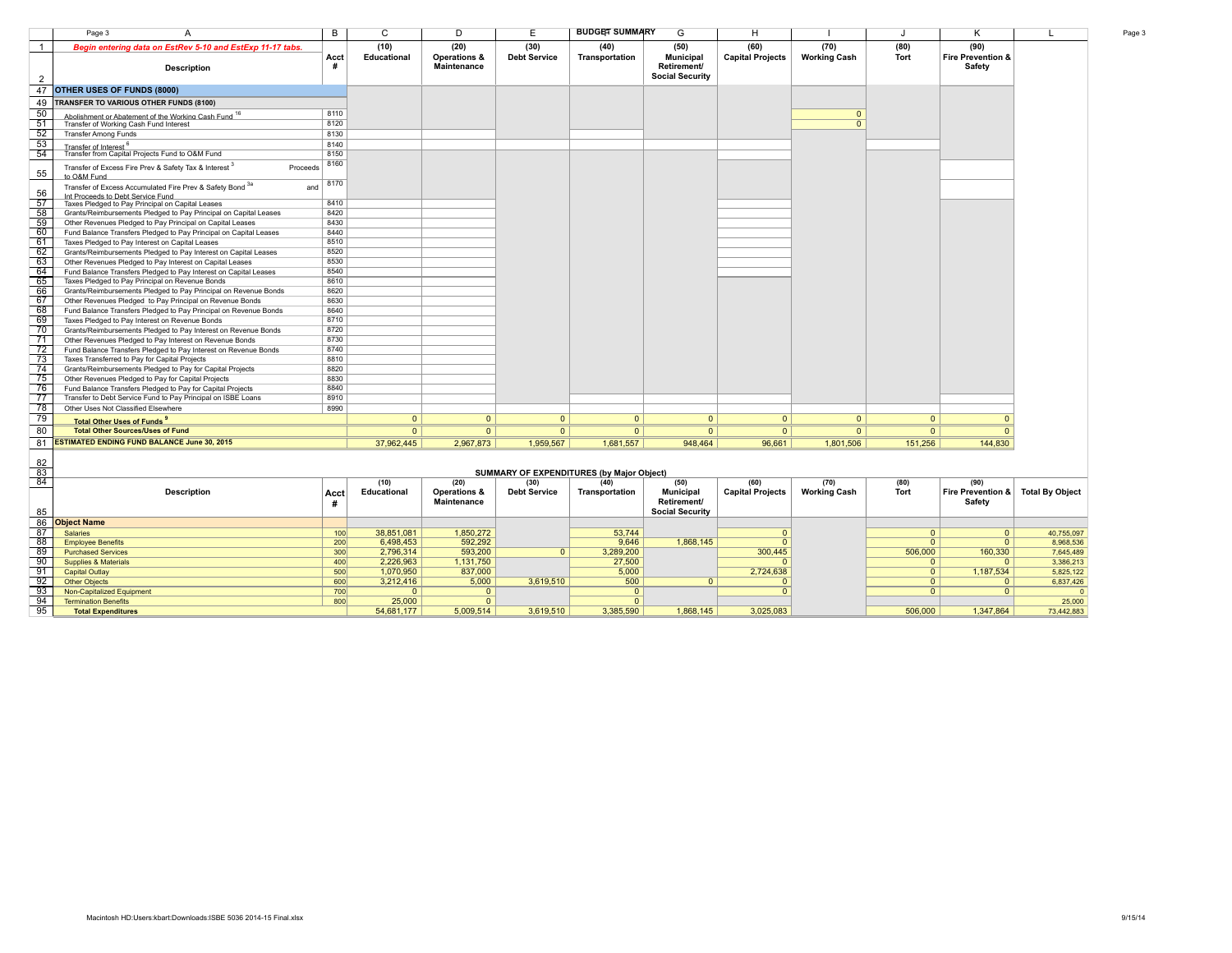| <b>Description</b>                                                       | Acct | (10)<br>Educational | (20)<br>Operations &<br>Maintenance | (30)<br><b>Debt Service</b> | (40)<br>Transportation | (50)<br><b>Municipal</b><br>Retirement/<br><b>Social Security</b> | (60)<br><b>Capital Projects</b> | (70)<br><b>Working Cash</b> | (80)<br>Tort | (90)<br>Fire Prevention &<br>Safety |
|--------------------------------------------------------------------------|------|---------------------|-------------------------------------|-----------------------------|------------------------|-------------------------------------------------------------------|---------------------------------|-----------------------------|--------------|-------------------------------------|
| BEGINNING CASH BALANCE ON HAND July 1. 2014 <sup>7</sup>                 |      | 35,681,802          | 3,224,042                           | 3,206,606                   | 2,012,623              | 853,832                                                           | 3,294,454                       | 1,902,408                   | 151,180      | 1,488,223                           |
| <b>Total Direct Receipts &amp; Other Sources<sup>8</sup></b>             |      | 55,967,583          | 4,593,727                           | 3,698,361                   | 2.995.306              | 1.952.746                                                         | 500                             | 29,000                      | 506,075      | 12,500                              |
| <b>OTHER RECEIPTS</b>                                                    |      |                     |                                     |                             |                        |                                                                   |                                 |                             |              |                                     |
| Interfund Loans Payable (Loans from Other Funds)                         | 411  |                     |                                     |                             |                        |                                                                   |                                 |                             |              |                                     |
| Interfund Loans Receivable (Repayment of Loans)                          | 141  |                     |                                     |                             |                        |                                                                   |                                 |                             |              |                                     |
| Notes and Warrants Payable                                               | 433  |                     |                                     |                             |                        |                                                                   |                                 |                             |              |                                     |
| <b>Other Current Assets</b>                                              | 199  |                     |                                     |                             |                        |                                                                   |                                 |                             |              |                                     |
| <b>Total Other Receipts</b>                                              |      | $\mathbf{0}$        | $\Omega$                            | $\Omega$                    | $\Omega$               | $\Omega$                                                          | $\Omega$                        | $\Omega$                    | $\Omega$     | $\Omega$                            |
| <b>Total Direct Receipts, Other Sources, &amp; Other Receipts</b>        |      | 55,967,583          | 4,593,727                           | 3,698,361                   | 2,995,306              | 1,952,746                                                         | 500                             | 29,000                      | 506,075      | 12,500                              |
| <b>Total Amount Available</b>                                            |      | 91,649,385          | 7,817,769                           | 6,904,967                   | 5,007,929              | 2,806,578                                                         | 3,294,954                       | 1,931,408                   | 657,255      | 1,500,723                           |
| Total Direct Disbursements & Other Uses 9                                |      | 54,681,177          | 5,009,514                           | 3,619,510                   | 3,385,590              | 1,868,145                                                         | 3,025,083                       | $\mathbf{0}$                | 506,000      | 1,347,864                           |
| <b>OTHER DISBURSEMENTS</b>                                               |      |                     |                                     |                             |                        |                                                                   |                                 |                             |              |                                     |
| Interfund Loans Receivable (Loans to Other Funds) <sup>10</sup>          | 141  |                     |                                     |                             |                        |                                                                   |                                 |                             |              |                                     |
| Interfund Loans Payable (Repayment of Loans)                             | 411  |                     |                                     |                             |                        |                                                                   |                                 |                             |              |                                     |
| Notes and Warrants Payable                                               | 433  |                     |                                     |                             |                        |                                                                   |                                 |                             |              |                                     |
| <b>Other Current Liabilities</b>                                         | 499  |                     |                                     |                             |                        |                                                                   |                                 |                             |              |                                     |
| <b>Total Other Disbursements</b>                                         |      | $\overline{0}$      | $\Omega$                            | $\mathbf{0}$                | $\mathbf{0}$           | $\mathbf{0}$                                                      | $\mathbf{0}$                    | $\mathbf{0}$                | $\mathbf{0}$ | $\Omega$                            |
| <b>Total Direct Disbursements, Other Uses, &amp; Other Disbursements</b> |      | 54,681,177          | 5,009,514                           | 3,619,510                   | 3,385,590              | 1,868,145                                                         | 3,025,083                       | $\Omega$                    | 506,000      | 1,347,864                           |
| <b>ENDING CASH BALANCE ON HAND June 30, 2015</b>                         |      | 36,968,208          | 2,808,255                           | 3,285,457                   | 1,622,339              | 938,433                                                           | 269,871                         | 1,931,408                   | 151,255      | 152,859                             |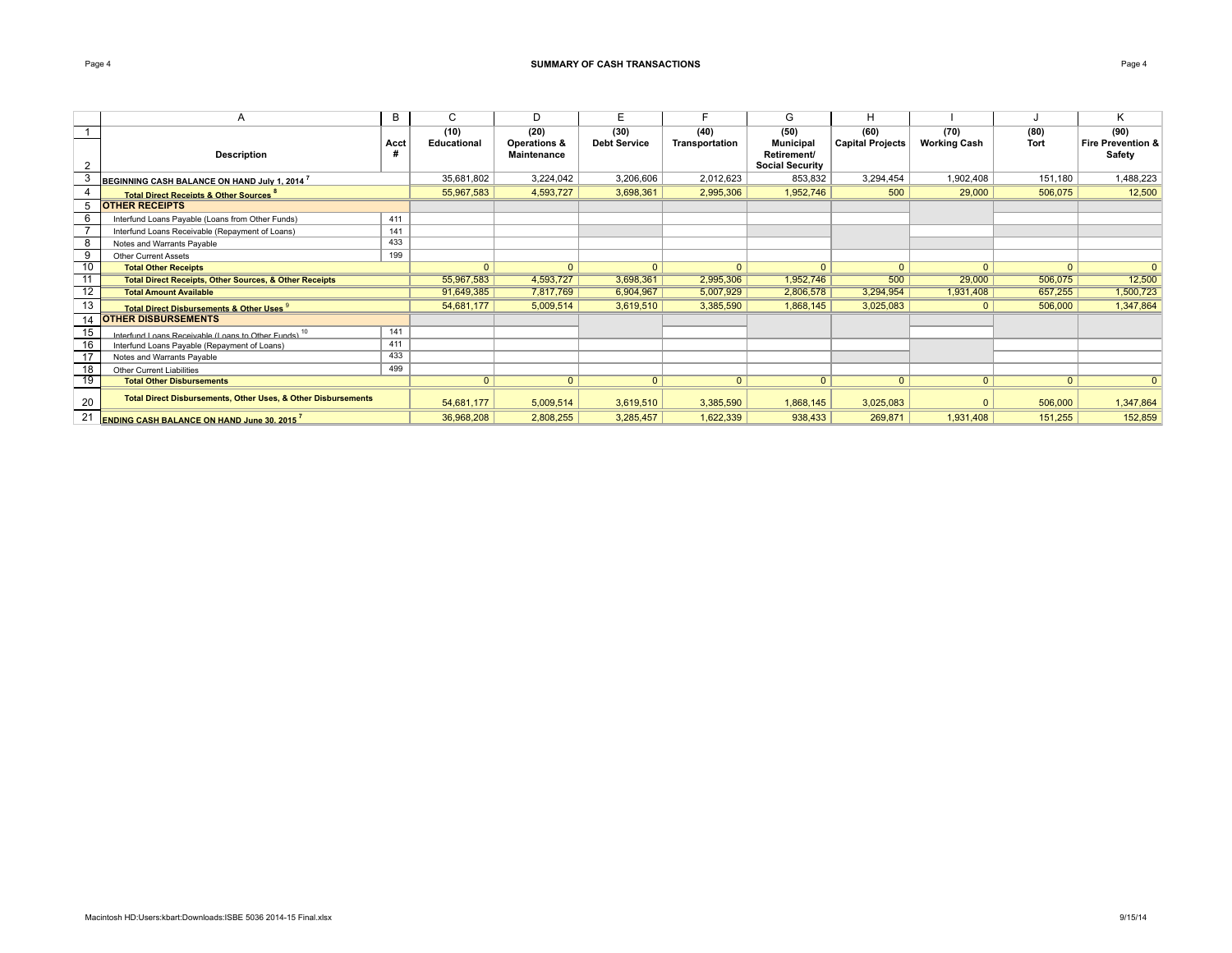| <b>Description</b>                                                                                                                   | Acct<br>#      | (10)<br>Educational | (20)<br>Operations &<br>Maintenance | (30)<br><b>Debt Service</b> | (40)<br>Transportation | (50)<br>Municipal<br>Retirement/<br><b>Social Security</b> | (60)<br><b>Capital Projects</b> | (70)<br><b>Working Cash</b> | (80)<br>Tort   | (90)<br><b>Fire Prevention &amp;</b><br><b>Safety</b> |
|--------------------------------------------------------------------------------------------------------------------------------------|----------------|---------------------|-------------------------------------|-----------------------------|------------------------|------------------------------------------------------------|---------------------------------|-----------------------------|----------------|-------------------------------------------------------|
| <b>RECEIPTS/REVENUES FROM LOCAL SOURCES</b><br>AD VALOREM TAXES LEVIED BY LOCAL EDUCATION AGENCY                                     |                |                     |                                     |                             |                        |                                                            |                                 |                             |                |                                                       |
|                                                                                                                                      | $\overline{a}$ |                     |                                     |                             |                        |                                                            |                                 |                             |                |                                                       |
| Designated Purposes Levies <sup>11</sup><br>Leasing Purposes Levy <sup>12</sup>                                                      | 1130           | 37,090,759          | 4,233,727                           | 3,691,461                   | 1,821,321              | 1,890,646                                                  |                                 |                             | 505,825        |                                                       |
| Special Education Purposes Levy                                                                                                      | 1140           |                     |                                     |                             |                        |                                                            |                                 |                             |                |                                                       |
| FICA and Medicare Only Levies                                                                                                        | 1150           |                     |                                     |                             |                        |                                                            |                                 |                             |                |                                                       |
| Area Vocational Construction Purposes Levy                                                                                           | 1160           |                     |                                     |                             |                        |                                                            |                                 |                             |                |                                                       |
| Summer School Purposes Levy                                                                                                          | 1170           |                     |                                     |                             |                        |                                                            |                                 |                             |                |                                                       |
| Other Tax Levies (Describe & Itemize)<br><b>Total Ad Valorem Taxes Levied by District</b>                                            | 1190           | 37,090,759          | 4,233,727                           | 3,691,461                   | 1,821,321              | 1,890,646                                                  | $\mathbf{0}$                    | 0                           | 505,825        | $\overline{0}$                                        |
| PAYMENTS IN LIEU OF TAXES                                                                                                            |                |                     |                                     |                             |                        |                                                            |                                 |                             |                |                                                       |
| Mobile Home Privilege Tax                                                                                                            | 1210           |                     |                                     |                             |                        |                                                            |                                 |                             |                |                                                       |
| Payments from Local Housing Authority                                                                                                | 1220           |                     |                                     |                             |                        |                                                            |                                 |                             |                |                                                       |
| Corporate Personal Property Replacement Taxes 13                                                                                     | 1230           | 626,504             |                                     |                             |                        | 56,000                                                     |                                 |                             |                |                                                       |
| Other Payments in Lieu of Taxes (Describe & Itemize)                                                                                 | 1290           | 9,272,268           |                                     |                             |                        |                                                            |                                 |                             |                |                                                       |
| <b>Total Payments in Lieu of Taxes</b>                                                                                               |                | 9,898,772           | $\overline{0}$                      | $\mathbf{0}$                | $\mathbf{0}$           | 56,000                                                     | $\mathbf{0}$                    | 0                           | $\overline{0}$ | $\mathbf{0}$                                          |
| TUITION                                                                                                                              |                |                     |                                     |                             |                        |                                                            |                                 |                             |                |                                                       |
| Regular Tuition from Pupils or Parents (In State)<br>Regular Tuition from Other Districts (In State)                                 | 1311<br>1312   | 10,000              |                                     |                             |                        |                                                            |                                 |                             |                |                                                       |
| Regular Tuition from Other Sources (In State)                                                                                        | 1313           |                     |                                     |                             |                        |                                                            |                                 |                             |                |                                                       |
| Regular Tuition from Other Sources (Out of State)                                                                                    | 1314           |                     |                                     |                             |                        |                                                            |                                 |                             |                |                                                       |
| Summer School Tuition from Pupils or Parents (In State)                                                                              | 1321           | 85,000              |                                     |                             |                        |                                                            |                                 |                             |                |                                                       |
| Summer School Tuition from Other Districts (In State)                                                                                | 1322           |                     |                                     |                             |                        |                                                            |                                 |                             |                |                                                       |
| Summer School Tuition from Other Sources (In State)                                                                                  | 1323           |                     |                                     |                             |                        |                                                            |                                 |                             |                |                                                       |
| Summer School Tuition from Other Sources (Out of State)<br>CTE Tuition from Pupils or Parents (In State)                             | 1324<br>1331   |                     |                                     |                             |                        |                                                            |                                 |                             |                |                                                       |
| CTE Tuition from Other Districts (In State)                                                                                          | 1332           |                     |                                     |                             |                        |                                                            |                                 |                             |                |                                                       |
| CTE Tuition from Other Sources (In State)                                                                                            | 1333           |                     |                                     |                             |                        |                                                            |                                 |                             |                |                                                       |
| CTE Tuition from Other Sources (Out of State)                                                                                        | 1334           |                     |                                     |                             |                        |                                                            |                                 |                             |                |                                                       |
| Special Education Tuition from Pupils or Parents (In State)                                                                          | 1341           |                     |                                     |                             |                        |                                                            |                                 |                             |                |                                                       |
| Special Education Tuition from Other Districts (In State)                                                                            | 1342<br>1343   |                     |                                     |                             |                        |                                                            |                                 |                             |                |                                                       |
| Special Education Tuition from Other Sources (In State)<br>Special Education Tuition from Other Sources (Out of State)               | 1344           |                     |                                     |                             |                        |                                                            |                                 |                             |                |                                                       |
| Adult Tuition from Pupils or Parents (In State)                                                                                      | 1351           |                     |                                     |                             |                        |                                                            |                                 |                             |                |                                                       |
| Adult Tuition from Other Districts (In State)                                                                                        | 1352           |                     |                                     |                             |                        |                                                            |                                 |                             |                |                                                       |
| Adult Tuition from Other Sources (In State)                                                                                          | 1353           |                     |                                     |                             |                        |                                                            |                                 |                             |                |                                                       |
| Adult Tuition from Other Sources (Out of State)<br><b>Total Tuition</b>                                                              | 1354           | 95,000              |                                     |                             |                        |                                                            |                                 |                             |                |                                                       |
| <b>TRANSPORTATION FEES</b>                                                                                                           |                |                     |                                     |                             |                        |                                                            |                                 |                             |                |                                                       |
| Regular Transportation Fees from Pupils or Parents (In State)                                                                        | 1411           |                     |                                     |                             | 71,700                 |                                                            |                                 |                             |                |                                                       |
| Regular Transportation Fees from Other Districts (In State)                                                                          | 1412           |                     |                                     |                             |                        |                                                            |                                 |                             |                |                                                       |
| Regular Transportation Fees from Other Sources (In State)                                                                            | 1413           |                     |                                     |                             |                        |                                                            |                                 |                             |                |                                                       |
| Regular Transportation Fees from Co-curricular Activities (In State)                                                                 | 1415           |                     |                                     |                             |                        |                                                            |                                 |                             |                |                                                       |
| Regular Transportation Fees from Other Sources (Out of State)<br>Summer School Transportation Fees from Pupils or Parents (In State) | 1416<br>1421   |                     |                                     |                             |                        |                                                            |                                 |                             |                |                                                       |
| Summer School Transportation Fees from Other Districts (In State)                                                                    | 1422           |                     |                                     |                             |                        |                                                            |                                 |                             |                |                                                       |
| Summer School Transportation Fees from Other Sources (In State)                                                                      | 1423           |                     |                                     |                             |                        |                                                            |                                 |                             |                |                                                       |
| Summer School Transportation Fees from Other Sources<br>(Out of State)                                                               | 1424           |                     |                                     |                             |                        |                                                            |                                 |                             |                |                                                       |
| CTE Transportation Fees from Pupils or Parents (In State)                                                                            | 1431<br>1432   |                     |                                     |                             |                        |                                                            |                                 |                             |                |                                                       |
| CTE Transportation Fees from Other Districts (In State)<br>CTE Transportation Fees from Other Sources (In State)                     | 1433           |                     |                                     |                             |                        |                                                            |                                 |                             |                |                                                       |
| CTE Transportation Fees from Other Sources (Out of State)                                                                            | 1434           |                     |                                     |                             |                        |                                                            |                                 |                             |                |                                                       |
| (In<br>Special Education Transportation Fees from Pupils or Parents<br>State)                                                        | 1441           |                     |                                     |                             |                        |                                                            |                                 |                             |                |                                                       |
| Special Education Transportation Fees from Other Districts (In State)                                                                | 1442           |                     |                                     |                             |                        |                                                            |                                 |                             |                |                                                       |
| Special Education Transportation Fees from Other Sources (In State)<br>Special Education Transportation Fees from Other Sources      | 1443<br>1444   |                     |                                     |                             |                        |                                                            |                                 |                             |                |                                                       |
| (Out of State)                                                                                                                       |                |                     |                                     |                             |                        |                                                            |                                 |                             |                |                                                       |
| Adult Transportation Fees from Pupils or Parents (In State)                                                                          | 1451           |                     |                                     |                             |                        |                                                            |                                 |                             |                |                                                       |
| Adult Transportation Fees from Other Districts (In State)                                                                            | 1452           |                     |                                     |                             |                        |                                                            |                                 |                             |                |                                                       |
| Adult Transportation Fees from Other Sources (In State)<br>Adult Transportation Fees from Other Sources (Out of State)               | 1453<br>1454   |                     |                                     |                             |                        |                                                            |                                 |                             |                |                                                       |
| <b>Total Transportation Fees</b>                                                                                                     |                |                     |                                     |                             | 71,700                 |                                                            |                                 |                             |                |                                                       |
| <b>EARNINGS ON INVESTMENTS</b>                                                                                                       |                |                     |                                     |                             |                        |                                                            |                                 |                             |                |                                                       |
| Interest on Investments                                                                                                              | 1510           | 303,000             | 30,000                              | 6,900                       | 16,500                 | 6,100                                                      | 500                             | 29,000                      | 250            | 12,500                                                |
| Gain or Loss on Sale of Investments                                                                                                  | 1520           |                     |                                     |                             |                        |                                                            |                                 |                             |                |                                                       |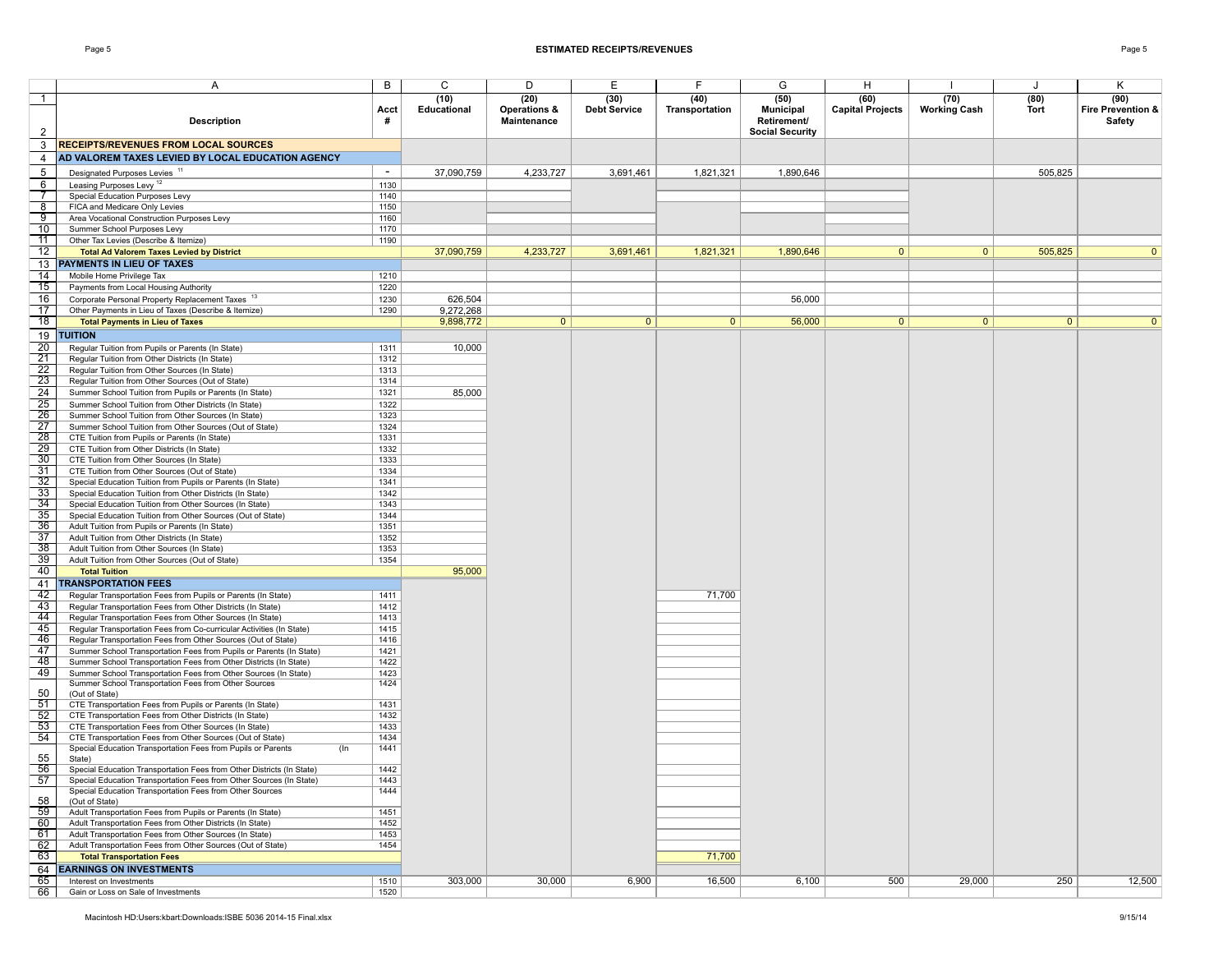| <b>Description</b>                                          | Acct<br># | (10)<br>Educational | (20)<br>Operations &<br>Maintenance | (30)<br><b>Debt Service</b> | (40)<br>Transportation | (50)<br><b>Municipal</b><br>Retirement/<br><b>Social Security</b> | (60)<br><b>Capital Projects</b> | (70)<br><b>Working Cash</b> | (80)<br><b>Tort</b> | (90)<br>Fire Prevention &<br>Safety |
|-------------------------------------------------------------|-----------|---------------------|-------------------------------------|-----------------------------|------------------------|-------------------------------------------------------------------|---------------------------------|-----------------------------|---------------------|-------------------------------------|
| <b>Total Earnings on Investments</b>                        |           | 303,000             | 30,000                              | 6,900                       | 16,500                 | 6,100                                                             | 500                             | 29,000                      | 250                 | 12,500                              |
| <b>FOOD SERVICE</b>                                         |           |                     |                                     |                             |                        |                                                                   |                                 |                             |                     |                                     |
| Sales to Pupils - Lunch                                     | 1611      | 1,120,000           |                                     |                             |                        |                                                                   |                                 |                             |                     |                                     |
| Sales to Pupils - Breakfast                                 | 1612      |                     |                                     |                             |                        |                                                                   |                                 |                             |                     |                                     |
| Sales to Pupils - A la Carte                                | 1613      |                     |                                     |                             |                        |                                                                   |                                 |                             |                     |                                     |
| Sales to Pupils - Other (Describe & Itemize)                | 1614      |                     |                                     |                             |                        |                                                                   |                                 |                             |                     |                                     |
| Sales to Adults                                             | 1620      | 24,200              |                                     |                             |                        |                                                                   |                                 |                             |                     |                                     |
| Other Food Service (Describe & Itemize)                     | 1690      | 1,500               |                                     |                             |                        |                                                                   |                                 |                             |                     |                                     |
| <b>Total Food Service</b>                                   |           | 1,145,700           |                                     |                             |                        |                                                                   |                                 |                             |                     |                                     |
| <b>DISTRICT/SCHOOL ACTIVITY INCOME</b>                      |           |                     |                                     |                             |                        |                                                                   |                                 |                             |                     |                                     |
| Admissions - Athletic                                       | 1711      |                     |                                     |                             |                        |                                                                   |                                 |                             |                     |                                     |
| Admissions - Other                                          | 1719      |                     |                                     |                             |                        |                                                                   |                                 |                             |                     |                                     |
| Fees                                                        | 1720      | 135,658             |                                     |                             |                        |                                                                   |                                 |                             |                     |                                     |
| <b>Book Store Sales</b>                                     | 1730      |                     |                                     |                             |                        |                                                                   |                                 |                             |                     |                                     |
| Other District/School Activity Revenue (Describe & Itemize) | 1790      |                     |                                     |                             |                        |                                                                   |                                 |                             |                     |                                     |
| <b>Total District/School Activity Income</b>                |           | 135,658             | $\overline{0}$                      |                             |                        |                                                                   |                                 |                             |                     |                                     |
| <b>TEXTBOOK Income</b>                                      |           |                     |                                     |                             |                        |                                                                   |                                 |                             |                     |                                     |
| Rentals - Regular Textbooks                                 | 1811      | 438.986             |                                     |                             |                        |                                                                   |                                 |                             |                     |                                     |
| Rentals - Summer School Textbooks                           | 1812      |                     |                                     |                             |                        |                                                                   |                                 |                             |                     |                                     |
| Rentals - Adult/Continuing Education Textbooks              | 1813      | 281,826             |                                     |                             |                        |                                                                   |                                 |                             |                     |                                     |
| Rentals - Other (Describe)                                  | 1819      |                     |                                     |                             |                        |                                                                   |                                 |                             |                     |                                     |
| Sales - Regular Textbooks                                   | 1821      |                     |                                     |                             |                        |                                                                   |                                 |                             |                     |                                     |
| Sales - Summer School Textbooks                             | 1822      |                     |                                     |                             |                        |                                                                   |                                 |                             |                     |                                     |
| Sales - Adult/Continuing Education Textbooks                | 1823      |                     |                                     |                             |                        |                                                                   |                                 |                             |                     |                                     |
| Sales - Other (Describe & Itemize)                          | 1829      |                     |                                     |                             |                        |                                                                   |                                 |                             |                     |                                     |
| Other (Describe & Itemize)                                  | 1890      |                     |                                     |                             |                        |                                                                   |                                 |                             |                     |                                     |
| <b>Total Textbooks</b>                                      |           | 720,812             |                                     |                             |                        |                                                                   |                                 |                             |                     |                                     |
| <b>OTHER REVENUE FROM LOCAL SOURCES</b>                     |           |                     |                                     |                             |                        |                                                                   |                                 |                             |                     |                                     |
| Rentals                                                     | 1910      |                     | 80,000                              |                             |                        |                                                                   |                                 |                             |                     |                                     |
| Contributions and Donations from Private Sources            | 1920      |                     | 250,000                             |                             |                        |                                                                   |                                 |                             |                     |                                     |
| Impact Fees from Municipal or County Governments            | 1930      |                     |                                     |                             |                        |                                                                   |                                 |                             |                     |                                     |
| Services Provided Other Districts                           | 1940      |                     |                                     |                             |                        |                                                                   |                                 |                             |                     |                                     |
| Refund of Prior Years' Expenditures                         | 1950      | 25,000              |                                     |                             |                        |                                                                   |                                 |                             |                     |                                     |
| Payments of Surplus Moneys from TIF Districts               | 1960      |                     |                                     |                             |                        |                                                                   |                                 |                             |                     |                                     |
| Drivers' Education Fees                                     | 1970      |                     |                                     |                             |                        |                                                                   |                                 |                             |                     |                                     |
| Proceeds from Vendors' Contracts                            | 1980      | $\overline{0}$      | $\overline{0}$                      | $\Omega$                    | $\mathbf 0$            | $\mathbf 0$                                                       | $\overline{0}$                  | $\Omega$                    | $\Omega$            | $\overline{0}$                      |
| School Facility Occupation Tax Proceeds                     | 1983      |                     |                                     |                             |                        |                                                                   |                                 |                             |                     |                                     |
| Payment from Other Districts                                | 1991      |                     |                                     |                             |                        |                                                                   |                                 |                             |                     |                                     |
| Sale of Vocational Projects                                 | 1992      |                     |                                     |                             |                        |                                                                   |                                 |                             |                     |                                     |
| Other Local Fees (Describe & Itemize)                       | 1993      | 3,000               |                                     |                             |                        |                                                                   |                                 |                             |                     |                                     |
| Other Local Revenues (Describe & Itemize)                   | 1999      |                     |                                     |                             |                        |                                                                   |                                 |                             |                     |                                     |
| <b>Total Other Revenue from Local Sources</b>               |           | 28,000              | 330,000                             | $\Omega$                    | $\mathbf{0}$           | $\mathbf{0}$                                                      | $\mathbf{0}$                    | - 0                         | $\mathbf{0}$        | $\mathbf{0}$<br>12.500              |
| <b>Total Receipts/Revenues from Local Sources</b>           | 1000      | 49.417.701          | 4,593,727                           | 3.698.361                   | 1,909,521              | 1,952,746                                                         | 500                             | 29,000                      | 506.075             |                                     |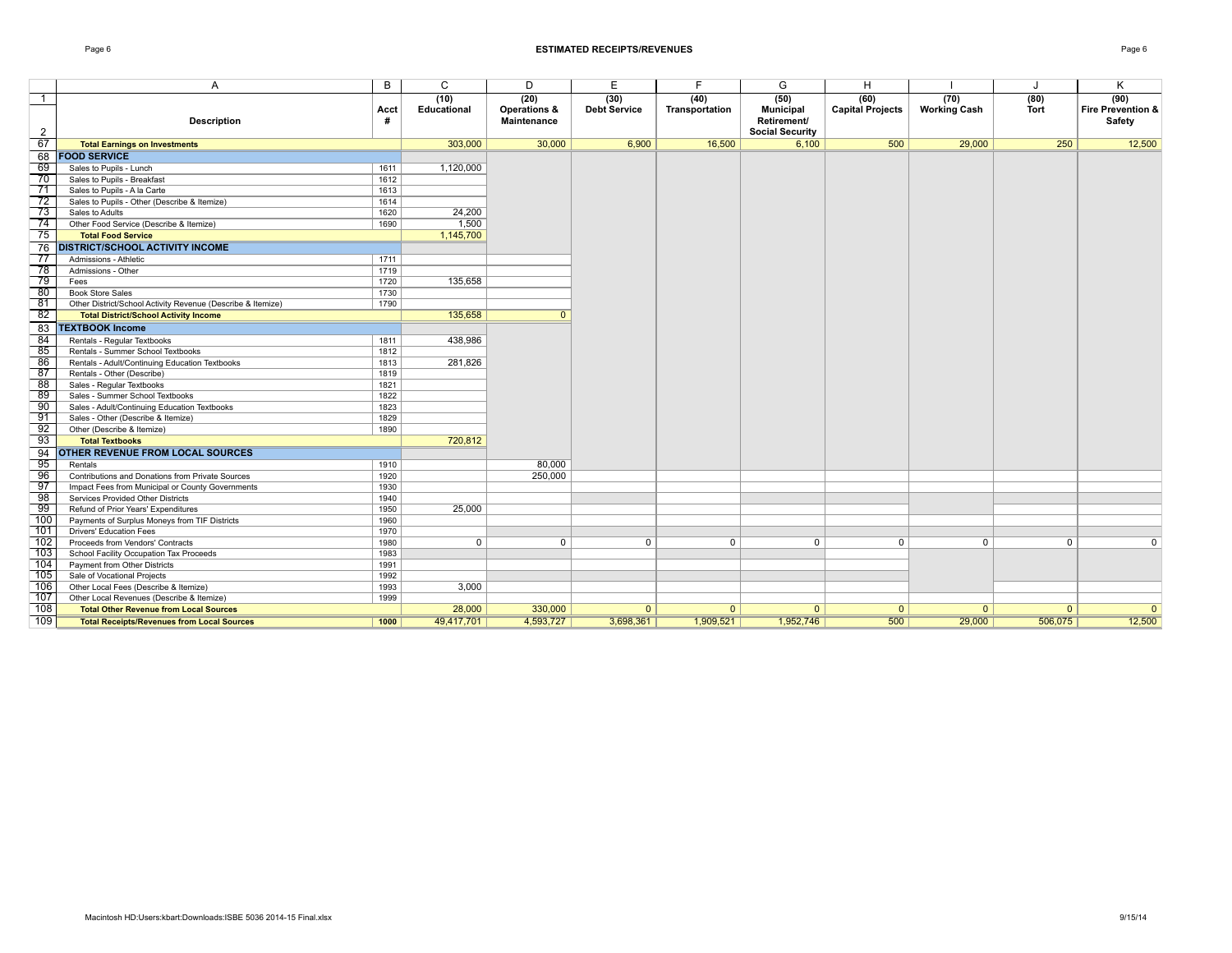|                                                                                             | Acct         | (10)<br><b>Educational</b> | (20)<br>Operations & | (30)<br><b>Debt Service</b> | (40)<br>Transportation | (50)<br><b>Municipal</b>              | (60)<br><b>Capital Projects</b> | (70)<br><b>Working Cash</b> | (80)<br><b>Tort</b> | (90)<br>Fire Prevention & |
|---------------------------------------------------------------------------------------------|--------------|----------------------------|----------------------|-----------------------------|------------------------|---------------------------------------|---------------------------------|-----------------------------|---------------------|---------------------------|
| <b>Description</b>                                                                          | #            |                            | <b>Maintenance</b>   |                             |                        | Retirement/<br><b>Social Security</b> |                                 |                             |                     | Safety                    |
| <b>FLOW-THROUGH RECEIPTS/REVENUES FROM ONE</b>                                              |              |                            |                      |                             |                        |                                       |                                 |                             |                     |                           |
| <b>DISTRICT TO ANOTHER DISTRICT</b>                                                         |              |                            |                      |                             |                        |                                       |                                 |                             |                     |                           |
| Flow-Through Revenue from State Sources                                                     | 2100         |                            |                      |                             |                        |                                       |                                 |                             |                     |                           |
| Flow-Through Revenue from Federal Sources                                                   | 2200         |                            |                      |                             |                        |                                       |                                 |                             |                     |                           |
| Other Flow-Through Revenue (Describe & Itemize)                                             | 2300         |                            |                      |                             |                        |                                       |                                 |                             |                     |                           |
| <b>Total Flow-Through Receipts/Revenues From</b><br><b>One District to Another District</b> | 2000         | $\mathbf{0}$               | $\Omega$             |                             | $\Omega$               | $\Omega$                              |                                 |                             |                     |                           |
| <b>RECEIPTS/REVENUES FROM STATE SOURCES</b>                                                 |              |                            |                      |                             |                        |                                       |                                 |                             |                     |                           |
| <b>UNRESTRICTED GRANTS-IN-AID</b>                                                           |              |                            |                      |                             |                        |                                       |                                 |                             |                     |                           |
| General State Aid (Section 18-8.05)                                                         | 3001         | 2,036,063                  |                      |                             |                        |                                       |                                 |                             |                     |                           |
| General State Aid Hold Harmless/Supplemental                                                | 3002         |                            |                      |                             |                        |                                       |                                 |                             |                     |                           |
| Reorganization Incentives (Accounts 3005-3021)                                              | 3005         |                            |                      |                             |                        |                                       |                                 |                             |                     |                           |
| Other Unrestricted Grants-In-Aid From State Sources                                         | 3099         |                            |                      |                             |                        |                                       |                                 |                             |                     |                           |
| (Describe & Itemize)                                                                        |              |                            |                      |                             |                        |                                       |                                 |                             |                     |                           |
| <b>Total Unrestricted Grants-In-Aid</b>                                                     |              | 2,036,063                  | $\overline{0}$       | $\mathbf{0}$                | $\overline{0}$         | $\overline{0}$                        | $\mathbf{0}$                    |                             | $\mathbf{0}$        | $\overline{0}$            |
| <b>RESTRICTED GRANTS-IN-AID</b>                                                             |              |                            |                      |                             |                        |                                       |                                 |                             |                     |                           |
| <b>SPECIAL EDUCATION</b>                                                                    |              |                            |                      |                             |                        |                                       |                                 |                             |                     |                           |
| Special Education - Private Facility Tuition                                                | 3100         | 277,860                    |                      |                             |                        |                                       |                                 |                             |                     |                           |
| Special Education - Funding for Children Requiring Sp Ed Services                           | 3105         | 582,760                    |                      |                             |                        |                                       |                                 |                             |                     |                           |
| Special Education - Personnel                                                               | 3110         | 1,029,351                  |                      |                             |                        |                                       |                                 |                             |                     |                           |
| Special Education - Orphanage - Individual                                                  | 3120         |                            |                      |                             |                        |                                       |                                 |                             |                     |                           |
| Special Education - Orphanage - Summer Individual                                           | 3130         |                            |                      |                             |                        |                                       |                                 |                             |                     |                           |
| Special Education - Summer School                                                           | 3145<br>3199 | 5,000                      |                      |                             |                        |                                       |                                 |                             |                     |                           |
| Special Education - Other (Describe & Itemize)                                              |              | 1,894,971                  | $\Omega$             |                             | $\mathbf{0}$           |                                       |                                 |                             |                     |                           |
| <b>Total Special Education</b>                                                              |              |                            |                      |                             |                        |                                       |                                 |                             |                     |                           |
| <b>CAREER AND TECHNICAL EDUCATION (CTE)</b>                                                 |              |                            |                      |                             |                        |                                       |                                 |                             |                     |                           |
| CTE - Technical Education - Tech Prep                                                       | 3200<br>3220 |                            |                      |                             |                        |                                       |                                 |                             |                     |                           |
| CTE - Secondary Program Improvement (CTEI)<br>CTE - WECEP                                   | 3225         |                            |                      |                             |                        |                                       |                                 |                             |                     |                           |
| CTE - Agriculture Education                                                                 | 3235         |                            |                      |                             |                        |                                       |                                 |                             |                     |                           |
| CTE - Instructor Practicum                                                                  | 3240         |                            |                      |                             |                        |                                       |                                 |                             |                     |                           |
| CTE - Student Organizations                                                                 | 3270         |                            |                      |                             |                        |                                       |                                 |                             |                     |                           |
| CTE - Other (Describe & Itemize)                                                            | 3299         |                            |                      |                             |                        |                                       |                                 |                             |                     |                           |
| <b>Total Career and Technical Education</b>                                                 |              | $\mathbf{0}$               | $\mathbf{0}$         |                             |                        | $\mathbf{0}$                          |                                 |                             |                     |                           |
| <b>BILINGUAL EDUCATION</b>                                                                  |              |                            |                      |                             |                        |                                       |                                 |                             |                     |                           |
| Bilingual Education - Downstate - TPI and TBE                                               | 3305         | 240,451                    |                      |                             |                        |                                       |                                 |                             |                     |                           |
| Bilingual Education - Downstate - Transitional Bilingual Education                          | 3310         |                            |                      |                             |                        |                                       |                                 |                             |                     |                           |
| <b>Total Bilingual Education</b>                                                            |              | 240,451                    |                      |                             |                        | $\Omega$                              |                                 |                             |                     |                           |
| State Free Lunch & Breakfast                                                                | 3360         | 8,000                      |                      |                             |                        |                                       |                                 |                             |                     |                           |
| School Breakfast Initiative                                                                 | 3365         |                            |                      |                             |                        |                                       |                                 |                             |                     |                           |
| <b>Driver Education</b>                                                                     | 3370         |                            |                      |                             |                        |                                       |                                 |                             |                     |                           |
|                                                                                             |              |                            |                      |                             |                        |                                       |                                 |                             |                     |                           |
| Adult Education (from ICCB)                                                                 | 3410         |                            |                      |                             |                        |                                       |                                 |                             |                     |                           |
| Adult Education - Other (Describe & Itemize)                                                | 3499         |                            |                      |                             |                        |                                       |                                 |                             |                     |                           |
| <b>TRANSPORTATION</b>                                                                       |              |                            |                      |                             |                        |                                       |                                 |                             |                     |                           |
| Transportation - Regular and Vocational                                                     | 3500         |                            |                      |                             | 545,785                |                                       |                                 |                             |                     |                           |
| Transportation - Special Education                                                          | 3510         |                            |                      |                             | 540,000                |                                       |                                 |                             |                     |                           |
| Transportation - Other (Describe & Itemize)                                                 | 3599         |                            |                      |                             |                        |                                       |                                 |                             |                     |                           |
| <b>Total Transportation</b>                                                                 |              | $\mathbf{0}$               | $\mathbf{0}$         |                             | 1,085,785              | $\mathbf{0}$                          |                                 |                             |                     |                           |
| Learning Improvement - Change Grants                                                        | 3610         |                            |                      |                             |                        |                                       |                                 |                             |                     |                           |
| Scientific Literacy                                                                         | 3660         |                            |                      |                             |                        |                                       |                                 |                             |                     |                           |
| Truant Alternative/Optional Education                                                       | 3695         |                            |                      |                             |                        |                                       |                                 |                             |                     |                           |
| Early Childhood - Block Grant                                                               | 3705         |                            |                      |                             |                        |                                       |                                 |                             |                     |                           |
| Reading Improvement Block Grant                                                             | 3715         |                            |                      |                             |                        |                                       |                                 |                             |                     |                           |
| Reading Improvement Block Grant - Reading Recovery                                          | 3720         |                            |                      |                             |                        |                                       |                                 |                             |                     |                           |
| Continued Reading Improvement Block Grant                                                   | 3725         |                            |                      |                             |                        |                                       |                                 |                             |                     |                           |
| Continued Reading Improvement Block Grant (2% Set Aside)                                    | 3726         |                            |                      |                             |                        |                                       |                                 |                             |                     |                           |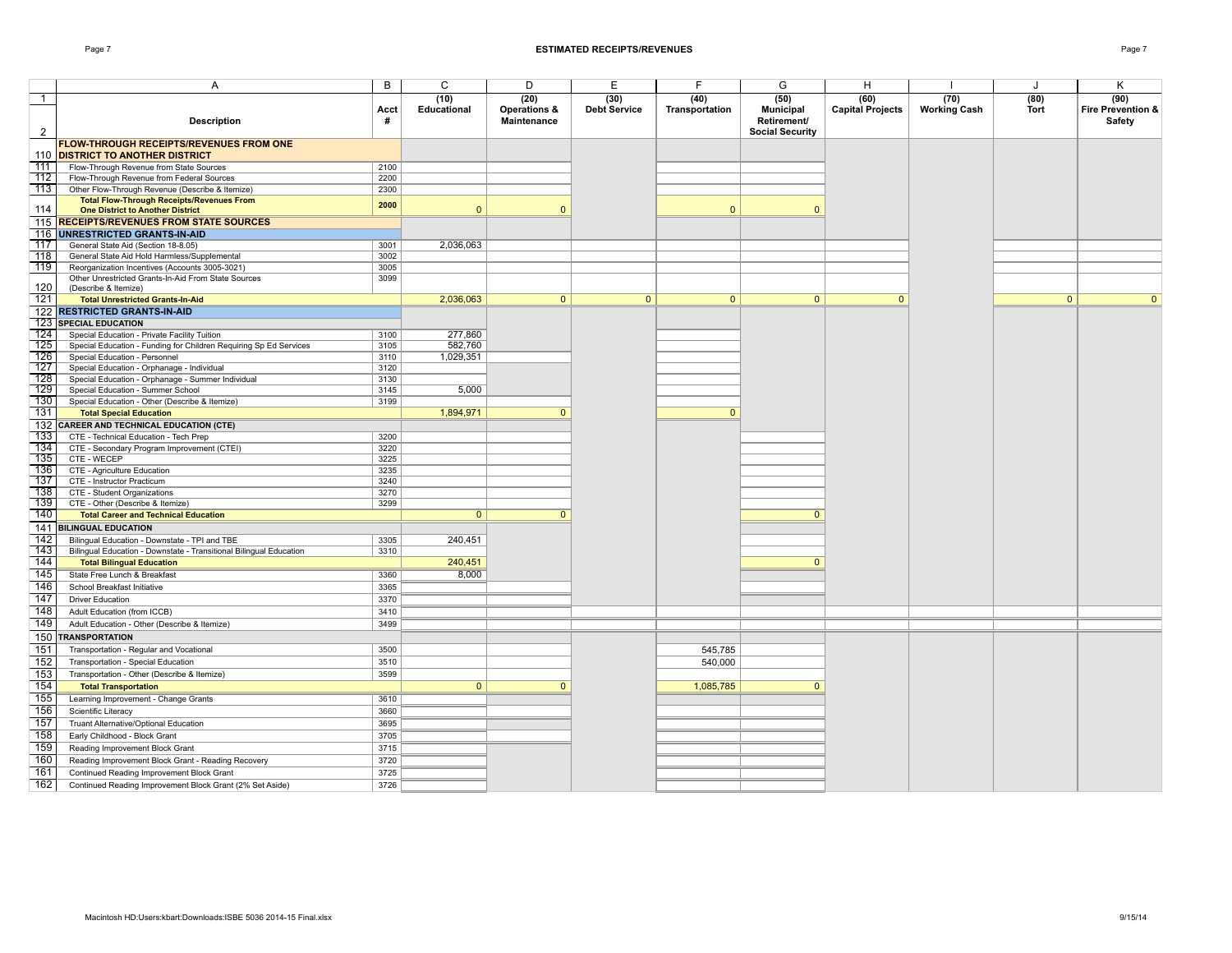| <b>Description</b>                                                                                | Acct<br>#    | (10)<br>Educational | (20)<br>Operations &<br>Maintenance | (30)<br><b>Debt Service</b> | (40)<br>Transportation | (50)<br><b>Municipal</b><br>Retirement/<br><b>Social Security</b> | (60)<br><b>Capital Projects</b> | (70)<br><b>Working Cash</b> | (80)<br><b>Tort</b> | (90)<br>Fire Prevention &<br>Safety |
|---------------------------------------------------------------------------------------------------|--------------|---------------------|-------------------------------------|-----------------------------|------------------------|-------------------------------------------------------------------|---------------------------------|-----------------------------|---------------------|-------------------------------------|
| Chicago General Education Block Grant                                                             | 3766         |                     |                                     |                             |                        |                                                                   |                                 |                             |                     |                                     |
| Chicago Educational Services Block Grant                                                          | 3767         |                     |                                     |                             |                        |                                                                   |                                 |                             |                     |                                     |
| School Safety & Educational Improvement Block Grant                                               | 3775         |                     |                                     |                             |                        |                                                                   |                                 |                             |                     |                                     |
| Technology - Technology for Success                                                               | 3780         |                     |                                     |                             |                        |                                                                   |                                 |                             |                     |                                     |
| <b>State Charter Schools</b>                                                                      | 3815         |                     |                                     |                             |                        |                                                                   |                                 |                             |                     |                                     |
| Extended Learning Opportunities - Summer Bridges                                                  | 3825         |                     |                                     |                             |                        |                                                                   |                                 |                             |                     |                                     |
| Infrastructure Improvements - Planning/Construction                                               | 3920         |                     |                                     |                             |                        |                                                                   |                                 |                             |                     |                                     |
| School Infrastructure - Maintenance Projects                                                      | 3925         |                     |                                     |                             |                        |                                                                   |                                 |                             |                     |                                     |
| Other Restricted Revenue from State Sources (Describe & Itemize)                                  | 3999         | 4,000               |                                     |                             |                        |                                                                   |                                 |                             |                     |                                     |
| <b>Total Restricted Grants-In-Aid</b>                                                             |              | 2,147,422           | $\overline{0}$                      | $\overline{0}$              | 1,085,785              | 0                                                                 | $\overline{0}$                  | $\overline{0}$              | $\overline{0}$      | $\overline{0}$                      |
| <b>Total Receipts/Revenues from State Sources</b>                                                 | 3000         | 4,183,485           | $\overline{0}$                      | 0 <sup>1</sup>              | 1,085,785              | $\overline{0}$                                                    | $\overline{0}$                  | $\overline{0}$              | $\overline{0}$      | $\overline{0}$                      |
| <b>RECEIPTS/REVENUES FROM FEDERAL SOURCES</b>                                                     |              |                     |                                     |                             |                        |                                                                   |                                 |                             |                     |                                     |
| UNRESTRICTED GRANTS-IN-AID RECEIVED DIRECTLY<br><b>FROM FEDERAL GOVT.</b>                         |              |                     |                                     |                             |                        |                                                                   |                                 |                             |                     |                                     |
| Federal Impact Aid                                                                                | 4001         |                     |                                     |                             |                        |                                                                   |                                 |                             |                     |                                     |
| Other Unrestricted Grants-In-Aid Received Directly from the Federal Govt.<br>(Describe & Itemize) | 4009         |                     |                                     |                             |                        |                                                                   |                                 |                             |                     |                                     |
| Total Unrestricted Grants-In-Aid Received Directly from Fed Govt                                  |              | $\overline{0}$      | $\mathbf{0}$                        | $\mathbf{0}$                | $\mathbf{0}$           | $\overline{0}$                                                    | $\mathbf{0}$                    | $\mathbf{0}$                | $\mathbf{0}$        | $\mathbf{0}$                        |
| RESTRICTED GRANTS IN AID RECEIVED DIRECTLY FROM FEDERAL GOVT                                      |              |                     |                                     |                             |                        |                                                                   |                                 |                             |                     |                                     |
| <b>Head Start</b>                                                                                 | 4045         |                     |                                     |                             |                        |                                                                   |                                 |                             |                     |                                     |
| Construction (Impact Aid)                                                                         | 4050         |                     |                                     |                             |                        |                                                                   |                                 |                             |                     |                                     |
| <b>MAGNET</b>                                                                                     | 4060         |                     |                                     |                             |                        |                                                                   |                                 |                             |                     |                                     |
| Other Restricted Grants-In-Aid Received Directly from Federal Govt. (Describe &<br>Itemize)       | 4090         |                     |                                     |                             |                        |                                                                   |                                 |                             |                     |                                     |
| <b>Total Restricted Grants-In-Aid Received Directly</b><br>from Federal Govt.                     |              | $\mathbf{0}$        | $\Omega$                            |                             | $\Omega$               | $\Omega$                                                          | $\Omega$                        |                             |                     | $\mathbf{0}$                        |
| RESTRICTED GRANTS-IN-AID RECEIVED FROM FEDERAL<br><b>GOVT. THRU THE STATE</b>                     |              |                     |                                     |                             |                        |                                                                   |                                 |                             |                     |                                     |
| TITLE VI                                                                                          |              |                     |                                     |                             |                        |                                                                   |                                 |                             |                     |                                     |
| Title VI - Innovation and Flexibility Formula                                                     | 4100         |                     |                                     |                             |                        |                                                                   |                                 |                             |                     |                                     |
| Title VI - SEA Projects                                                                           | 4105         |                     |                                     |                             |                        |                                                                   |                                 |                             |                     |                                     |
| Title VI - Rural Education Initiative (REI)                                                       | 4107         |                     |                                     |                             |                        |                                                                   |                                 |                             |                     |                                     |
| Title VI - Other (Describe & Itemize)                                                             | 4199         |                     |                                     |                             |                        |                                                                   |                                 |                             |                     |                                     |
| <b>Total Title VI</b>                                                                             |              | $\overline{0}$      | $\overline{0}$                      |                             | $\overline{0}$         | $\mathbf{0}$                                                      |                                 |                             |                     |                                     |
| <b>FOOD SERVICE</b>                                                                               |              |                     |                                     |                             |                        |                                                                   |                                 |                             |                     |                                     |
| Breakfast Start-Up Expansion                                                                      | 4200         |                     |                                     |                             |                        |                                                                   |                                 |                             |                     |                                     |
| National School Lunch Program                                                                     | 4210         | 450,000             |                                     |                             |                        |                                                                   |                                 |                             |                     |                                     |
| Special Milk Program                                                                              | 4215         |                     |                                     |                             |                        |                                                                   |                                 |                             |                     |                                     |
| School Breakfast Program                                                                          | 4220         | 60,000              |                                     |                             |                        |                                                                   |                                 |                             |                     |                                     |
| Summer Food Service Admin/Program                                                                 | 4225         |                     |                                     |                             |                        |                                                                   |                                 |                             |                     |                                     |
| Child and Adult Care Food Program                                                                 | 4226         |                     |                                     |                             |                        |                                                                   |                                 |                             |                     |                                     |
| Fresh Fruit and Vegetables                                                                        | 4240<br>4299 |                     |                                     |                             |                        |                                                                   |                                 |                             |                     |                                     |
| Food Service - Other (Describe & Itemize)<br><b>Total Food Service</b>                            |              | 510,000             |                                     |                             |                        | $\Omega$                                                          |                                 |                             |                     |                                     |
|                                                                                                   |              |                     |                                     |                             |                        |                                                                   |                                 |                             |                     |                                     |
| TITLE I                                                                                           | 4300         | 459,145             |                                     |                             |                        |                                                                   |                                 |                             |                     |                                     |
| Title I - Low Income<br>Title I - Low Income - Neglected, Private                                 | 4305         |                     |                                     |                             |                        |                                                                   |                                 |                             |                     |                                     |
| Title I - Comprehensive School Reform                                                             | 4332         |                     |                                     |                             |                        |                                                                   |                                 |                             |                     |                                     |
| Title I - Reading First                                                                           | 4334         |                     |                                     |                             |                        |                                                                   |                                 |                             |                     |                                     |
| Title I - Even Start                                                                              | 4335         |                     |                                     |                             |                        |                                                                   |                                 |                             |                     |                                     |
| Title I - Reading First SEA Funds                                                                 | 4337         |                     |                                     |                             |                        |                                                                   |                                 |                             |                     |                                     |
| Title I - Migrant Education                                                                       | 4340         |                     |                                     |                             |                        |                                                                   |                                 |                             |                     |                                     |
| Title I - Other (Describe & Itemize)                                                              | 4399         |                     |                                     |                             |                        |                                                                   |                                 |                             |                     |                                     |
| <b>Total Title I</b>                                                                              |              | 459,145             | $\mathbf{0}$                        |                             | $\mathbf{0}$           | $\overline{0}$                                                    |                                 |                             |                     |                                     |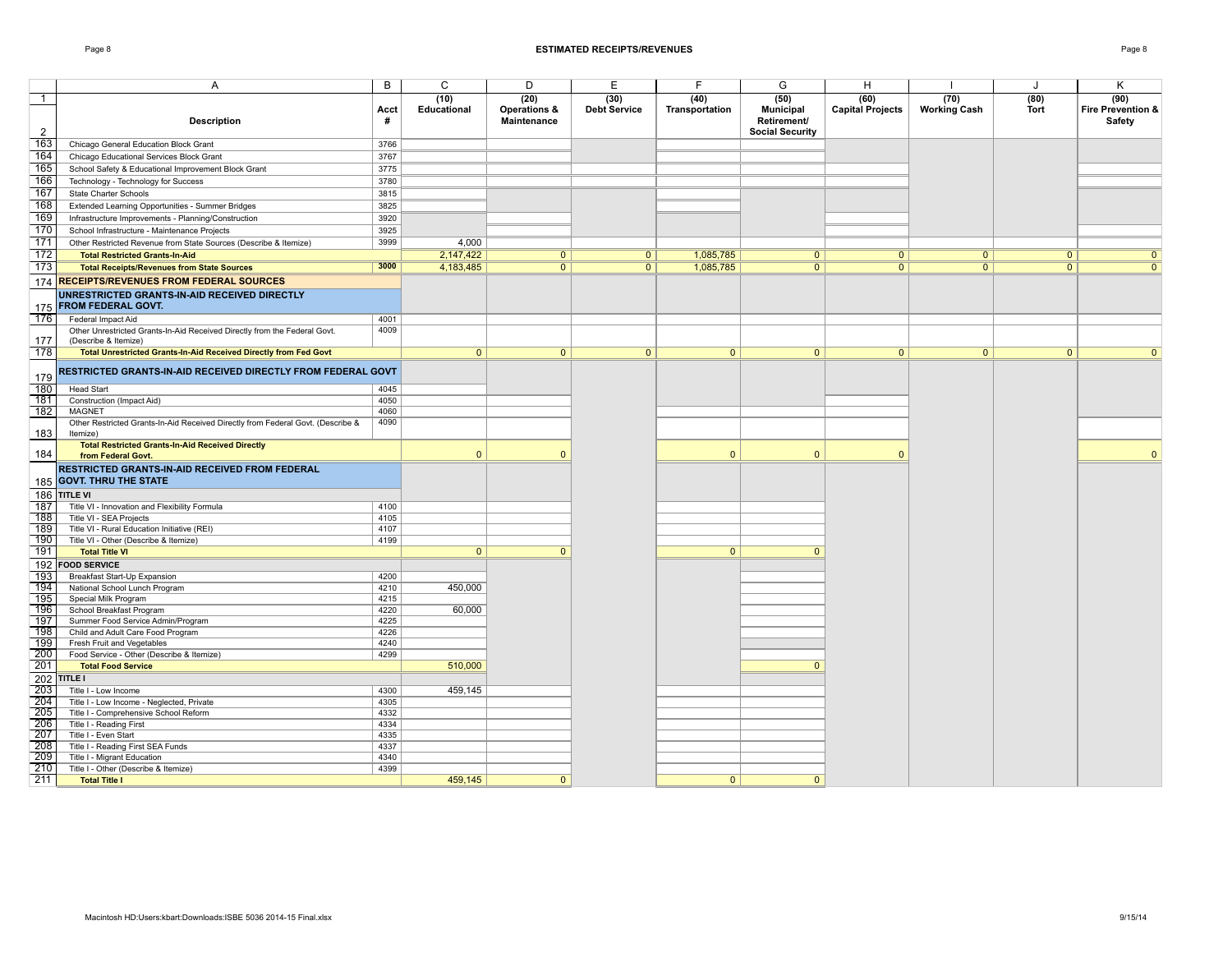| <b>Description</b>                                                                                  | Acct<br>#    | (10)<br>Educational | (20)<br><b>Operations &amp;</b><br>Maintenance | (30)<br><b>Debt Service</b> | (40)<br>Transportation | (50)<br><b>Municipal</b><br>Retirement/<br><b>Social Security</b> | (60)<br><b>Capital Projects</b> | (70)<br><b>Working Cash</b> | (80)<br>Tort   | (90)<br>Fire Prevention &<br><b>Safety</b> |
|-----------------------------------------------------------------------------------------------------|--------------|---------------------|------------------------------------------------|-----------------------------|------------------------|-------------------------------------------------------------------|---------------------------------|-----------------------------|----------------|--------------------------------------------|
| <b>TITLE IV</b>                                                                                     |              |                     |                                                |                             |                        |                                                                   |                                 |                             |                |                                            |
| Title IV - Safe & Drug Free Schools - Formula                                                       | 4400         |                     |                                                |                             |                        |                                                                   |                                 |                             |                |                                            |
| Title IV - 21st Century Comm Learning Centers                                                       | 4421         |                     |                                                |                             |                        |                                                                   |                                 |                             |                |                                            |
| Title IV - Other (Describe & Itemize)                                                               | 4499         |                     |                                                |                             |                        | $\Omega$                                                          |                                 |                             |                |                                            |
| <b>Total Title IV</b><br><b>FEDERAL - SPECIAL EDUCATION</b>                                         |              | $\mathbf{0}$        | $\mathbf{0}$                                   |                             | $\mathbf{0}$           |                                                                   |                                 |                             |                |                                            |
| Federal Special Education - Preschool Flow-Through                                                  | 4600         | 30,000              |                                                |                             |                        |                                                                   |                                 |                             |                |                                            |
| Federal Special Education - Preschool Discretionary                                                 | 4605         |                     |                                                |                             |                        |                                                                   |                                 |                             |                |                                            |
| Federal Special Education - IDEA Flow Through                                                       | 4620         | 675,000             |                                                |                             |                        |                                                                   |                                 |                             |                |                                            |
| Federal Special Education - IDEA Room & Board                                                       | 4625         | 260,000             |                                                |                             |                        |                                                                   |                                 |                             |                |                                            |
| Federal Special Education - IDEA Discretionary                                                      | 4630         |                     |                                                |                             |                        |                                                                   |                                 |                             |                |                                            |
| Federal Special Education - IDEA - Other (Describe & Itemize)                                       | 4699         |                     |                                                |                             |                        |                                                                   |                                 |                             |                |                                            |
| <b>Total Federal Special Education</b>                                                              |              | 965,000             | $\overline{0}$                                 |                             | $\mathbf{0}$           | $\mathbf{0}$                                                      |                                 |                             |                |                                            |
| <b>CTE - PERKINS</b>                                                                                |              |                     |                                                |                             |                        |                                                                   |                                 |                             |                |                                            |
| CTE - Perkins-Title IIIE Tech Prep                                                                  | 4770         |                     |                                                |                             |                        |                                                                   |                                 |                             |                |                                            |
| CTE - Other (Describe & Itemize)                                                                    | 4799         |                     |                                                |                             |                        |                                                                   |                                 |                             |                |                                            |
| <b>Total CTE - Perkins</b>                                                                          |              | $\mathbf{0}$        | $\overline{0}$                                 |                             |                        | $\overline{0}$                                                    |                                 |                             |                |                                            |
| Federal - Adult Education                                                                           | 4810         |                     |                                                |                             |                        |                                                                   |                                 |                             |                |                                            |
| ARRA - General State Aid - Education Stabilization                                                  | 4850         |                     |                                                |                             |                        |                                                                   |                                 |                             |                |                                            |
| ARRA - Title I - Low Income                                                                         | 4851         |                     |                                                |                             |                        |                                                                   |                                 |                             |                |                                            |
| ARRA - Title I - Neglected, Private                                                                 | 4852         |                     |                                                |                             |                        |                                                                   |                                 |                             |                |                                            |
| ARRA - Title I - Delinquent, Private                                                                | 4853<br>4854 |                     |                                                |                             |                        |                                                                   |                                 |                             |                |                                            |
| ARRA - Title I - School Improvement (Part A)<br>ARRA - Title I - School Improvement (Section 1003g) | 4855         |                     |                                                |                             |                        |                                                                   |                                 |                             |                |                                            |
| ARRA - IDEA - Part B - Preschool                                                                    | 4856         |                     |                                                |                             |                        |                                                                   |                                 |                             |                |                                            |
| ARRA - IDEA - Part B - Flow-Through                                                                 | 4857         |                     |                                                |                             |                        |                                                                   |                                 |                             |                |                                            |
| ARRA - Title IID - Technology - Formula                                                             | 4860         |                     |                                                |                             |                        |                                                                   |                                 |                             |                |                                            |
| ARRA - Title IID - Technology - Competitive                                                         | 4861         |                     |                                                |                             |                        |                                                                   |                                 |                             |                |                                            |
| ARRA - McKinney - Vento Homeless Education                                                          | 4862         |                     |                                                |                             |                        |                                                                   |                                 |                             |                |                                            |
| ARRA - Child Nutrition Equipment Assistance                                                         | 4863         |                     |                                                |                             |                        |                                                                   |                                 |                             |                |                                            |
| Impact Aid Formula Grants                                                                           | 4864         |                     |                                                |                             |                        |                                                                   |                                 |                             |                |                                            |
| Impact Aid Competitive Grants                                                                       | 4865         |                     |                                                |                             |                        |                                                                   |                                 |                             |                |                                            |
| Qualified Zone Academy Bond Tax Credits                                                             | 4866<br>4867 |                     |                                                |                             |                        |                                                                   |                                 |                             |                |                                            |
| Qualified School Construction Bond Credits<br>Build America Bond Tax Credits                        | 4868         |                     |                                                |                             |                        |                                                                   |                                 |                             |                |                                            |
| Build America Bond Interest Reimbursement                                                           | 4869         |                     |                                                |                             |                        |                                                                   |                                 |                             |                |                                            |
| ARRA - General State Aid - Other Government Services Stabilization                                  | 4870         |                     |                                                |                             |                        |                                                                   |                                 |                             |                |                                            |
| Other ARRA Funds - II                                                                               | 4871         |                     |                                                |                             |                        |                                                                   |                                 |                             |                |                                            |
| Other ARRA Funds - III                                                                              | 4872         |                     |                                                |                             |                        |                                                                   |                                 |                             |                |                                            |
| Other ARRA Funds - IV                                                                               | 4873         |                     |                                                |                             |                        |                                                                   |                                 |                             |                |                                            |
| Other ARRA Funds - V                                                                                | 4874         |                     |                                                |                             |                        |                                                                   |                                 |                             |                |                                            |
| ARRA - Early Childhood                                                                              | 4875         |                     |                                                |                             |                        |                                                                   |                                 |                             |                |                                            |
| Other ARRA Funds - VII                                                                              | 4876<br>4877 |                     |                                                |                             |                        |                                                                   |                                 |                             |                |                                            |
| Other ARRA Funds - VIII<br>Other ARRA Funds - IX                                                    | 4878         |                     |                                                |                             |                        |                                                                   |                                 |                             |                |                                            |
| Other ARRA Funds - X                                                                                | 4879         |                     |                                                |                             |                        |                                                                   |                                 |                             |                |                                            |
| Other ARRA Funds - Ed Job Fund Program                                                              | 4880         |                     |                                                |                             |                        |                                                                   |                                 |                             |                |                                            |
| <b>Total Stimulus Programs</b>                                                                      |              | $\overline{0}$      | $\overline{0}$                                 | $\overline{0}$              | $\overline{0}$         | $\overline{0}$                                                    | $\overline{0}$                  |                             | $\overline{0}$ | $\overline{0}$                             |
| Race to the Top Program                                                                             | 4901         |                     |                                                |                             |                        |                                                                   |                                 |                             |                |                                            |
| Advanced Placement Fee/International Baccalaureate                                                  | 4904         |                     |                                                |                             |                        |                                                                   |                                 |                             |                |                                            |
| Title III - Immigrant Education Program (IEP)                                                       | 4905         |                     |                                                |                             |                        |                                                                   |                                 |                             |                |                                            |
| Title III - Language Inst Program - Limited English (LIPLEP)                                        | 4909         | 87,616              |                                                |                             |                        |                                                                   |                                 |                             |                |                                            |
| Learn & Serve America                                                                               | 4910         |                     |                                                |                             |                        |                                                                   |                                 |                             |                |                                            |
| McKinney Education for Homeless Children                                                            | 4920         |                     |                                                |                             |                        |                                                                   |                                 |                             |                |                                            |
| Title II - Eisenhower - Professional Development Formula                                            | 4930         |                     |                                                |                             |                        |                                                                   |                                 |                             |                |                                            |
| Title II - Teacher Quality                                                                          | 4932         | 74,636              |                                                |                             |                        |                                                                   |                                 |                             |                |                                            |
| Federal Charter Schools                                                                             | 4960         |                     |                                                |                             |                        |                                                                   |                                 |                             |                |                                            |
| Medicaid Matching Funds - Administrative Outreach                                                   | 4991         | 190,000             |                                                |                             |                        |                                                                   |                                 |                             |                |                                            |
| Medicaid Matching Funds - Fee-For-Service Program                                                   | 4992         | 80,000              |                                                |                             |                        |                                                                   |                                 |                             |                |                                            |
| Other Restricted Grants Received from Federal Government through State                              |              |                     |                                                |                             |                        |                                                                   |                                 |                             |                |                                            |
| (Describe & Itemize)                                                                                | 4999         |                     |                                                |                             |                        |                                                                   |                                 |                             |                |                                            |
| <b>Total Restricted Grants-In-Aid Received from Federal</b>                                         |              |                     |                                                |                             |                        |                                                                   |                                 |                             |                |                                            |
| <b>Govt. Thru the State</b>                                                                         |              | 2,366,397           | $\mathbf 0$                                    | $\mathbf{0}$                | $\mathbf{0}$           | $\mathbf{0}$                                                      | $\mathbf{0}$                    |                             | $\overline{0}$ | $\mathbf 0$                                |
| <b>TOTAL RECEIPTS/REVENUES FROM FEDERAL SOURCES</b>                                                 | 4000         | 2,366,397           | $\overline{0}$                                 | $\mathbf{0}$                | $\overline{0}$         | $\mathbf{0}$                                                      | 0                               | $\overline{0}$              | $\mathbf{0}$   | $\mathbf{0}$                               |
| <b>TOTAL DIRECT RECEIPTS/REVENUES</b>                                                               |              | 55,967,583          | 4,593,727                                      | 3,698,361                   | 2.995.306              | 1,952,746                                                         | 500                             | 29,000                      | 506,075        | 12,500                                     |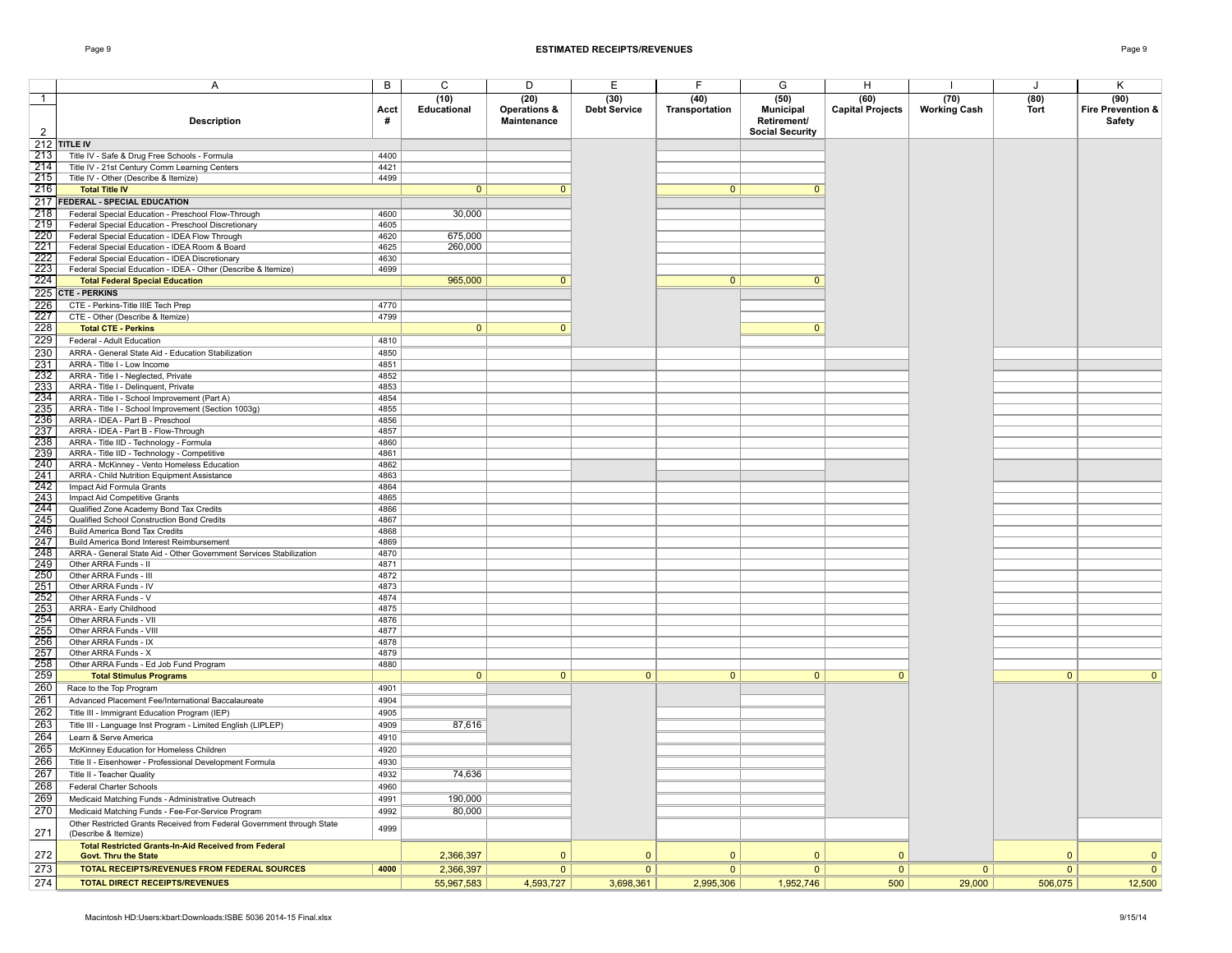|                                                                          |                | (100)           | (200)                       | (300)                        | (400)                          | (500)                 | (600)                | (700)                        | (800)                                 | (900)                  |
|--------------------------------------------------------------------------|----------------|-----------------|-----------------------------|------------------------------|--------------------------------|-----------------------|----------------------|------------------------------|---------------------------------------|------------------------|
| <b>Description</b>                                                       | Funct<br>#     | <b>Salaries</b> | Employee<br><b>Benefits</b> | Purchased<br><b>Services</b> | Supplies &<br><b>Materials</b> | <b>Capital Outlay</b> | <b>Other Objects</b> | Non-Capitalized<br>Equipment | <b>Termination</b><br><b>Benefits</b> | <b>Total</b>           |
| 10 - EDUCATIONAL FUND (ED)                                               |                |                 |                             |                              |                                |                       |                      |                              |                                       |                        |
| <b>INSTRUCTION (ED)</b>                                                  |                |                 |                             |                              |                                |                       |                      |                              |                                       |                        |
| Regular Programs                                                         | 1100           | 19,439,526      | 3,007,836                   | 218,100                      | 792,171                        | 9,200                 | 4.000                | $\overline{0}$               | $\overline{0}$                        | 23,470,833             |
| Tuition Payment to Charter Schools                                       | 1115           |                 |                             |                              |                                |                       |                      |                              |                                       | $\mathbf{0}$           |
| Pre-K Programs                                                           | 1125           | 55,794          | 8,943                       | 5,100                        | 5,100                          |                       |                      |                              |                                       | 74,937                 |
| Special Education Programs (Functions 1200 - 1220)                       | 1200           | 4,316,213       | 1,022,471                   | 794,508                      | 109,336                        | 30,000                | 2,000                |                              |                                       | 6,274,528              |
| Special Education Programs Pre-K                                         | 1225           |                 |                             |                              | 9,500                          |                       |                      |                              |                                       | 9,500                  |
| Remedial and Supplemental Programs K-12                                  | 1250           |                 |                             |                              |                                |                       |                      |                              |                                       | $\overline{0}$         |
| Remedial and Supplemental Programs Pre-K                                 | 1275           |                 |                             |                              |                                |                       |                      |                              |                                       | $\mathbf{0}$           |
| Adult/Continuing Education Programs                                      | 1300           |                 |                             |                              |                                |                       |                      |                              |                                       | $\mathbf{0}$           |
| <b>CTE Programs</b>                                                      | 1400           |                 |                             |                              |                                |                       |                      |                              |                                       | $\overline{0}$         |
| Interscholastic Programs                                                 | 1500           | 600             |                             | 7,500                        | 500                            |                       | 1.000                |                              |                                       | 9,600                  |
| Summer School Programs                                                   | 1600           | 225,000         |                             |                              | 10,000                         |                       |                      |                              |                                       | 235,000                |
| <b>Gifted Programs</b>                                                   | 1650           | 1,011,196       | 130,368                     | 10,000                       | 10,690                         |                       |                      |                              |                                       | 1,162,254              |
| <b>Driver's Education Programs</b>                                       | 1700           |                 |                             |                              |                                |                       |                      |                              |                                       | $\mathbf{0}$           |
| <b>Bilingual Programs</b>                                                | 1800           | 2,699,029       | 398,879                     | 7,000                        | 32.294                         |                       | 500                  |                              |                                       | 3,137,702              |
| Truant Alternative & Optional Programs                                   | 1900           | $\overline{0}$  | $\overline{0}$              | $\overline{0}$               | $\overline{0}$                 | $\overline{0}$        | $\overline{0}$       | $\overline{0}$               | $\overline{0}$                        | $\overline{0}$         |
| Pre-K Programs - Private Tuition                                         | 1910           |                 |                             |                              |                                |                       |                      |                              |                                       | $\mathbf{0}$           |
| Regular K-12 Programs Private Tuition                                    | 1911           |                 |                             |                              |                                |                       |                      |                              |                                       | $\mathbf{0}$           |
| Special Education Programs K-12 Private Tuition                          | 1912           |                 |                             |                              |                                |                       | 3,115,605            |                              |                                       | 3,115,605              |
| Special Education Programs Pre-K Tuition                                 | 1913           |                 |                             |                              |                                |                       |                      |                              |                                       | $\mathbf{0}$           |
| Remedial/Supplemental Programs K-12 Private Tuition                      | 1914           |                 |                             |                              |                                |                       |                      |                              |                                       | $\overline{0}$         |
| Remedial/Supplemental Programs Pre-K Private Tuition                     | 1915           |                 |                             |                              |                                |                       |                      |                              |                                       | $\overline{0}$         |
| Adult/Continuing Education Programs Private Tuition                      | 1916           |                 |                             |                              |                                |                       |                      |                              |                                       | $\overline{0}$         |
| CTE Programs Private Tuition                                             | 1917           |                 |                             |                              |                                |                       |                      |                              |                                       | $\overline{0}$         |
| Interscholastic Programs Private Tuition                                 | 1918           |                 |                             |                              |                                |                       |                      |                              |                                       | $\overline{0}$         |
| Summer School Programs Private Tuition                                   | 1919           |                 |                             |                              |                                |                       |                      |                              |                                       | $\overline{0}$         |
| Gifted Programs Private Tuition                                          | 1920           |                 |                             |                              |                                |                       |                      |                              |                                       | $\overline{0}$         |
| <b>Bilingual Programs Private Tuition</b>                                | 1921           |                 |                             |                              |                                |                       |                      |                              |                                       | $\overline{0}$         |
| Truants Alternative/Opt Ed Programs Private Tuition                      | 1922           |                 |                             |                              |                                |                       |                      |                              |                                       | $\mathbf{0}$           |
| <b>Total Instruction<sup>14</sup></b>                                    | 1000           | 27,747,358      | 4,568,497                   | 1,042,208                    | 969,591                        | 39,200                | 3,123,105            | $\mathbf{0}$                 | $\mathbf{0}$                          | 37,489,959             |
| <b>SUPPORT SERVICES (ED)</b>                                             |                |                 |                             |                              |                                |                       |                      |                              |                                       |                        |
| <b>Support Services - Pupil</b>                                          |                |                 |                             |                              |                                |                       |                      |                              |                                       |                        |
| Attendance & Social Work Services                                        | 2110           | 1,684,644       | 244,542                     | 5,636                        | 3,236                          |                       |                      |                              |                                       | 1,938,058              |
| <b>Guidance Services</b>                                                 | 2120           |                 |                             | 7,500                        | 1,500                          |                       |                      |                              |                                       | 9,000                  |
| <b>Health Services</b>                                                   | 2130           | 278,823         | 65,036                      | 1,000                        | 6,550                          | 1,000                 |                      |                              |                                       | 352,409                |
| <b>Psychological Services</b>                                            | 2140           | 557,337         | 93,840                      | 11,000                       | 1,651                          |                       |                      |                              |                                       | 663,828                |
| Speech Pathology & Audiology Services                                    | 2150           | 1,573,213       | 202,409                     | 11,000                       | 2,158                          |                       |                      |                              |                                       | 1,788,780              |
| Other Support Services - Pupils (Describe & Itemize)                     | 2190           |                 |                             |                              |                                |                       |                      |                              |                                       | $\mathbf{0}$           |
| <b>Total Support Services - Pupil</b>                                    | 2100           | 4,094,017       | 605,827                     | 36,136                       | 15,095                         | 1,000                 | $\Omega$             | $\overline{0}$               | $\mathbf{0}$                          | 4,752,075              |
| <b>Support Services - Instructional Staff</b>                            |                |                 |                             |                              |                                |                       |                      |                              |                                       |                        |
|                                                                          | 2210           | 946.892         | 117,295                     | 108,600                      | 8,000                          |                       | 13,750               |                              |                                       |                        |
| Improvement of Instruction Services<br><b>Educational Media Services</b> | 2220           | 2,168,618       | 311,040                     | 87,296                       | 334,298                        | 962,900               |                      |                              |                                       | 1,194,537<br>3,864,152 |
|                                                                          | 2230           |                 |                             | 100,000                      | 25,000                         |                       |                      |                              |                                       | 125,000                |
| Assessment & Testing                                                     | 2200           | 3,115,510       | 428,335                     | 295,896                      | 367,298                        | 962,900               | 13,750               | $\overline{0}$               | $\overline{0}$                        | 5,183,689              |
| <b>Total Support Services - Instructional Staff</b>                      |                |                 |                             |                              |                                |                       |                      |                              |                                       |                        |
| <b>Support Services - General Administration</b>                         |                |                 |                             |                              |                                |                       |                      |                              |                                       |                        |
| <b>Board of Education Services</b>                                       | 2310           | 46              |                             | 279,234                      | 10,000                         | 3,500                 | 24,500               |                              |                                       | 317,280                |
| <b>Executive Administration Services</b>                                 | 2320           | 324,905         | 62,000                      | 30,744                       | 750                            | 1,000                 | 12,500               |                              |                                       | 431,899                |
| Special Area Administration Services                                     | 2330           | 7,818           |                             | 2,500                        |                                |                       |                      |                              |                                       | 10,318                 |
| <b>Tort Immunity Services</b>                                            | 2360 -<br>2370 |                 |                             |                              |                                |                       |                      |                              |                                       | $\Omega$               |
| <b>Total Support Services - General Administration</b>                   | 2300           | 332,769         | 62,000                      | 312,478                      | 10,750                         | 4,500                 | 37,000               | $\mathbf{0}$                 | $\mathbf{0}$                          | 759,497                |
| <b>Support Services - School Administration</b>                          |                |                 |                             |                              |                                |                       |                      |                              |                                       |                        |
| Office of the Principal Services                                         | 2410           | 1,942,639       | 389,207                     | 13,750                       | 53,079                         | 4,650                 | 13,311               |                              |                                       | 2,416,636              |
| Other Support Services - School Administration<br>(Describe & Itemize)   | 2490           |                 |                             |                              |                                |                       |                      |                              |                                       | $\overline{0}$         |
| <b>Total Support Services - School Administration</b>                    | 2400           | 1.942.639       | 389.207                     | 13,750                       | 53.079                         | 4.650                 | 13.311               | $\overline{0}$               | $\overline{0}$                        | 2,416,636              |
|                                                                          |                |                 |                             |                              |                                |                       |                      |                              |                                       |                        |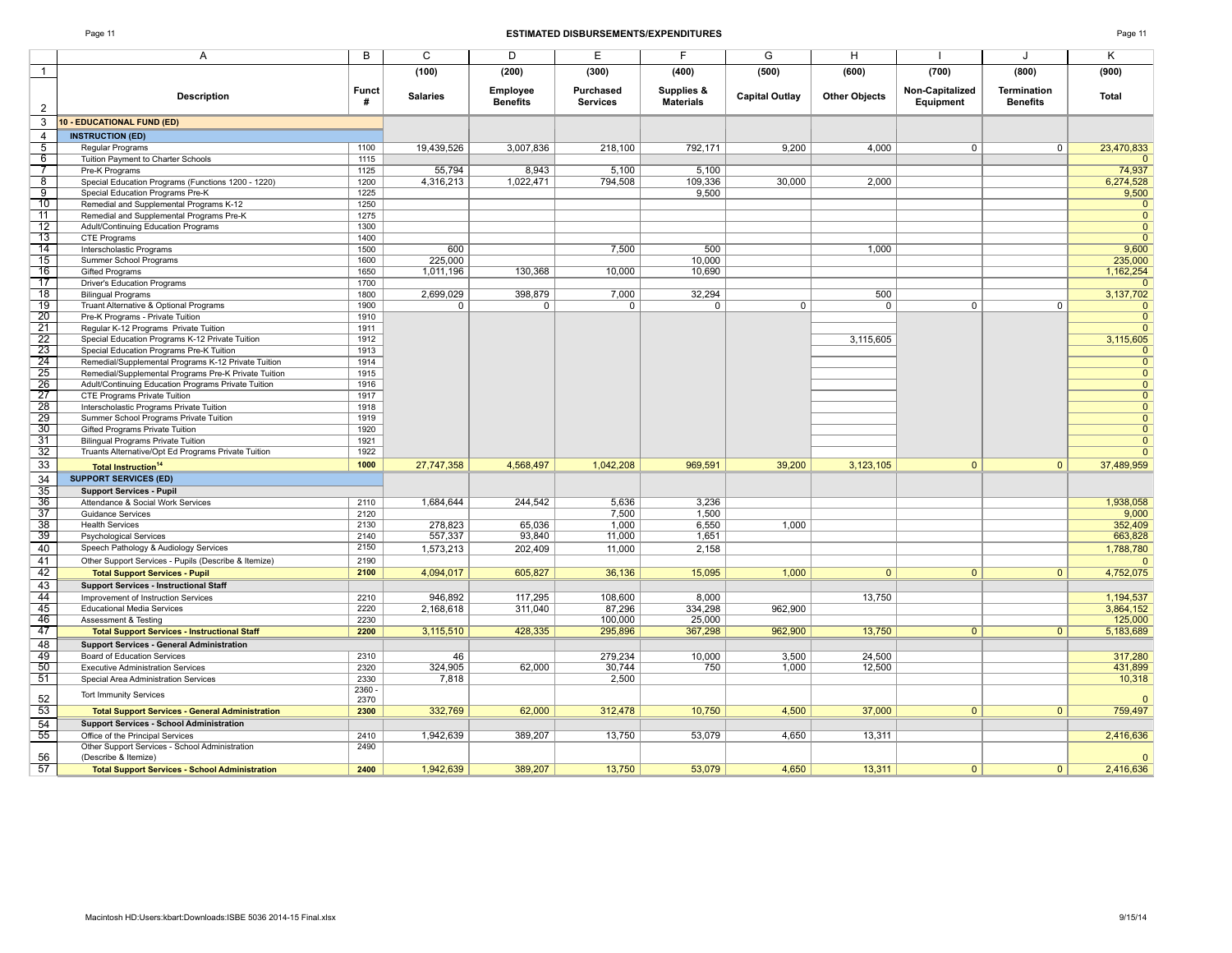|                                                                                                     |              | (100)           | (200)                       | (300)                        | (400)                          | (500)                 | (600)                | (700)                        | (800)                                 | (900)                          |
|-----------------------------------------------------------------------------------------------------|--------------|-----------------|-----------------------------|------------------------------|--------------------------------|-----------------------|----------------------|------------------------------|---------------------------------------|--------------------------------|
| <b>Description</b>                                                                                  | Funct<br>#   | <b>Salaries</b> | Employee<br><b>Benefits</b> | Purchased<br><b>Services</b> | Supplies &<br><b>Materials</b> | <b>Capital Outlay</b> | <b>Other Objects</b> | Non-Capitalized<br>Equipment | <b>Termination</b><br><b>Benefits</b> | Total                          |
| <b>Support Services - Business</b>                                                                  |              |                 |                             |                              |                                |                       |                      |                              |                                       |                                |
| Direction of Business Support Services                                                              | 2510         | 257,009         | 39,488                      | 9,000                        | 1,500                          | 1,500                 | 3,750                |                              |                                       | 312,247                        |
| <b>Fiscal Services</b>                                                                              | 2520         | 229,992         | 27,128                      | 33.400                       | 33,500                         |                       |                      |                              |                                       | 324,020                        |
| Operation & Maintenance of Plant Services                                                           | 2540         |                 |                             |                              |                                |                       |                      |                              |                                       |                                |
| <b>Pupil Transportation Services</b>                                                                | 2550         |                 |                             | 22,000                       |                                |                       |                      |                              |                                       | 22,000                         |
| <b>Food Services</b>                                                                                | 2560         | 549,594         | 243,711                     | 36,975                       | 738,650                        | 51,200                | 3,500                |                              |                                       | 1,623,630                      |
| <b>Internal Services</b>                                                                            | 2570         |                 |                             | 88,000                       |                                |                       |                      |                              |                                       | 88,000                         |
| <b>Total Support Services - Business</b>                                                            | 2500         | 1,036,595       | 310,327                     | 189,375                      | 773,650                        | 52,700                | 7,250                | 0                            | $\overline{0}$                        | 2,369,897                      |
| <b>Support Services - Central</b>                                                                   |              |                 |                             |                              |                                |                       |                      |                              |                                       |                                |
| Direction of Central Support Services                                                               | 2610         |                 |                             |                              |                                |                       |                      |                              |                                       | $\overline{0}$                 |
| Planning, Research, Development & Evaluation Services                                               | 2620         |                 |                             |                              |                                |                       |                      |                              |                                       | $\overline{0}$                 |
| <b>Information Services</b>                                                                         | 2630         | 193,543         | 36,783                      | 131,350                      | 16,500                         |                       | 6,000                |                              |                                       | 384,176                        |
| <b>Staff Services</b>                                                                               | 2640         | 384,650         | 97,047                      | 144,250                      | 15,000                         | 6,000                 | 12,000               |                              | 25,000                                | 683,947                        |
| Data Processing Services                                                                            | 2660         |                 |                             |                              |                                |                       |                      |                              |                                       | $\mathbf{0}$                   |
| <b>Total Support Services - Central</b>                                                             | 2600         | 578,193         | 133,830                     | 275,600                      | 31,500                         | 6,000                 | 18,000               | 0 <sup>1</sup>               | 25,000                                | 1,068,123                      |
| Other Support Services (Describe & Itemize)                                                         | 2900         |                 |                             | 10,000                       |                                |                       |                      |                              |                                       | 10,000                         |
| <b>Total Support Services</b>                                                                       | 2000         | 11,099,723      | 1,929,526                   | 1,133,235                    | 1,251,372                      | 1,031,750             | 89,311               | 0                            | 25,000                                | 16,559,917                     |
| <b>COMMUNITY SERVICES (ED)</b>                                                                      | 3000         | 4,000           | 430                         | 27,000                       | 6,000                          |                       |                      |                              |                                       | 37,430                         |
| PAYMENTS TO OTHER DISTRICTS & GOVT UNITS (ED)                                                       |              |                 |                             |                              |                                |                       |                      |                              |                                       |                                |
| Payments to Other Govt Units (In-State)                                                             |              |                 |                             |                              |                                |                       |                      |                              |                                       |                                |
| Payments for Regular Programs                                                                       | 4110         |                 |                             |                              |                                |                       |                      |                              |                                       | $\overline{0}$                 |
| Payments for Special Education Programs                                                             | 4120         |                 |                             | 593,871                      |                                |                       |                      |                              |                                       | 593,871                        |
| Payments for Adult/Continuing Education Programs                                                    | 4130         |                 |                             |                              |                                |                       |                      |                              |                                       | $\mathbf{0}$                   |
| Payments for CTE Programs                                                                           | 4140         |                 |                             |                              |                                |                       |                      |                              |                                       | $\overline{0}$                 |
| Payments for Community College Programs                                                             | 4170         |                 |                             |                              |                                |                       |                      |                              |                                       | $\overline{0}$                 |
| Other Payments to In-State Govt Units (Describe & Itemize)                                          | 4190         |                 |                             |                              |                                |                       |                      |                              |                                       | $\mathbf{0}$                   |
| <b>Total Payments to Districts and Other Govt Units</b>                                             | 4100         |                 |                             |                              |                                |                       |                      |                              |                                       |                                |
| (In-State)                                                                                          |              |                 |                             | 593,871                      |                                |                       | $\Omega$             |                              |                                       | 593,871                        |
| Payments for Regular Programs - Tuition                                                             | 4210         |                 |                             |                              |                                |                       |                      |                              |                                       | $\mathbf{0}$                   |
| Payments for Special Education Programs - Tuition                                                   | 4220         |                 |                             |                              |                                |                       |                      |                              |                                       | $\overline{0}$                 |
| Payments for Adult/Continuing Education Programs - Tuition                                          | 4230         |                 |                             |                              |                                |                       |                      |                              |                                       | $\overline{0}$                 |
| Payments for CTE Programs - Tuition                                                                 | 4240         |                 |                             |                              |                                |                       |                      |                              |                                       | $\overline{0}$                 |
| Payments for Community College Programs - Tuition                                                   | 4270         |                 |                             |                              |                                |                       |                      |                              |                                       | $\overline{0}$                 |
| Payments for Other Programs - Tuition<br>Other Payments to In-State Govt Units (Describe & Itemize) | 4280<br>4290 |                 |                             |                              |                                |                       |                      |                              |                                       | $\overline{0}$<br>$\mathbf{0}$ |
| Total Payments to Other Dist & Govt Units - Tuition                                                 | 4200         |                 |                             |                              |                                |                       |                      |                              |                                       |                                |
| (In State)                                                                                          |              |                 |                             |                              |                                |                       | $\Omega$             |                              |                                       | $\mathbf{0}$                   |
| Payments for Regular Programs - Transfers                                                           | 4310         |                 |                             |                              |                                |                       |                      |                              |                                       | $\overline{0}$                 |
| Payments for Special Education Programs - Transfers                                                 | 4320         |                 |                             |                              |                                |                       |                      |                              |                                       | $\overline{0}$                 |
| Payments for Adult/Continuing Ed Programs - Transfers                                               | 4330         |                 |                             |                              |                                |                       |                      |                              |                                       | $\overline{0}$                 |
| Payments for CTE Programs - Transfers                                                               | 4340         |                 |                             |                              |                                |                       |                      |                              |                                       | $\overline{0}$                 |
| Payments for Community College Program - Transfers                                                  | 4370         |                 |                             |                              |                                |                       |                      |                              |                                       | $\mathbf{0}$                   |
| Payments for Other Programs - Transfers                                                             | 4380         |                 |                             |                              |                                |                       |                      |                              |                                       | $\overline{0}$                 |
| Other Payments to In-State Govt Units - Transfers (Describe & Itemize                               | 4390         |                 |                             |                              |                                |                       |                      |                              |                                       | $\overline{0}$                 |
| Total Payments to Other District & Govt Units -<br><b>Transfers (In State)</b>                      | 4300         |                 |                             | $\Omega$                     |                                |                       | $\Omega$             |                              |                                       | $\mathbf{0}$                   |
| Payments to Other District & Govt Units (Out of State)                                              | 4400         |                 |                             |                              |                                |                       |                      |                              |                                       | $\overline{0}$                 |
| <b>Total Payments to Other District &amp; Govt Units</b>                                            | 4000         |                 |                             | 593,871                      |                                |                       | $\overline{0}$       |                              |                                       | 593,871                        |
| <b>DEBT SERVICE (ED)</b>                                                                            |              |                 |                             |                              |                                |                       |                      |                              |                                       |                                |
| Debt Service - Interest on Short-Term Debt                                                          |              |                 |                             |                              |                                |                       |                      |                              |                                       |                                |
| <b>Tax Anticipation Warrants</b>                                                                    | 5110         |                 |                             |                              |                                |                       |                      |                              |                                       | $\mathbf{0}$                   |
| <b>Tax Anticipation Notes</b>                                                                       | 5120         |                 |                             |                              |                                |                       |                      |                              |                                       | $\overline{0}$                 |
| Corporate Personal Property Repl Tax Anticipated Notes                                              | 5130         |                 |                             |                              |                                |                       |                      |                              |                                       | $\overline{0}$                 |
| <b>State Aid Anticipation Certificates</b>                                                          | 5140         |                 |                             |                              |                                |                       |                      |                              |                                       | $\overline{0}$                 |
| Other Interest on Short-Term Debt (Describe & Itemize)                                              | 5150         |                 |                             |                              |                                |                       |                      |                              |                                       | $\overline{0}$                 |
| <b>Total Debt Service - Interest on Short-Term Debt</b>                                             | 5100         |                 |                             |                              |                                |                       | $\Omega$             |                              |                                       | $\overline{0}$                 |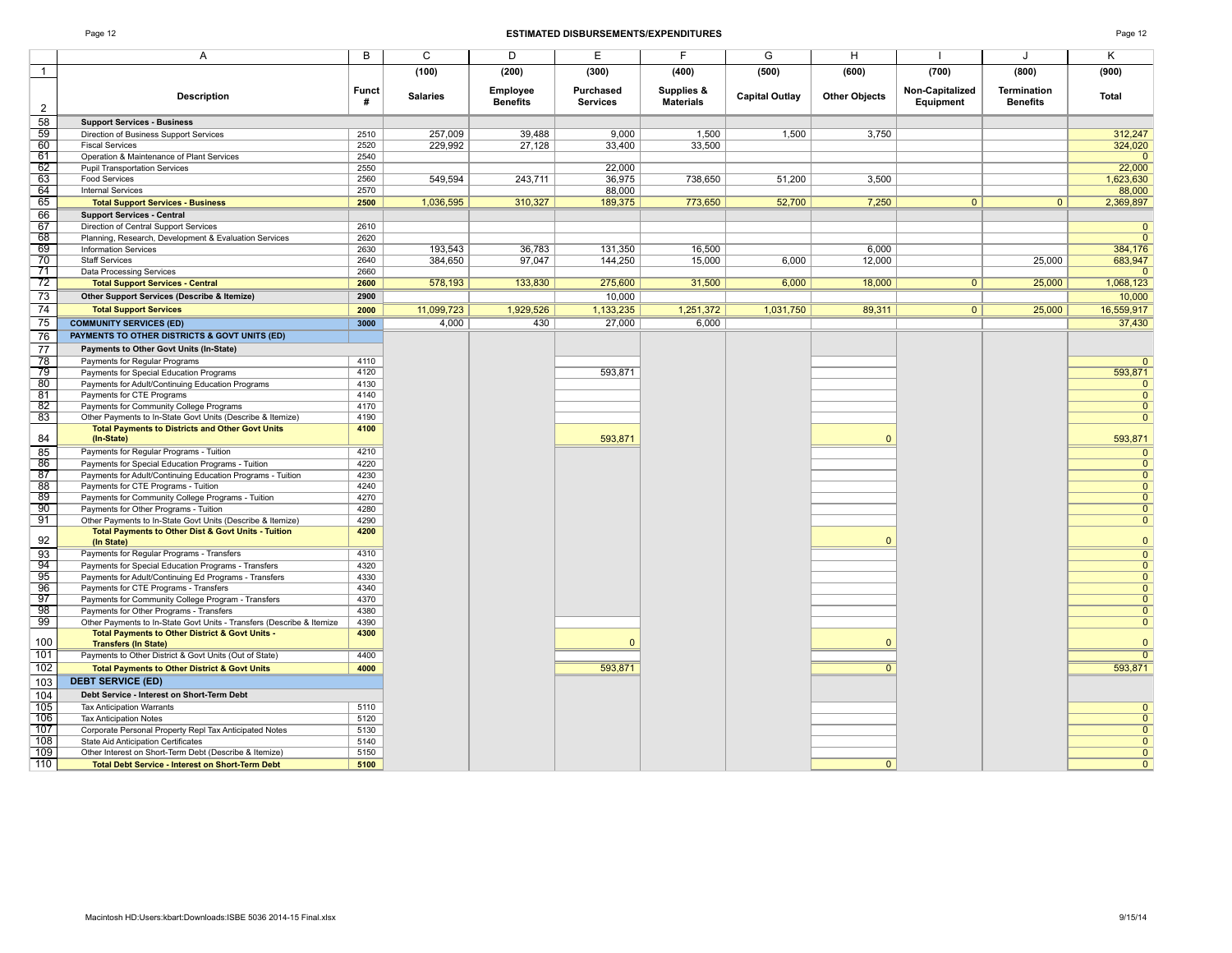|                                                                                    |                   | (100)           | (200)                       | (300)                 | (400)                          | (500)                 | (600)                | (700)                        | (800)                          | (900)          |
|------------------------------------------------------------------------------------|-------------------|-----------------|-----------------------------|-----------------------|--------------------------------|-----------------------|----------------------|------------------------------|--------------------------------|----------------|
| <b>Description</b>                                                                 | <b>Funct</b><br># | <b>Salaries</b> | Employee<br><b>Benefits</b> | Purchased<br>Services | Supplies &<br><b>Materials</b> | <b>Capital Outlay</b> | <b>Other Objects</b> | Non-Capitalized<br>Equipment | Termination<br><b>Benefits</b> | Total          |
| Debt Service - Interest on Long-Term Debt                                          | 5200              |                 |                             |                       |                                |                       |                      |                              |                                | $\mathbf{0}$   |
| <b>Total Debt Service</b>                                                          | 5000              |                 |                             |                       |                                |                       | $\overline{0}$       |                              |                                | $\overline{0}$ |
| <b>PROVISION FOR CONTINGENCIES (ED)</b>                                            | 6000              |                 |                             |                       |                                |                       |                      |                              |                                | $\mathbf{0}$   |
| <b>Total Direct Disbursements/Expenditures</b>                                     |                   | 38,851,081      | 6,498,453                   | 2,796,314             | 2,226,963                      | 1,070,950             | 3,212,416            | $\mathbf{0}$                 | 25,000                         | 54,681,177     |
| Excess (Deficiency) of Receipts/Revenues Over                                      |                   |                 |                             |                       |                                |                       |                      |                              |                                |                |
| <b>Disbursements/Expenditures</b>                                                  |                   |                 |                             |                       |                                |                       |                      |                              |                                | 1,286,406      |
| 20 - OPERATIONS AND MAINTENANCE FUND (O&M)                                         |                   |                 |                             |                       |                                |                       |                      |                              |                                |                |
| <b>SUPPORT SERVICES (O&amp;M)</b>                                                  |                   |                 |                             |                       |                                |                       |                      |                              |                                |                |
| <b>Support Services - Pupil</b>                                                    |                   |                 |                             |                       |                                |                       |                      |                              |                                |                |
| Other Support Services - Pupils (Describe & Itemize)                               | 2190              |                 |                             |                       |                                |                       |                      |                              |                                | $\overline{0}$ |
| <b>Support Services - Business</b>                                                 |                   |                 |                             |                       |                                |                       |                      |                              |                                |                |
| Direction of Business Support Services                                             | 2510              |                 |                             |                       |                                |                       |                      |                              |                                | $\overline{0}$ |
| Facilities Acquisition & Construction Services                                     | 2530              |                 |                             | 20,000                |                                | 354,000               |                      |                              |                                | 374,000        |
| Operation & Maintenance of Plant Services                                          | 2540              | 1,850,272       | 592,292                     | 568,200               | 1,131,750                      | 483,000               | 5,000                |                              |                                | 4,630,514      |
| <b>Pupil Transportation Services</b>                                               | 2550              |                 |                             |                       |                                |                       |                      |                              |                                | $\mathbf{0}$   |
| <b>Food Services</b>                                                               | 2560              |                 |                             |                       |                                |                       |                      |                              |                                | $\overline{0}$ |
| <b>Total Support Services - Business</b>                                           | 2500              | 1,850,272       | 592,292                     | 588,200               | 1,131,750                      | 837,000               | 5,000                | $\mathbf{0}$                 | $\mathbf{0}$                   | 5,004,514      |
| Other Support Services (Describe & Itemize)                                        | 2900              |                 |                             |                       |                                |                       |                      |                              |                                | $\overline{0}$ |
| <b>Total Support Services</b>                                                      | 2000              | 1,850,272       | 592,292                     | 588,200               | 1,131,750                      | 837,000               | 5,000                | $\overline{0}$               | $\overline{0}$                 | 5,004,514      |
| <b>COMMUNITY SERVICES (O&amp;M)</b>                                                | 3000              |                 |                             |                       |                                |                       |                      |                              |                                | $\Omega$       |
| PAYMENTS TO OTHER DISTRICTS & GOVT UNITS (O&M)                                     |                   |                 |                             |                       |                                |                       |                      |                              |                                |                |
| Payments to Other Govt Units (In-State)                                            |                   |                 |                             |                       |                                |                       |                      |                              |                                |                |
| Payments for Special Education Programs                                            | 4120              |                 |                             | 5,000                 |                                |                       |                      |                              |                                | 5,000          |
| Payments for CTE Program                                                           | 4140              |                 |                             |                       |                                |                       |                      |                              |                                | $\Omega$       |
| Other Payments to In-State Govt Units (Describe & Itemize)                         | 4190<br>4100      |                 |                             |                       |                                |                       |                      |                              |                                | $\Omega$       |
| <b>Total Payments to Other Govt Units (In-State)</b>                               |                   |                 |                             | 5,000                 |                                |                       | $\mathbf{0}$         |                              |                                | 5,000          |
| Payments to Other Govt Units (Out of State) <sup>14</sup>                          | 4400              |                 |                             |                       |                                |                       |                      |                              |                                | $\Omega$       |
| <b>Total Payments to Other District and Govt Unit</b>                              | 4000              |                 |                             | 5,000                 |                                |                       | $\overline{0}$       |                              |                                | 5,000          |
| <b>DEBT SERVICE (O&amp;M)</b>                                                      |                   |                 |                             |                       |                                |                       |                      |                              |                                |                |
| Debt Service - Interest on Short-Term Debt                                         |                   |                 |                             |                       |                                |                       |                      |                              |                                |                |
| <b>Tax Anticipation Warrants</b>                                                   | 5110              |                 |                             |                       |                                |                       |                      |                              |                                | $\mathbf{0}$   |
| <b>Tax Anticipation Notes</b>                                                      | 5120              |                 |                             |                       |                                |                       |                      |                              |                                | $\mathbf{0}$   |
| Corporate Personal Prop Repl Tax Anticipated Notes                                 | 5130              |                 |                             |                       |                                |                       |                      |                              |                                | $\mathbf{0}$   |
| <b>State Aid Anticipation Certificates</b>                                         | 5140              |                 |                             |                       |                                |                       |                      |                              |                                | $\mathbf{0}$   |
| Other Interest on Short-Term Debt (Describe & Itemize)                             | 5150              |                 |                             |                       |                                |                       |                      |                              |                                | $\mathbf{0}$   |
| <b>Total Debt Service - Interest on Short-Term Debt</b>                            | 5100              |                 |                             |                       |                                |                       | $\mathbf{0}$         |                              |                                | $\mathbf{0}$   |
| Debt Service - Interest on Long-Term Debt                                          | 5200              |                 |                             |                       |                                |                       |                      |                              |                                | $\mathbf{0}$   |
| <b>Total Debt Service</b>                                                          | 5000              |                 |                             |                       |                                |                       | $\mathbf{0}$         |                              |                                | $\overline{0}$ |
| <b>PROVISION FOR CONTINGENCIES (O&amp;M)</b>                                       | 6000              |                 |                             |                       |                                |                       |                      |                              |                                | $\Omega$       |
| <b>Total Direct Disbursements/Expenditures</b>                                     |                   | 1,850,272       | 592,292                     | 593,200               | 1,131,750                      | 837,000               | 5,000                | $\overline{0}$               | $\overline{0}$                 | 5,009,514      |
| Excess (Deficiency) of Receipts/Revenues Over<br><b>Disbursements/Expenditures</b> |                   |                 |                             |                       |                                |                       |                      |                              |                                | (415, 787)     |
| 30 - DEBT SERVICE FUND (DS)                                                        |                   |                 |                             |                       |                                |                       |                      |                              |                                |                |
| PAYMENTS TO OTHER DISTRICTS & GOVT UNITS (DS)                                      | 4000              |                 |                             |                       |                                |                       | $\overline{0}$       |                              |                                | $\overline{0}$ |
| <b>DEBT SERVICE (DS)</b>                                                           |                   |                 |                             |                       |                                |                       |                      |                              |                                |                |
| Debt Service - Interest on Short-Term Debt                                         |                   |                 |                             |                       |                                |                       |                      |                              |                                |                |
| <b>Tax Anticipation Warrants</b>                                                   | 5110              |                 |                             |                       |                                |                       |                      |                              |                                | $\mathbf{0}$   |
| <b>Tax Anticipation Notes</b>                                                      | 5120              |                 |                             |                       |                                |                       |                      |                              |                                | $\overline{0}$ |
| Corporate Personal Prop Repl Tax Anticipation Notes                                | 5130              |                 |                             |                       |                                |                       |                      |                              |                                | $\overline{0}$ |
| State Aid Anticipation Certificates                                                | 5140              |                 |                             |                       |                                |                       | 0                    |                              |                                | $\mathbf{0}$   |
| Other Interest on Short-Term Debt (Describe & Itemize)                             | 5150              |                 |                             |                       |                                |                       |                      |                              |                                | $\mathbf{0}$   |
| <b>Total Debt Service - Interest On Short-Term Debt</b>                            | 5100              |                 |                             |                       |                                |                       | $\Omega$             |                              |                                | $\Omega$       |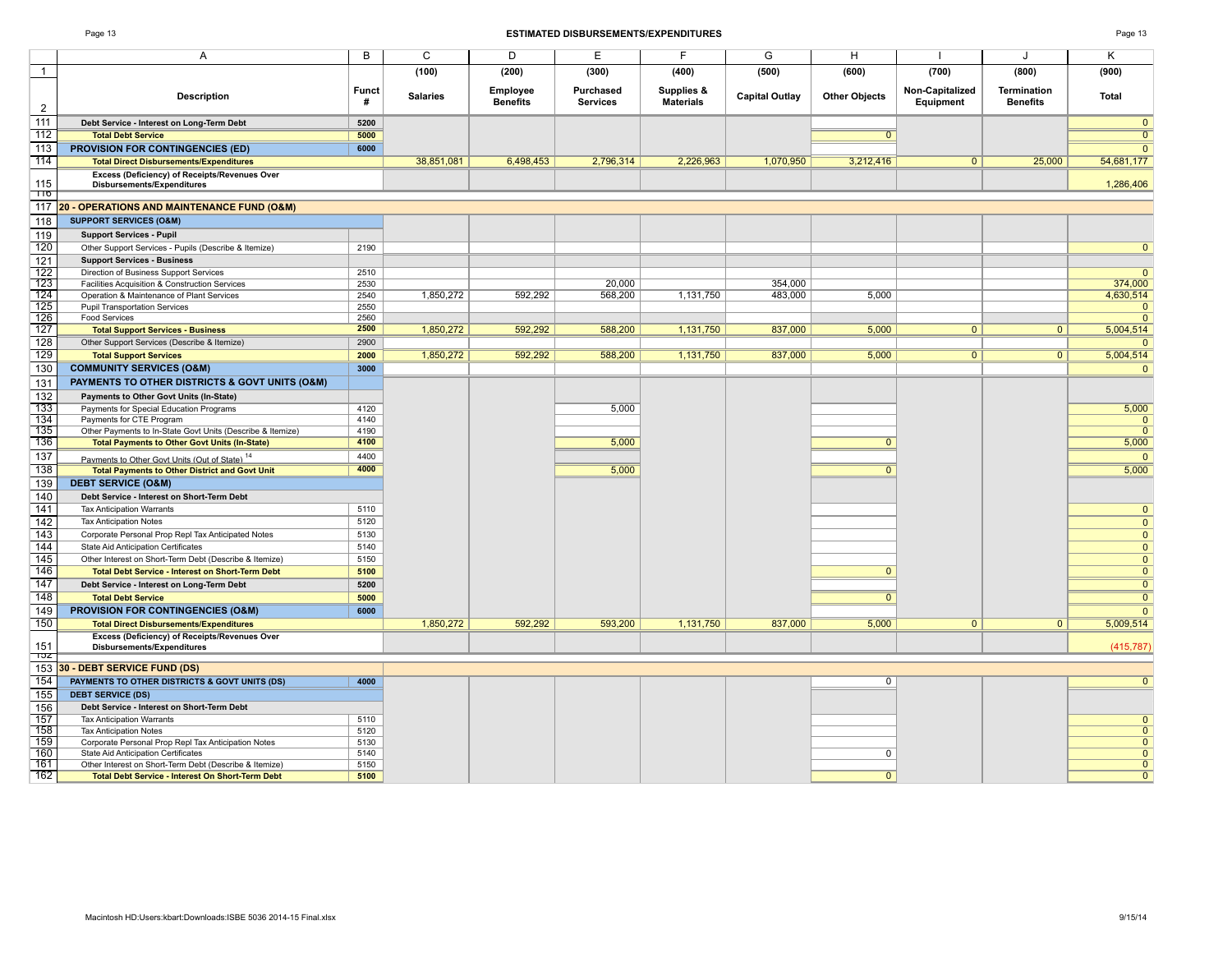|                                                                                                 |                   | (100)           | (200)                       | (300)                        | (400)                          | (500)          | (600)                | (700)                        | (800)                          | (900)          |
|-------------------------------------------------------------------------------------------------|-------------------|-----------------|-----------------------------|------------------------------|--------------------------------|----------------|----------------------|------------------------------|--------------------------------|----------------|
| <b>Description</b>                                                                              | <b>Funct</b><br># | <b>Salaries</b> | Employee<br><b>Benefits</b> | Purchased<br><b>Services</b> | Supplies &<br><b>Materials</b> | Capital Outlay | <b>Other Objects</b> | Non-Capitalized<br>Equipment | Termination<br><b>Benefits</b> | Total          |
| Debt Service - Interest on Long-Term Debt                                                       | 5200              |                 |                             |                              |                                |                | 568,760              |                              |                                | 568,760        |
| Debt Service - Payments of Principal on Long-Term Debt 15                                       | 5300              |                 |                             |                              |                                |                | 3,039,000            |                              |                                | 3,039,000      |
| (Lease/Purchase Princinal Retired)<br>Debt Service Other (Describe & Itemize)                   | 5400              |                 |                             |                              |                                |                | 11,750               |                              |                                | 11,750         |
| <b>Total Debt Service</b>                                                                       | 5000              |                 |                             | $\mathbf{0}$                 |                                |                | 3,619,510            |                              |                                | 3,619,510      |
| <b>PROVISION FOR CONTINGENCIES (DS)</b>                                                         | 6000              |                 |                             |                              |                                |                |                      |                              |                                | $\Omega$       |
| <b>Total Direct Disbursements/Expenditures</b>                                                  |                   |                 |                             | $\mathbf{0}$                 |                                |                | 3,619,510            |                              |                                | 3,619,510      |
| Excess (Deficiency) of Receipts/Revenues Over<br>Disbursements/Expenditures                     |                   |                 |                             |                              |                                |                |                      |                              |                                | 78,851         |
| <b>40 - TRANSPORTATION FUND (TR)</b>                                                            |                   |                 |                             |                              |                                |                |                      |                              |                                |                |
| <b>SUPPORT SERVICES (TR)</b>                                                                    |                   |                 |                             |                              |                                |                |                      |                              |                                |                |
| <b>Support Services - Pupils</b>                                                                |                   |                 |                             |                              |                                |                |                      |                              |                                |                |
| Other Support Services - Pupils (Describe & Itemize)                                            | 2190              |                 |                             |                              |                                |                |                      |                              |                                | $\overline{0}$ |
| <b>Support Services - Business</b>                                                              |                   |                 |                             |                              |                                |                |                      |                              |                                |                |
| <b>Pupil Transportation Services</b>                                                            | 2550              | 53,744          | 9,646                       | 3,289,200                    | 27,500                         | 5,000          |                      |                              |                                | 3,385,090      |
| Other Support Services (Describe & Itemize)                                                     | 2900              |                 |                             |                              |                                |                |                      |                              |                                |                |
| <b>Total Support Services</b>                                                                   | 2000              | 53,744          | 9,646                       | 3,289,200                    | 27,500                         | 5,000          | $\overline{0}$       | $\overline{0}$               | $\overline{0}$                 | 3,385,090      |
| <b>COMMUNITY SERVICES (TR)</b>                                                                  | 3000              |                 |                             |                              |                                |                |                      |                              |                                | $\overline{0}$ |
| <b>PAYMENTS TO OTHER DISTRICTS &amp; GOVT UNITS (TR)</b>                                        |                   |                 |                             |                              |                                |                |                      |                              |                                |                |
| Payments to Other Govt Units (In-State)                                                         |                   |                 |                             |                              |                                |                |                      |                              |                                |                |
| Payments for Regular Program                                                                    | 4110              |                 |                             |                              |                                |                |                      |                              |                                | $\mathbf{0}$   |
| Payments for Special Education Programs                                                         | 4120              |                 |                             |                              |                                |                |                      |                              |                                | $\Omega$       |
| Payments for Adult/Continuing Education Programs                                                | 4130              |                 |                             |                              |                                |                |                      |                              |                                | $\mathbf{0}$   |
| Payments for CTE Programs                                                                       | 4140              |                 |                             |                              |                                |                |                      |                              |                                | $\mathbf{0}$   |
| Payments for Community College Programs                                                         | 4170              |                 |                             |                              |                                |                |                      |                              |                                | $\mathbf{0}$   |
| Other Payments to In-State Govt Units (Describe & Itemize)                                      | 4190              |                 |                             |                              |                                |                |                      |                              |                                | $\mathbf{0}$   |
| <b>Total Payments to Other Govt Units (In-State)</b>                                            | 4100              |                 |                             | $\overline{0}$               |                                |                | $\mathbf{0}$         |                              |                                | $\overline{0}$ |
| Payments to Other Govt Units (Out-of-State)<br>(Describe & Itemize)                             | 4400              |                 |                             |                              |                                |                |                      |                              |                                | $\mathbf{0}$   |
| <b>Total Payments to Other Districts &amp; Govt Units</b>                                       | 4000              |                 |                             | $\overline{0}$               |                                |                | $\Omega$             |                              |                                | $\overline{0}$ |
| <b>DEBT SERVICE (TR)</b>                                                                        |                   |                 |                             |                              |                                |                |                      |                              |                                |                |
| Debt Service - Interest on Short-Term Debt                                                      |                   |                 |                             |                              |                                |                |                      |                              |                                |                |
| <b>Tax Anticipation Warrants</b>                                                                | 5110              |                 |                             |                              |                                |                |                      |                              |                                | $\mathbf{0}$   |
| <b>Tax Anticipation Notes</b>                                                                   | 5120              |                 |                             |                              |                                |                |                      |                              |                                | $\overline{0}$ |
| Corporate Personal Prop Repl Tax Anticipation Notes                                             | 5130              |                 |                             |                              |                                |                |                      |                              |                                | $\overline{0}$ |
| State Aid Anticipation Certificates                                                             | 5140              |                 |                             |                              |                                |                |                      |                              |                                | $\mathbf{0}$   |
| Other Interest on Short-Term Debt (Describe and Itemize)                                        | 5150              |                 |                             |                              |                                |                |                      |                              |                                | $\Omega$       |
| <b>Total Debt Service - Interest On Short-Term Debt</b>                                         | 5100              |                 |                             |                              |                                |                | $\Omega$             |                              |                                | $\Omega$       |
| Debt Service - Interest on Long-Term Debt                                                       | 5200              |                 |                             |                              |                                |                |                      |                              |                                | 0              |
| Debt Service - Payments of Principal on Long-Term Debt 15<br>(Lease/Purchase Principal Retired) | 5300              |                 |                             |                              |                                |                |                      |                              |                                | $\mathbf{0}$   |
| Debt Service - Other (Describe and Itemize)                                                     | 5400              |                 |                             |                              |                                |                |                      |                              |                                | $\mathbf{0}$   |
| <b>Total Debt Service</b>                                                                       | 5000              |                 |                             |                              |                                |                | $\overline{0}$       |                              |                                | $\overline{0}$ |
| PROVISION FOR CONTINGENCIES (TR)                                                                | 6000              |                 |                             |                              |                                |                | 500                  |                              |                                | 500            |
| <b>Total Direct Disbursements/Expenditures</b>                                                  |                   | 53,744          | 9,646                       | 3,289,200                    | 27,500                         | 5,000          | 500                  | $\mathbf{0}$                 | $\mathbf{0}$                   | 3,385,590      |
| Excess (Deficiency) of Receipts/Revenues Over<br><b>Disbursements/Expenditures</b>              |                   |                 |                             |                              |                                |                |                      |                              |                                | (390, 284)     |
| 50 - MUNICIPAL RETIREMENT/SOC SEC FUND (MR/SS)                                                  |                   |                 |                             |                              |                                |                |                      |                              |                                |                |
| <b>INSTRUCTION (MR/SS)</b>                                                                      |                   |                 |                             |                              |                                |                |                      |                              |                                |                |
|                                                                                                 |                   |                 |                             |                              |                                |                |                      |                              |                                |                |

| INSTRUCTION (MR/SS)                                             |      |           |  |                |
|-----------------------------------------------------------------|------|-----------|--|----------------|
| Regular Program                                                 | 1100 | 1,868,145 |  | 1,868,145      |
| Pre-K Programs                                                  | 1125 |           |  |                |
| Special Education Programs (Functions 1200-1220)                | 1200 |           |  |                |
| Special Education Programs Pre-K                                | 1225 |           |  | $\overline{0}$ |
| Remedial and Supplemental Programs K-12                         | 1250 |           |  | $\overline{0}$ |
| Remedial and Supplemental Programs Pre-K                        | 1275 |           |  | $\overline{0}$ |
| Adult/Continuing Education Programs                             | 1300 |           |  | $\overline{0}$ |
| CTE Programs                                                    | 1400 |           |  | $\overline{0}$ |
| Interscholastic Programs                                        | 1500 |           |  | $\overline{0}$ |
| Summer School Programs                                          | 1600 |           |  | $\overline{0}$ |
| <b>Gifted Programs</b>                                          | 1650 |           |  | $\overline{0}$ |
| <b>Driver's Education Programs</b>                              | 1700 |           |  | $\overline{0}$ |
| <b>Bilingual Programs</b>                                       | 1800 |           |  | $\overline{0}$ |
| Truant Alternative & Optional Programs                          | 1900 |           |  | $\overline{0}$ |
| <b>Total Instruction</b>                                        | 1000 | 1,868,145 |  | 1,868,145      |
| Macintosn HD:USers:Kbart:Downloads:ISBE 5036 Z014-15 Final.XISX |      |           |  | 9/15/14        |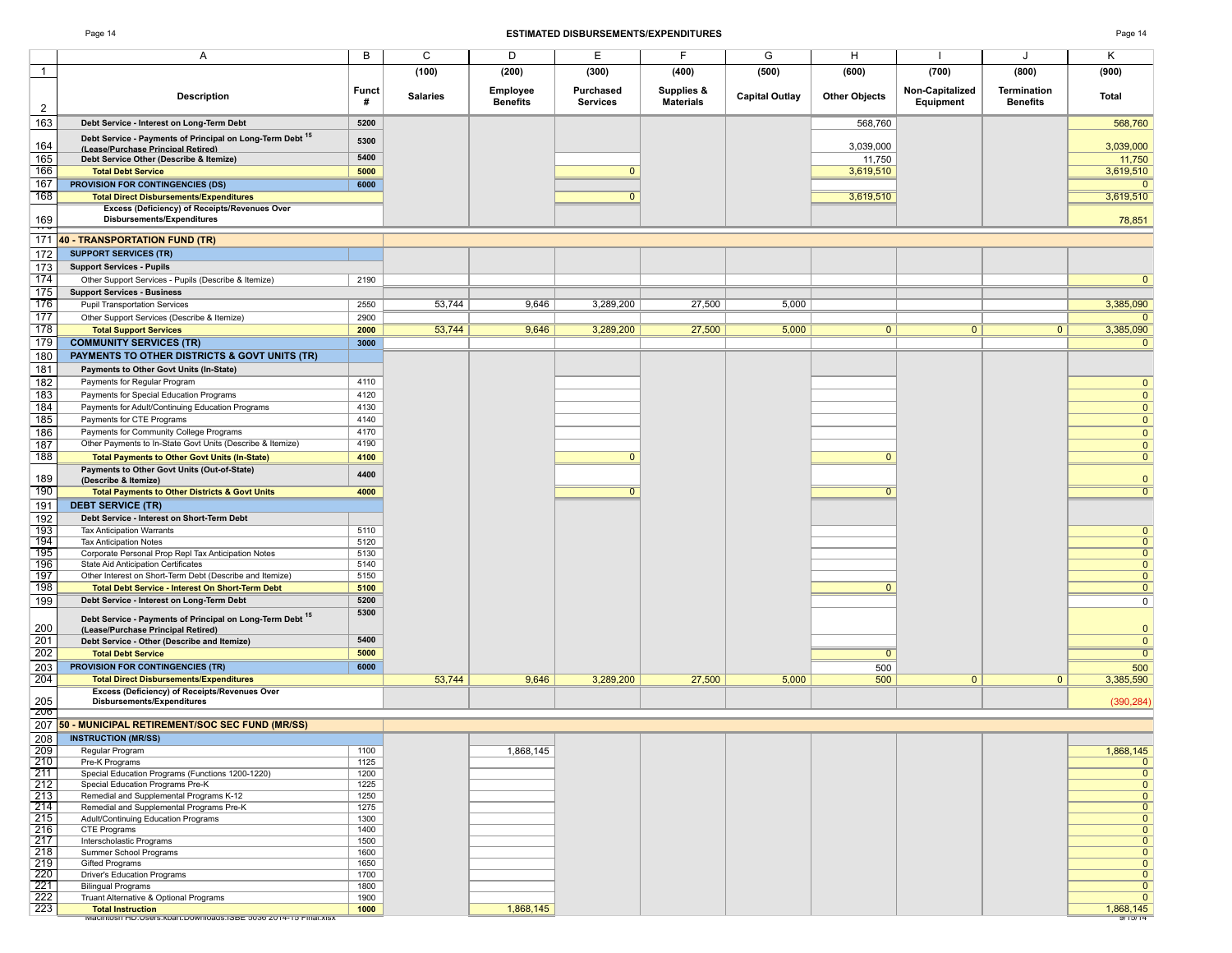|                                                                                            |            | (100)           | (200)                       | (300)                        | (400)                          | (500)                 | (600)                | (700)                        | (800)                                 | (900)          |
|--------------------------------------------------------------------------------------------|------------|-----------------|-----------------------------|------------------------------|--------------------------------|-----------------------|----------------------|------------------------------|---------------------------------------|----------------|
| <b>Description</b>                                                                         | Funct<br># | <b>Salaries</b> | Employee<br><b>Benefits</b> | Purchased<br><b>Services</b> | Supplies &<br><b>Materials</b> | <b>Capital Outlay</b> | <b>Other Objects</b> | Non-Capitalized<br>Equipment | <b>Termination</b><br><b>Benefits</b> | Total          |
| <b>SUPPORT SERVICES (MR/SS)</b>                                                            |            |                 |                             |                              |                                |                       |                      |                              |                                       |                |
| <b>Support Services - Pupil</b>                                                            |            |                 |                             |                              |                                |                       |                      |                              |                                       |                |
| Attendance & Social Work Services                                                          | 2110       |                 |                             |                              |                                |                       |                      |                              |                                       | $\mathbf{0}$   |
| <b>Guidance Services</b>                                                                   | 2120       |                 |                             |                              |                                |                       |                      |                              |                                       | $\mathbf{0}$   |
| <b>Health Services</b>                                                                     | 2130       |                 |                             |                              |                                |                       |                      |                              |                                       | $\overline{0}$ |
| <b>Psychological Services</b>                                                              | 2140       |                 |                             |                              |                                |                       |                      |                              |                                       | $\mathbf{0}$   |
| Speech Pathology & Audiology Services                                                      | 2150       |                 |                             |                              |                                |                       |                      |                              |                                       | $\mathbf{0}$   |
| Other Support Services - Pupils (Describe & Itemize)                                       | 2190       |                 |                             |                              |                                |                       |                      |                              |                                       | $\mathbf{0}$   |
| <b>Total Support Services - Pupil</b>                                                      | 2100       |                 | $\Omega$                    |                              |                                |                       |                      |                              |                                       | $\overline{0}$ |
| <b>Support Services - Instructional Staff</b>                                              |            |                 |                             |                              |                                |                       |                      |                              |                                       |                |
| Improvement of Instruction Services                                                        | 2210       |                 |                             |                              |                                |                       |                      |                              |                                       | $\mathbf{0}$   |
| <b>Educational Media Services</b>                                                          | 2220       |                 |                             |                              |                                |                       |                      |                              |                                       | $\mathbf{0}$   |
| Assessment & Testing                                                                       | 2230       |                 |                             |                              |                                |                       |                      |                              |                                       | $\overline{0}$ |
| <b>Total Support Services - Instructional Staff</b>                                        | 2200       |                 | $\mathbf{0}$                |                              |                                |                       |                      |                              |                                       | $\mathbf{0}$   |
| <b>Support Services - General Administration</b>                                           |            |                 |                             |                              |                                |                       |                      |                              |                                       |                |
| Board of Education Services                                                                | 2310       |                 |                             |                              |                                |                       |                      |                              |                                       | $\mathbf{0}$   |
| <b>Executive Administration Services</b>                                                   | 2320       |                 |                             |                              |                                |                       |                      |                              |                                       | $\mathbf{0}$   |
| Special Area Administrative Services                                                       | 2330       |                 |                             |                              |                                |                       |                      |                              |                                       | $\overline{0}$ |
| Claims Paid from Self Insurance Fund                                                       | 2361       |                 |                             |                              |                                |                       |                      |                              |                                       | $\overline{0}$ |
| Workers' Compensation or Workers' Occupation Disease Acts Payments                         | 2362       |                 |                             |                              |                                |                       |                      |                              |                                       | $\Omega$       |
| Unemployment Insurance Payments                                                            | 2363       |                 |                             |                              |                                |                       |                      |                              |                                       | $\Omega$       |
| Insurance Payments (regular or self-insurance)                                             | 2364       |                 |                             |                              |                                |                       |                      |                              |                                       | $\mathbf{0}$   |
| Risk Management and Claims Services Payments                                               | 2365       |                 |                             |                              |                                |                       |                      |                              |                                       | $\mathbf{0}$   |
| Judgment and Settlements                                                                   | 2366       |                 |                             |                              |                                |                       |                      |                              |                                       | $\overline{0}$ |
| Educational, Inspectional, Supervisory Services Related to Loss<br>Prevention or Reduction | 2367       |                 |                             |                              |                                |                       |                      |                              |                                       | $\mathbf{0}$   |
| Reciprocal Insurance Payments                                                              | 2368       |                 |                             |                              |                                |                       |                      |                              |                                       | $\overline{0}$ |
| Legal Service                                                                              | 2369       |                 |                             |                              |                                |                       |                      |                              |                                       | $\mathbf{0}$   |
| <b>Total Support Services - General Administration</b>                                     | 2300       |                 | $\Omega$                    |                              |                                |                       |                      |                              |                                       | $\mathbf{0}$   |
| <b>Support Services - School Administration</b>                                            |            |                 |                             |                              |                                |                       |                      |                              |                                       |                |
| Office of the Principal Services                                                           | 2410       |                 |                             |                              |                                |                       |                      |                              |                                       | $\mathbf{0}$   |
| Other Support Services - School Administration<br>(Describe & Itemize)                     | 2490       |                 |                             |                              |                                |                       |                      |                              |                                       | $\mathbf{0}$   |
| <b>Total Support Services - School Administration</b>                                      | 2400       |                 | $\mathbf{0}$                |                              |                                |                       |                      |                              |                                       | $\Omega$       |
| <b>Support Services - Business</b>                                                         |            |                 |                             |                              |                                |                       |                      |                              |                                       |                |
| Direction of Business Support Services                                                     | 2510       |                 |                             |                              |                                |                       |                      |                              |                                       | $\mathbf{0}$   |
| <b>Fiscal Services</b>                                                                     | 2520       |                 |                             |                              |                                |                       |                      |                              |                                       | $\mathbf{0}$   |
| Facilities Acquisition & Construction Services                                             | 2530       |                 |                             |                              |                                |                       |                      |                              |                                       | $\mathbf{0}$   |
| Operation & Maintenance of Plant Service                                                   | 2540       |                 |                             |                              |                                |                       |                      |                              |                                       | $\mathbf{0}$   |
| <b>Pupil Transportation Services</b>                                                       | 2550       |                 |                             |                              |                                |                       |                      |                              |                                       | $\mathbf{0}$   |
| <b>Food Services</b>                                                                       | 2560       |                 |                             |                              |                                |                       |                      |                              |                                       | $\Omega$       |
| <b>Internal Services</b>                                                                   | 2570       |                 |                             |                              |                                |                       |                      |                              |                                       | $\mathbf{0}$   |
| <b>Total Support Services - Business</b>                                                   | 2500       |                 | $\Omega$                    |                              |                                |                       |                      |                              |                                       | $\Omega$       |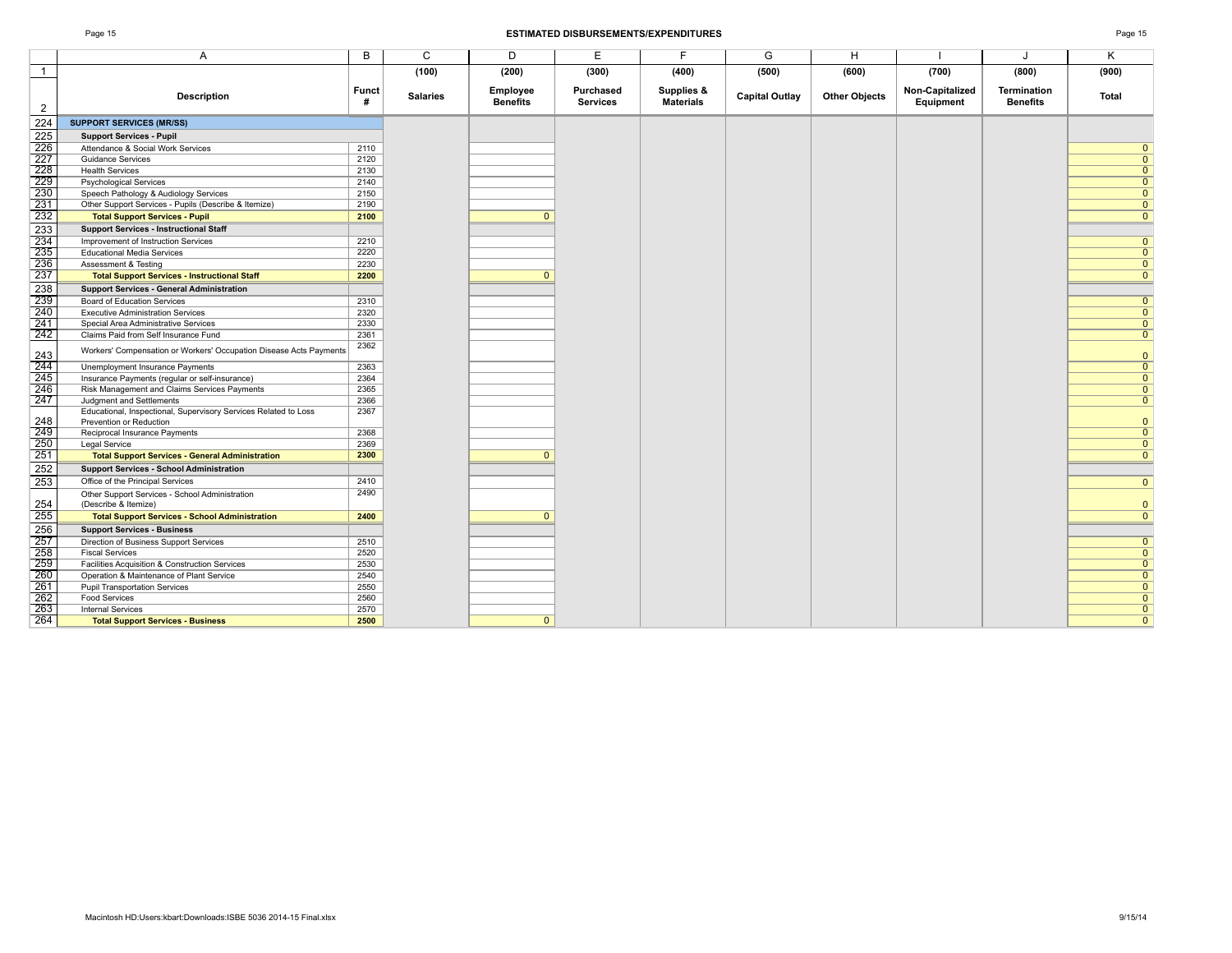|                                                                                                |                   | (100)           | (200)                       | (300)                        | (400)                          | (500)                 | (600)                | (700)                        | (800)                                 | (900)                   |
|------------------------------------------------------------------------------------------------|-------------------|-----------------|-----------------------------|------------------------------|--------------------------------|-----------------------|----------------------|------------------------------|---------------------------------------|-------------------------|
| <b>Description</b>                                                                             | <b>Funct</b><br># | <b>Salaries</b> | Employee<br><b>Benefits</b> | Purchased<br><b>Services</b> | Supplies &<br><b>Materials</b> | <b>Capital Outlay</b> | <b>Other Objects</b> | Non-Capitalized<br>Equipment | <b>Termination</b><br><b>Benefits</b> | Total                   |
| <b>Support Services - Central</b>                                                              |                   |                 |                             |                              |                                |                       |                      |                              |                                       |                         |
| Direction of Central Support Services                                                          | 2610              |                 |                             |                              |                                |                       |                      |                              |                                       | $\mathbf{0}$            |
| Planning, Research, Development & Evaluation Services                                          | 2620              |                 |                             |                              |                                |                       |                      |                              |                                       | $\overline{0}$          |
| <b>Information Services</b>                                                                    | 2630              |                 |                             |                              |                                |                       |                      |                              |                                       | $\mathbf{0}$            |
| <b>Staff Services</b>                                                                          | 2640              |                 |                             |                              |                                |                       |                      |                              |                                       | $\mathbf{0}$            |
| Data Processing Services                                                                       | 2660              |                 |                             |                              |                                |                       |                      |                              |                                       | $\mathbf{0}$            |
| <b>Total Support Services - Central</b>                                                        | 2600              |                 | $\mathbf{0}$                |                              |                                |                       |                      |                              |                                       | $\overline{0}$          |
| Other Support Services (Describe & Itemize)                                                    | 2900              |                 |                             |                              |                                |                       |                      |                              |                                       | $\mathbf{0}$            |
| <b>Total Support Services</b>                                                                  | 2000              |                 | $\overline{0}$              |                              |                                |                       |                      |                              |                                       | $\overline{0}$          |
| <b>COMMUNITY SERVICES (MR/SS)</b>                                                              | 3000              |                 |                             |                              |                                |                       |                      |                              |                                       | $\mathbf{0}$            |
| PAYMENTS TO OTHER DISTRICTS & GOVT UNITS (MR/SS)                                               |                   |                 |                             |                              |                                |                       |                      |                              |                                       |                         |
| Payments for Special Education Programs                                                        | 4120              |                 |                             |                              |                                |                       |                      |                              |                                       | $\mathbf{0}$            |
|                                                                                                | 4140              |                 |                             |                              |                                |                       |                      |                              |                                       | $\mathbf 0$             |
| Payments for CTE Programs                                                                      | 4000              |                 | $\mathbf{0}$                |                              |                                |                       |                      |                              |                                       | $\mathbf{0}$            |
| <b>Total Payments to Other Districts &amp; Govt Units</b>                                      |                   |                 |                             |                              |                                |                       |                      |                              |                                       |                         |
| <b>DEBT SERVICE (MR/SS)</b>                                                                    |                   |                 |                             |                              |                                |                       |                      |                              |                                       |                         |
| Debt Service - Interest on Short-Term Debt                                                     |                   |                 |                             |                              |                                |                       |                      |                              |                                       |                         |
| <b>Tax Anticipation Warrants</b>                                                               | 5110              |                 |                             |                              |                                |                       |                      |                              |                                       | $\mathbf{0}$            |
| <b>Tax Anticipation Notes</b>                                                                  | 5120              |                 |                             |                              |                                |                       |                      |                              |                                       | $\mathbf{0}$            |
| Corporate Personal Prop Repl Tax Anticipation Notes                                            | 5130              |                 |                             |                              |                                |                       |                      |                              |                                       | $\mathbf{0}$            |
| State Aid Anticipation Certificates                                                            | 5140              |                 |                             |                              |                                |                       |                      |                              |                                       | $\mathbf{0}$            |
| Other (Describe & Itemize)                                                                     | 5150              |                 |                             |                              |                                |                       |                      |                              |                                       | $\mathbf{0}$            |
| <b>Total Debt Service</b>                                                                      | 5000              |                 |                             |                              |                                |                       | $\mathbf{0}$         |                              |                                       | $\mathbf{0}$            |
| PROVISION FOR CONTINGENCIES (MR/SS)                                                            | 6000              |                 |                             |                              |                                |                       |                      |                              |                                       | $\overline{0}$          |
| <b>Total Direct Disbursements/Expenditures</b>                                                 |                   |                 | 1,868,145                   |                              |                                |                       | $\overline{0}$       |                              |                                       | 1,868,145               |
| Excess (Deficiency) of Receipts/Revenues Over                                                  |                   |                 |                             |                              |                                |                       |                      |                              |                                       |                         |
| Disbursements/Expenditures                                                                     |                   |                 |                             |                              |                                |                       |                      |                              |                                       | 84,601                  |
| 60 - CAPITAL PROJECTS (CP)                                                                     |                   |                 |                             |                              |                                |                       |                      |                              |                                       |                         |
| <b>SUPPORT SERVICES (CP)</b>                                                                   |                   |                 |                             |                              |                                |                       |                      |                              |                                       |                         |
| <b>Support Services - Business</b>                                                             |                   |                 |                             |                              |                                |                       |                      |                              |                                       |                         |
|                                                                                                |                   |                 |                             | 300,445                      |                                |                       |                      |                              |                                       |                         |
| Facilities Acquisition & Construction Services                                                 | 2530              |                 |                             |                              |                                | 2,724,638             |                      |                              |                                       | 3,025,083               |
| Other Support Services (Describe & Itemize)                                                    | 2900              |                 |                             |                              |                                |                       |                      |                              |                                       | $\Omega$                |
| <b>Total Support Services</b>                                                                  | 2000              | $\overline{0}$  | 0                           | 300,445                      | $\overline{0}$                 | 2,724,638             | $\overline{0}$       | $\overline{0}$               |                                       | 3,025,083               |
| PAYMENTS TO OTHER DISTRICTS & GOVT UNITS (CP)                                                  |                   |                 |                             |                              |                                |                       |                      |                              |                                       |                         |
| Payments to Other Govt Units (In-State)                                                        |                   |                 |                             |                              |                                |                       |                      |                              |                                       |                         |
| Payments to Other Govt Units (In-State)                                                        | 4100              |                 |                             |                              |                                |                       |                      |                              |                                       | $\mathbf{0}$            |
| Payment for Special Education Programs                                                         | 4120              |                 |                             |                              |                                |                       |                      |                              |                                       | $\mathbf{0}$            |
| Payment for CTE Programs                                                                       | 4140              |                 |                             |                              |                                |                       |                      |                              |                                       | $\mathbf{0}$            |
| Other Payments to In-State Governmental Units                                                  | 4190              |                 |                             |                              |                                |                       |                      |                              |                                       |                         |
| (Describe & Itemize)                                                                           |                   |                 |                             |                              |                                |                       |                      |                              |                                       | $\mathbf{0}$            |
| <b>Total Payments to Other Districts &amp; Govt Units</b>                                      | 4000              |                 |                             | $\mathbf{0}$                 |                                |                       | $\mathbf{0}$         |                              |                                       | $\mathbf{0}$            |
| PROVISION FOR CONTINGENCIES (CP)                                                               | 6000              |                 |                             |                              |                                |                       |                      |                              |                                       | $\mathbf{0}$            |
| <b>Total Direct Disbursements/Expenditures</b>                                                 |                   | $\mathbf{0}$    | $\mathbf{0}$                | 300,445                      | $\mathbf{0}$                   | 2,724,638             | $\overline{0}$       | $\mathbf{0}$                 |                                       | 3,025,083               |
| Excess (Deficiency) of Receipts/Revenues Over                                                  |                   |                 |                             |                              |                                |                       |                      |                              |                                       |                         |
| Disbursements/Expenditures                                                                     |                   |                 |                             |                              |                                |                       |                      |                              |                                       | (3,024,583)             |
|                                                                                                |                   |                 |                             |                              |                                |                       |                      |                              |                                       |                         |
| 70 WORKING CASH FUND (WC)                                                                      |                   |                 |                             |                              |                                |                       |                      |                              |                                       |                         |
| 80 - TORT FUND (TF)                                                                            |                   |                 |                             |                              |                                |                       |                      |                              |                                       |                         |
| SUPPORT SERVICES - GENERAL ADMINISTRATION                                                      |                   |                 |                             |                              |                                |                       |                      |                              |                                       |                         |
| Claims Paid from Self Insurance Fund                                                           |                   |                 |                             |                              |                                |                       |                      |                              |                                       |                         |
| Workers' Compensation or Workers' Occupational Disease Act                                     | 2361<br>2362      |                 |                             |                              |                                |                       |                      |                              |                                       | $\mathbf 0$             |
| Payments                                                                                       |                   |                 |                             |                              |                                |                       |                      |                              |                                       | 336,000                 |
| Unemployment Insurance Payments                                                                | 2363              |                 |                             | 336,000<br>50,000            |                                |                       |                      |                              |                                       | 50,000                  |
|                                                                                                |                   |                 |                             |                              |                                |                       |                      |                              |                                       |                         |
| Insurance Payments (regular or self-insurance)<br>Risk Management and Claims Services Payments | 2364<br>2365      |                 |                             | 120,000                      |                                |                       |                      |                              |                                       | $\mathbf{0}$            |
| Judgment and Settlements                                                                       | 2366              |                 |                             |                              |                                |                       |                      |                              |                                       | 120,000                 |
| Educational, Inspectional, Supervisory Services Related to Loss                                | 2367              |                 |                             |                              |                                |                       |                      |                              |                                       | $\overline{0}$          |
| Prevention or Reduction                                                                        |                   |                 |                             |                              |                                |                       |                      |                              |                                       | $\mathbf{0}$            |
| Reciprocal Insurance Payments                                                                  | 2368              |                 |                             |                              |                                |                       |                      |                              |                                       | $\overline{0}$          |
| Legal Service                                                                                  | 2369              |                 |                             |                              |                                |                       |                      |                              |                                       | $\mathbf{0}$            |
| Property Insurance (Building & Grounds)                                                        | 2371              |                 |                             |                              |                                |                       |                      |                              |                                       | $\mathbf{0}$            |
| Vehicle Insurance (Transportation)                                                             | 2372              |                 |                             |                              |                                |                       |                      |                              |                                       | $\mathbf{0}$            |
| <b>Total Support Services - General Administration</b>                                         | 2000              | $\mathbf{0}$    | 0                           | 506,000                      | 0                              | $\overline{0}$        | $\mathbf{0}$         | $\mathbf{0}$                 |                                       | 506,000                 |
| <b>DEBT SERVICE (TF)</b>                                                                       |                   |                 |                             |                              |                                |                       |                      |                              |                                       |                         |
|                                                                                                |                   |                 |                             |                              |                                |                       |                      |                              |                                       |                         |
| Debt Service - Interest on Short-Term Debt                                                     |                   |                 |                             |                              |                                |                       |                      |                              |                                       |                         |
| Tax Anticipation Warrants<br>Macintosh HD:Users:kbart:Downloads:ISBE 5036 2014-15 Final.xlsx   | 5110              |                 |                             |                              |                                |                       |                      |                              |                                       | $\mathbf{0}$<br>9/15/14 |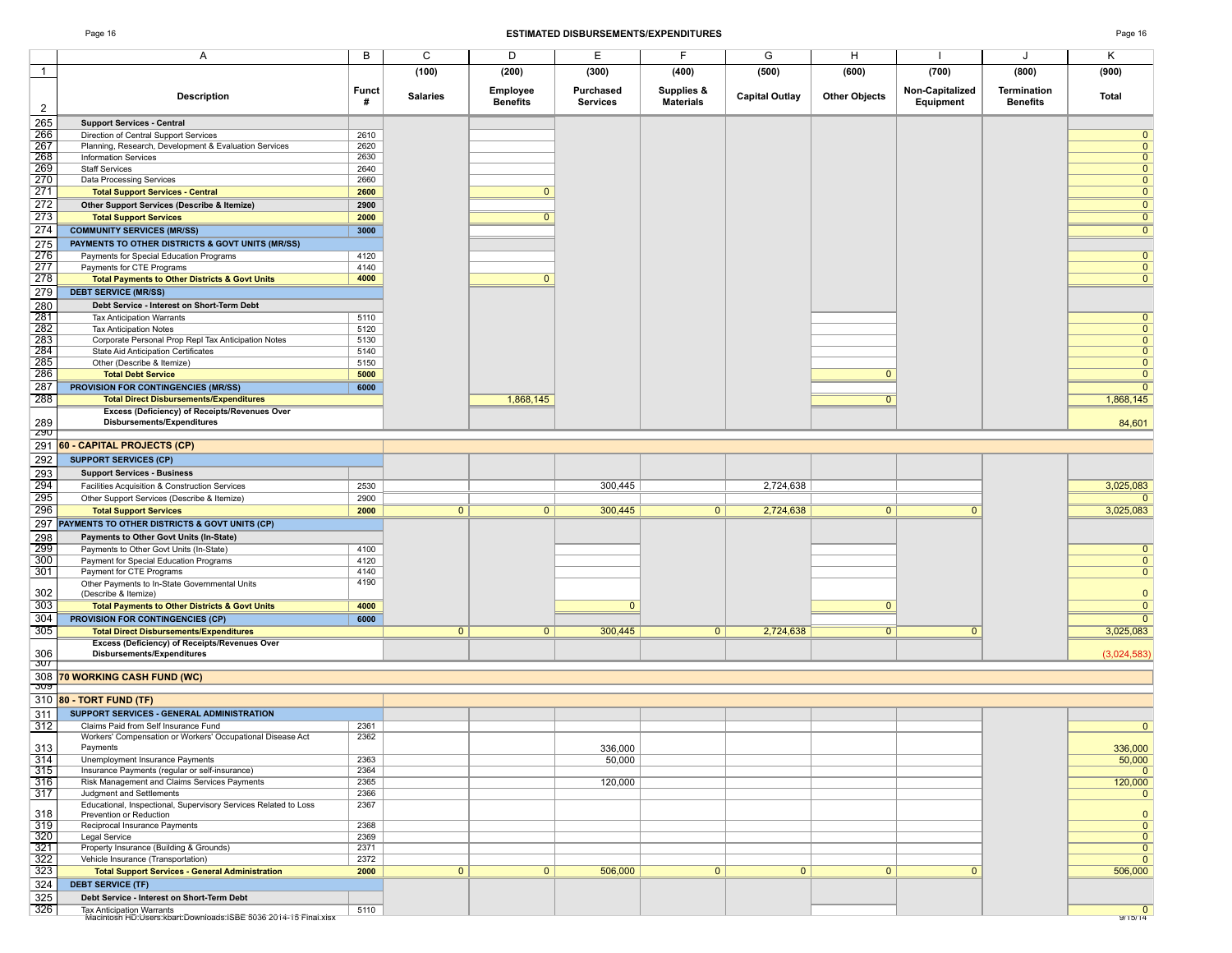|                                                                                                 |                   | (100)           | (200)                       | (300)                        | (400)                          | (500)                 | (600)                | (700)                        | (800)                                 | (900)                   |
|-------------------------------------------------------------------------------------------------|-------------------|-----------------|-----------------------------|------------------------------|--------------------------------|-----------------------|----------------------|------------------------------|---------------------------------------|-------------------------|
| <b>Description</b>                                                                              | <b>Funct</b><br># | <b>Salaries</b> | Employee<br><b>Benefits</b> | Purchased<br><b>Services</b> | Supplies &<br><b>Materials</b> | <b>Capital Outlay</b> | <b>Other Objects</b> | Non-Capitalized<br>Equipment | <b>Termination</b><br><b>Benefits</b> | <b>Total</b>            |
| Corporate Personal Property Replacement Tax Anticipation Notes                                  | 5130              |                 |                             |                              |                                |                       |                      |                              |                                       | $\overline{0}$          |
| Other Interest or Short-Term Debt (Describe & Itemize)                                          | 5150              |                 |                             |                              |                                |                       |                      |                              |                                       | $\overline{0}$          |
| <b>Total Debt Service</b>                                                                       | 5000              |                 |                             |                              |                                |                       | $\Omega$             |                              |                                       | $\overline{0}$          |
| <b>PROVISION FOR CONTINGENCIES (TF)</b>                                                         | 6000              |                 |                             |                              |                                |                       |                      |                              |                                       | $\Omega$                |
| <b>Total Direct Disbursements/Expenditures</b>                                                  |                   | $\overline{0}$  | $\mathbf{0}$                | 506,000                      | $\overline{0}$                 | $\mathbf{0}$          | $\mathbf{0}$         | $\mathbf{0}$                 |                                       | 506,000                 |
| <b>Excess (Deficiency) of Receipts/Revenues Over</b><br><b>Disbursements/Expenditures</b>       |                   |                 |                             |                              |                                |                       |                      |                              |                                       | 75                      |
| 90 - FIRE PREVENTION & SAFETY FUND (FP&S)                                                       |                   |                 |                             |                              |                                |                       |                      |                              |                                       |                         |
| <b>SUPPORT SERVICES (FP&amp;S)</b>                                                              |                   |                 |                             |                              |                                |                       |                      |                              |                                       |                         |
| <b>Support Services - Business</b>                                                              |                   |                 |                             |                              |                                |                       |                      |                              |                                       |                         |
| Facilities Acquisition & Construction Services                                                  | 2530              |                 |                             | 160.330                      |                                | 1.187.534             |                      |                              |                                       | 1,347,864               |
| Operation & Maintenance of Plant Service                                                        | 2540              |                 |                             |                              |                                |                       |                      |                              |                                       | $\Omega$                |
| <b>Total Support Services - Business</b>                                                        | 2500              | $\overline{0}$  | 0                           | 160,330                      | $\overline{0}$                 | 1,187,534             | $\overline{0}$       |                              |                                       | 1,347,864               |
| Other Support Services (Describe & Itemize)                                                     | 2900              |                 |                             |                              |                                |                       |                      |                              |                                       | n                       |
| <b>Total Support Services</b>                                                                   | 2000              | $\overline{0}$  | 0                           | 160,330                      | 0 <sup>1</sup>                 | 1,187,534             | $\overline{0}$       | $\Omega$                     |                                       | 1,347,864               |
| PAYMENTS TO OTHER DISTRICTS & GOVT UNITS (FP&S)                                                 |                   |                 |                             |                              |                                |                       |                      |                              |                                       |                         |
| Other Payments to In-State Govt Units (Describe & Itemize)                                      | 4190              |                 |                             |                              |                                |                       |                      |                              |                                       | $\mathbf{0}$            |
| <b>Total Payments to Other Districts &amp; Govt Units (FPS)</b>                                 | 4000              |                 |                             |                              |                                |                       | $\Omega$             |                              |                                       | $\overline{0}$          |
| <b>DEBT SERVICE (FP&amp;S)</b>                                                                  |                   |                 |                             |                              |                                |                       |                      |                              |                                       |                         |
| Debt Service - Interest on Short-Term Debt                                                      |                   |                 |                             |                              |                                |                       |                      |                              |                                       |                         |
| <b>Tax Anticipation Warrants</b>                                                                | 5110              |                 |                             |                              |                                |                       |                      |                              |                                       | $\mathbf{0}$            |
| Other Interest on Short-Term Debt (Describe & Itemize)                                          | 5150              |                 |                             |                              |                                |                       |                      |                              |                                       | $\overline{0}$          |
| <b>Total Debt Service - Interest on Short-Term Debt</b>                                         | 5100              |                 |                             |                              |                                |                       | n                    |                              |                                       | $\overline{0}$          |
| Debt Service - Interest on Long-Term Debt                                                       | 5200              |                 |                             |                              |                                |                       |                      |                              |                                       | $\mathbf{0}$            |
| Debt Service - Payments of Principal on Long-Term Debt 15<br>(Lease/Purchase Principal Retired) | 5300              |                 |                             |                              |                                |                       |                      |                              |                                       | $\mathbf{0}$            |
| <b>Total Debt Service</b>                                                                       | 5000              |                 |                             |                              |                                |                       | n                    |                              |                                       | $\overline{\mathbf{0}}$ |
| PROVISIONS FOR CONTINGENCIES (FP&S)                                                             | 6000              |                 |                             |                              |                                |                       |                      |                              |                                       | $\Omega$                |
| <b>Total Direct Disbursements/Expenditures</b>                                                  |                   | $\mathbf{0}$    | $\Omega$                    | 160,330                      | $\overline{0}$                 | 1,187,534             | $\Omega$             | $\mathbf{0}$                 |                                       | 1,347,864               |
| <b>Excess (Deficiency) of Receipts/Revenues Over</b><br><b>Disbursements/Expenditures</b>       |                   |                 |                             |                              |                                |                       |                      |                              |                                       | (1,335,364)             |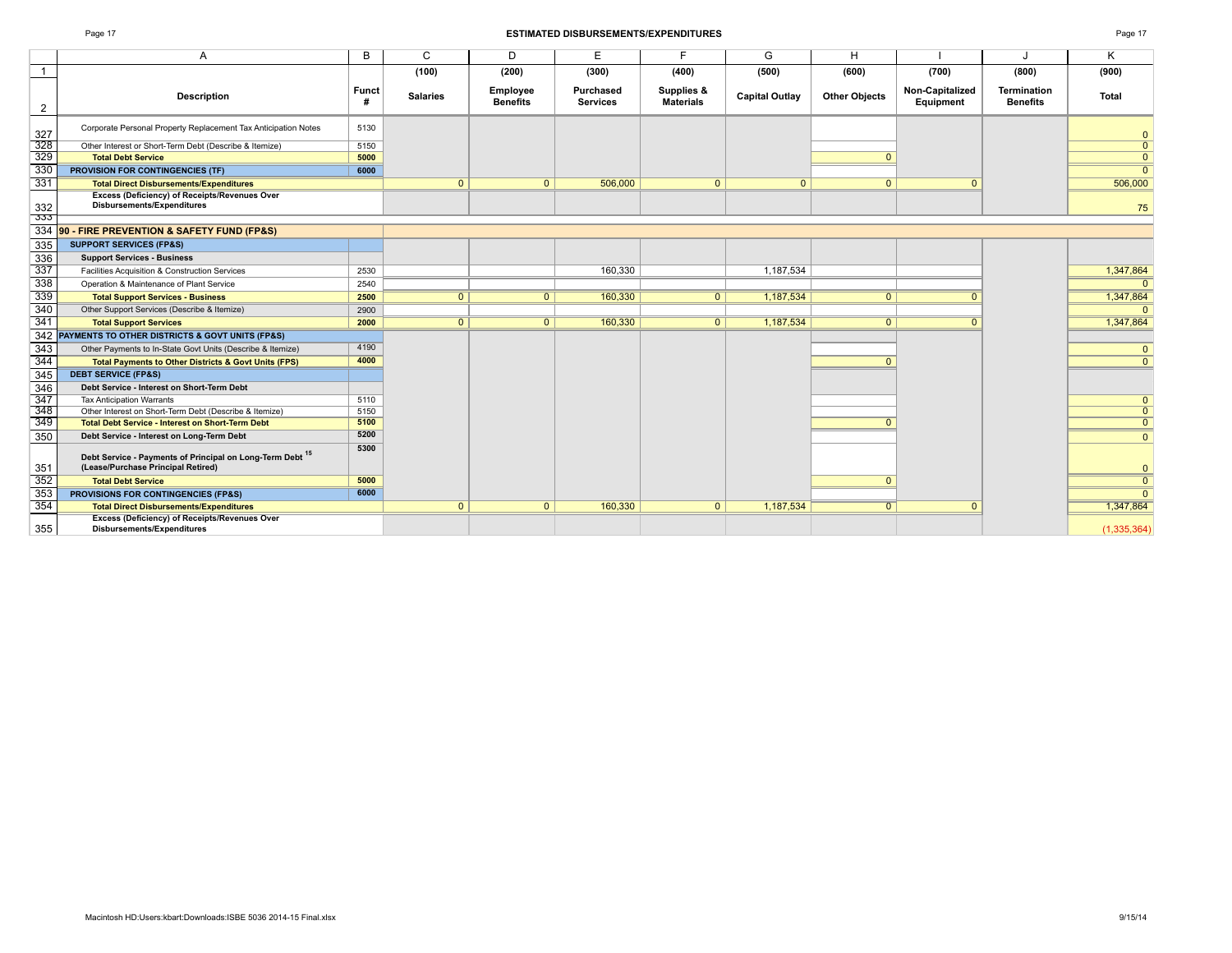## **This page is provided for detailed itemizations as requested within the body of the Report.**

1. FUND 10 REVENUE FUNCTION 3999= ILLINOIS LIBRARY GRANT OF \$4,000

2.

3.

4.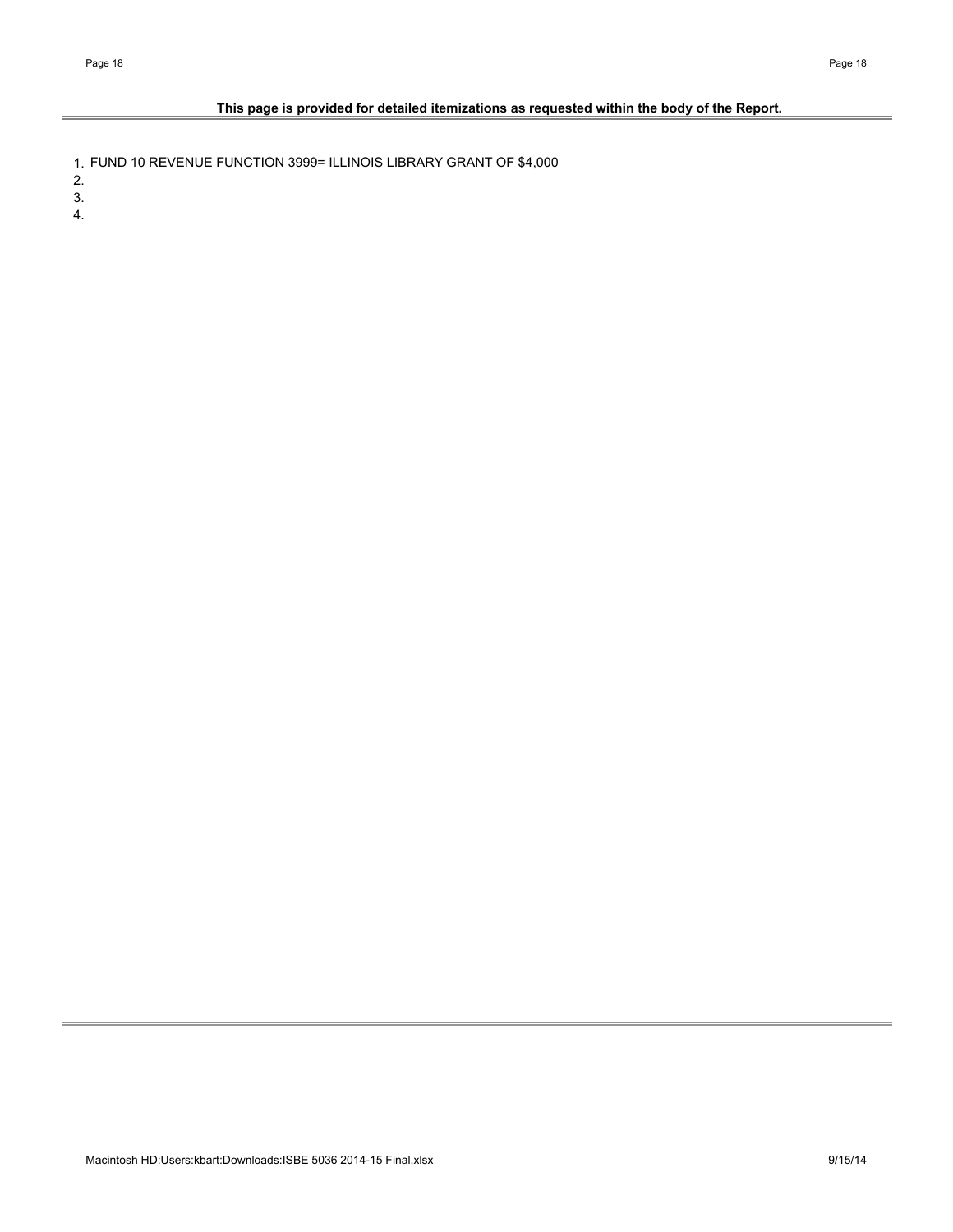## **DEFICIT BUDGET SUMMARY INFORMATION - Operating Funds Only**

|                                        | <b>EDUCATIONAL</b> | <b>OPERATIONS &amp;</b><br><b>MAINTENANCE</b> | <b>TRANSPORTATION</b> | <b>WORKING CASH</b> | <b>TOTAL</b> |
|----------------------------------------|--------------------|-----------------------------------------------|-----------------------|---------------------|--------------|
| <b>Direct Revenues</b>                 | 55.967.583         | 4.593.727                                     | 2,995,306             | 29,000              | 63,585,616   |
| <b>Direct Expenditures</b>             | 54.681.177         | 5.009.514                                     | 3,385,590             |                     | 63,076,281   |
| <b>Difference</b>                      | .286.406           | (415.787)                                     | (390, 284)            | 29,000              | 509.335      |
| Estimated Fund Balance - June 30, 2015 | 37.962.445         | 2,967,873                                     | 1.681.557             | 1,801,506           | 44,413,381   |

**Balanced budget, no deficit reduction plan is required.**

*A deficit reduction plan is required if the local board of education adopts (or amends) the 2014-15 school district budget in which the "operating funds" listed above result in direct revenues (line 9) being less than direct expenditures (line 19) by an amount equal to or greater than one-third (1/3) of the ending fund balance (line 81).*

*Note: The balance is determined using only the four funds listed above. That is, if the estimated ending fund balance is less than three times the deficit spending, the district must adopt and file with ISBE a deficit reduction plan to balance the shortfall within three years.*

*The School Code, Section 17-1 (105 ILCS 5/17-1) - If the 2013-2014 Annual Financial Report (AFR) reflects a deficit as defined above (page 36), then the school district shall adopt and submit a deficit reduction plan (found here on page 20-24) to ISBE within 30 days after acceptance of the AFR.*

*The deficit reduction plan, if required, is developed using ISBE guidelines and format.*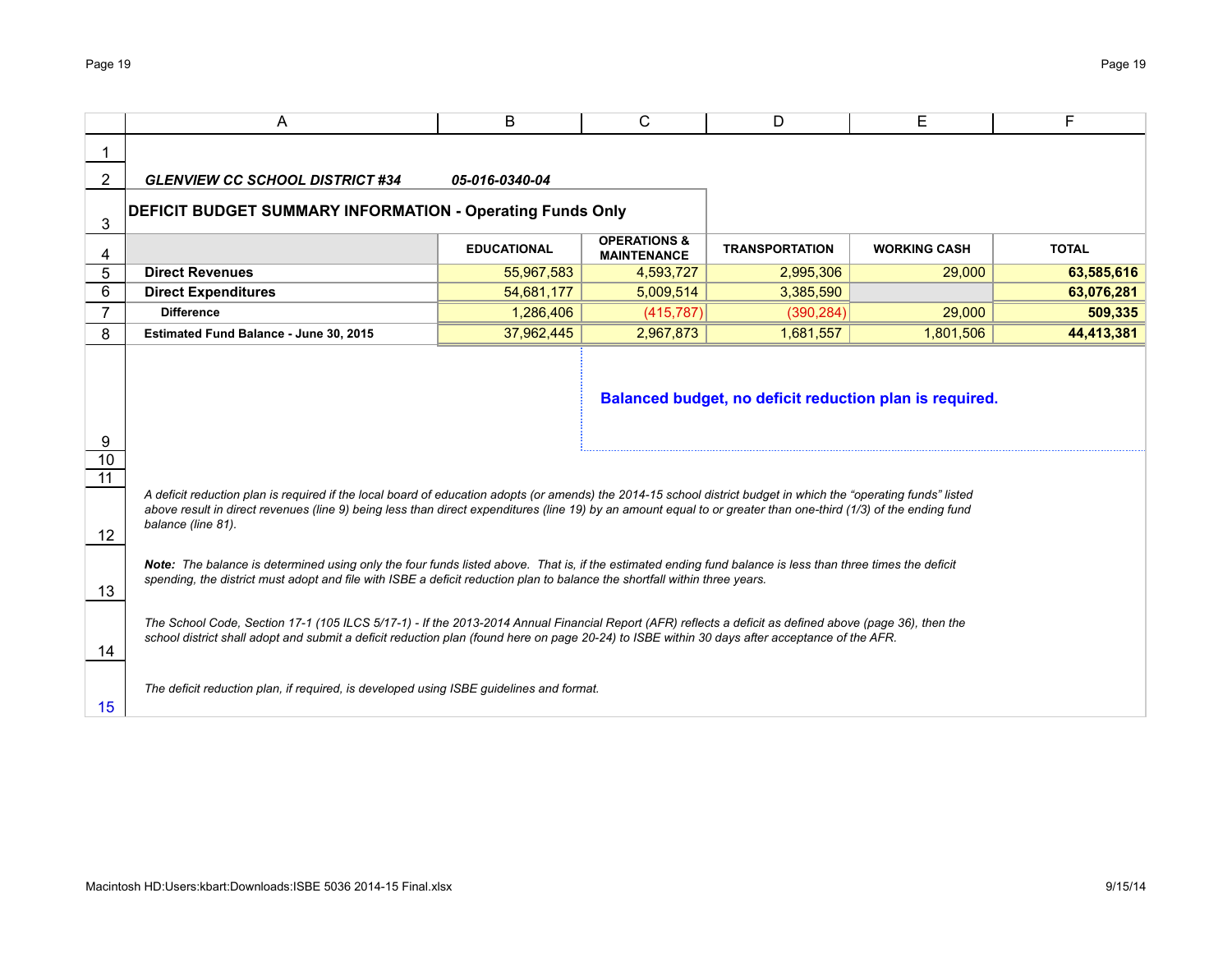## ESTIMATED BUDGET **DEFICIT REDUCTION PLAN FY2014-15**

### *GLENVIEW CC SCHOOL DISTRICT #34 05-016-0340-04*

|                                                                                       |                     | <b>Educational Fund</b> | Operations &<br><b>Maintenance Fund</b> | <b>Transportation Fund</b> | <b>Working Cash Fund</b> | <b>Total</b>   |
|---------------------------------------------------------------------------------------|---------------------|-------------------------|-----------------------------------------|----------------------------|--------------------------|----------------|
| <b>ESTIMATED BEGINNING FUND BALANCE</b><br>prior Ending Fund Balance)                 | (must equal         |                         |                                         |                            |                          |                |
|                                                                                       |                     | 36,676,039              | 3,383,660                               | 2.071.841                  | 1.772.506                | 43,904,046     |
| <b>RECEIPTS/REVENUES</b>                                                              | Acct<br>No.         |                         |                                         |                            |                          |                |
| <b>LOCAL SOURCES</b>                                                                  | 1000                | 49,417,701              | 4,593,727                               | 1,909,521                  | 29,000                   | 55,949,949     |
| <b>FLOW-THROUGH RECEIPTS/REVENUES FROM ONE</b><br><b>DISTRICT TO ANOTHER DISTRICT</b> | 2000                |                         | $\mathbf{0}$                            | $\Omega$                   |                          |                |
| <b>STATE SOURCES</b>                                                                  | 3000                | 4,183,485               | $\mathbf{0}$                            | 1,085,785                  | $\Omega$                 | 5,269,270      |
| <b>FEDERAL SOURCES</b>                                                                | 4000                | 2,366,397               | $\Omega$                                | $\Omega$                   | $\Omega$                 | 2,366,397      |
| <b>Total Receipts/Revenues</b>                                                        |                     | 55,967,583              | 4,593,727                               | 2,995,306                  | 29.000                   | 63,585,616     |
| <b>DISBURSEMENTS/EXPENDITURES</b>                                                     | <b>Funct</b><br>No. |                         |                                         |                            |                          |                |
| <b>INSTRUCTION</b>                                                                    | 1000                | 37,489,959              |                                         |                            |                          | 37,489,959     |
| <b>SUPPORT SERVICES</b>                                                               | 2000                | 16,559,917              | 5,004,514                               | 3,385,090                  |                          | 24,949,521     |
| <b>COMMUNITY SERVICES</b>                                                             | 3000                | 37,430                  | 0                                       |                            |                          | 37,430         |
| <b>PAYMENTS TO OTHER DISTRICTS &amp; GOVT, UNITS</b>                                  | 4000                | 593.871                 | 5,000                                   |                            |                          | 598,871        |
| <b>DEBT SERVICES</b>                                                                  | 5000                | 0                       | 0                                       |                            |                          | 0              |
| <b>PROVISION FOR CONTINGENCIES</b>                                                    | 6000                | $\Omega$                | $\Omega$                                | 500                        |                          | 500            |
| <b>Total Disbursements/Expenditures</b>                                               |                     | 54,681,177              | 5,009,514                               | 3,385,590                  |                          | 63,076,281     |
| Excess of Receipts/Revenue Over/(Under) Disbursements/Expenditures                    |                     | 1.286.406               | (415, 787)                              | (390.284)                  | 29.000                   | 509.335        |
| <b>OTHER SOURCES/USES OF FUNDS</b>                                                    |                     |                         |                                         |                            |                          |                |
| <b>OTHER SOURCES OF FUNDS (7000)</b>                                                  |                     | $\mathbf{0}$            | $\mathbf{0}$                            | $\mathbf{0}$               | $\mathbf{0}$             | $\overline{0}$ |
| <b>OTHER USES OF FUNDS (8000)</b>                                                     |                     | $\mathbf{0}$            | 0                                       | $\overline{0}$             | $\mathbf{0}$             | $\overline{0}$ |
| <b>TOTAL OTHER SOURCES/USES OF FUNDS</b>                                              |                     | $\Omega$                | $\Omega$                                | $\Omega$                   | $\Omega$                 | $\Omega$       |
| <b>ESTIMATED ENDING FUND BALANCE</b>                                                  |                     | 37.962.445              | 2,967,873                               | 1,681,557                  | 1,801,506                | 44.413.381     |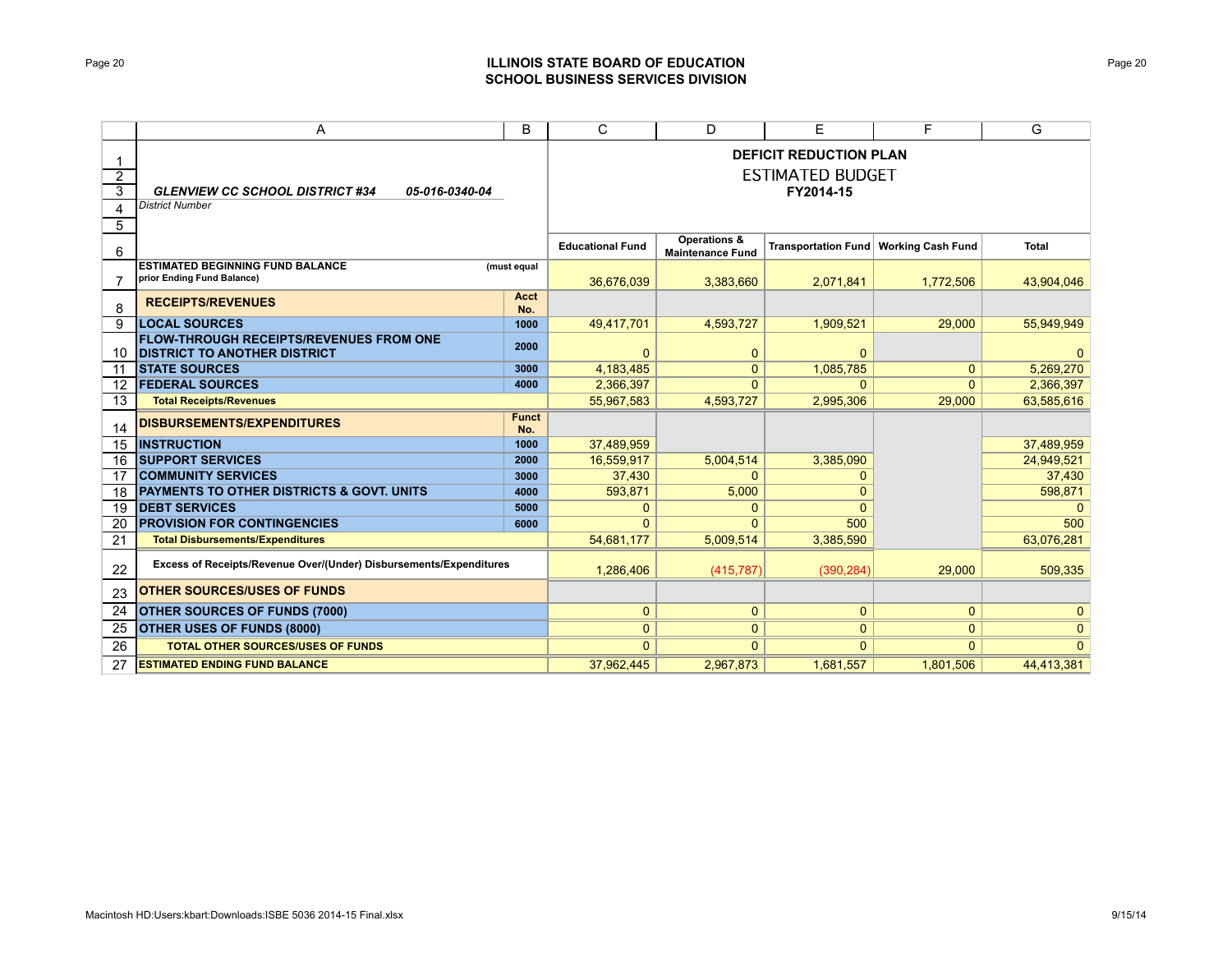## ESTIMATED BUDGET **FY2015-16**

|                                                                                       |              | <b>Educational Fund</b> | <b>Operations &amp;</b><br><b>Maintenance Fund</b> |              | Transportation Fund   Working Cash Fund | Total        |
|---------------------------------------------------------------------------------------|--------------|-------------------------|----------------------------------------------------|--------------|-----------------------------------------|--------------|
| <b>ESTIMATED BEGINNING FUND BALANCE</b>                                               | (must equal  |                         |                                                    |              |                                         |              |
| prior Ending Fund Balance)                                                            |              | 37,962,445              | 2,967,873                                          | 1,681,557    | 1,801,506                               | 44,413,381   |
| <b>RECEIPTS/REVENUES</b>                                                              | Acct         |                         |                                                    |              |                                         |              |
|                                                                                       | No.          |                         |                                                    |              |                                         |              |
| <b>LOCAL SOURCES</b>                                                                  | 1000         |                         |                                                    |              |                                         | $\mathbf{0}$ |
| <b>FLOW-THROUGH RECEIPTS/REVENUES FROM ONE</b><br><b>DISTRICT TO ANOTHER DISTRICT</b> | 2000         |                         |                                                    |              |                                         | $\mathbf{0}$ |
| <b>STATE SOURCES</b>                                                                  | 3000         |                         |                                                    |              |                                         | $\mathbf{0}$ |
| <b>FEDERAL SOURCES</b>                                                                | 4000         |                         |                                                    |              |                                         | $\mathbf{0}$ |
| <b>Total Receipts/Revenues</b>                                                        |              | $\Omega$                | $\mathbf{0}$                                       | $\mathbf{0}$ | $\Omega$                                | $\mathbf{0}$ |
| <b>DISBURSEMENTS/EXPENDITURES</b>                                                     | <b>Funct</b> |                         |                                                    |              |                                         |              |
|                                                                                       | No.          |                         |                                                    |              |                                         |              |
| <b>INSTRUCTION</b>                                                                    | 1000         |                         |                                                    |              |                                         | $\mathbf{0}$ |
| <b>SUPPORT SERVICES</b>                                                               | 2000         |                         |                                                    |              |                                         | $\mathbf{0}$ |
| <b>COMMUNITY SERVICES</b>                                                             | 3000         |                         |                                                    |              |                                         | $\mathbf{0}$ |
| <b>PAYMENTS TO OTHER DISTRICTS &amp; GOVT, UNITS</b>                                  | 4000         |                         |                                                    |              |                                         | $\mathbf 0$  |
| <b>DEBT SERVICES</b>                                                                  | 5000         |                         |                                                    |              |                                         | $\mathbf{0}$ |
| <b>PROVISION FOR CONTINGENCIES</b>                                                    | 6000         |                         |                                                    |              |                                         | $\mathbf{0}$ |
| <b>Total Disbursements/Expenditures</b>                                               |              | 0                       | $\mathbf{0}$                                       | $\mathbf{0}$ |                                         | $\mathbf{0}$ |
| Excess of Receipts/Revenue Over/(Under) Disbursements/Expenditures                    |              | 0                       | 0                                                  | $\mathbf{0}$ | $\Omega$                                | $\mathbf{0}$ |
| <b>OTHER SOURCES/USES OF FUNDS</b>                                                    |              |                         |                                                    |              |                                         |              |
| <b>OTHER SOURCES OF FUNDS (7000)</b>                                                  |              |                         |                                                    |              |                                         | $\mathbf{0}$ |
| <b>OTHER USES OF FUNDS (8000)</b>                                                     |              |                         |                                                    |              |                                         | $\mathbf{0}$ |
| <b>TOTAL OTHER SOURCES/USES OF FUNDS</b>                                              |              | $\Omega$                | $\Omega$                                           | $\Omega$     | $\Omega$                                | $\Omega$     |
| <b>ESTIMATED ENDING FUND BALANCE</b>                                                  |              | 37,962,445              | 2,967,873                                          | 1,681,557    | 1.801.506                               | 44.413.381   |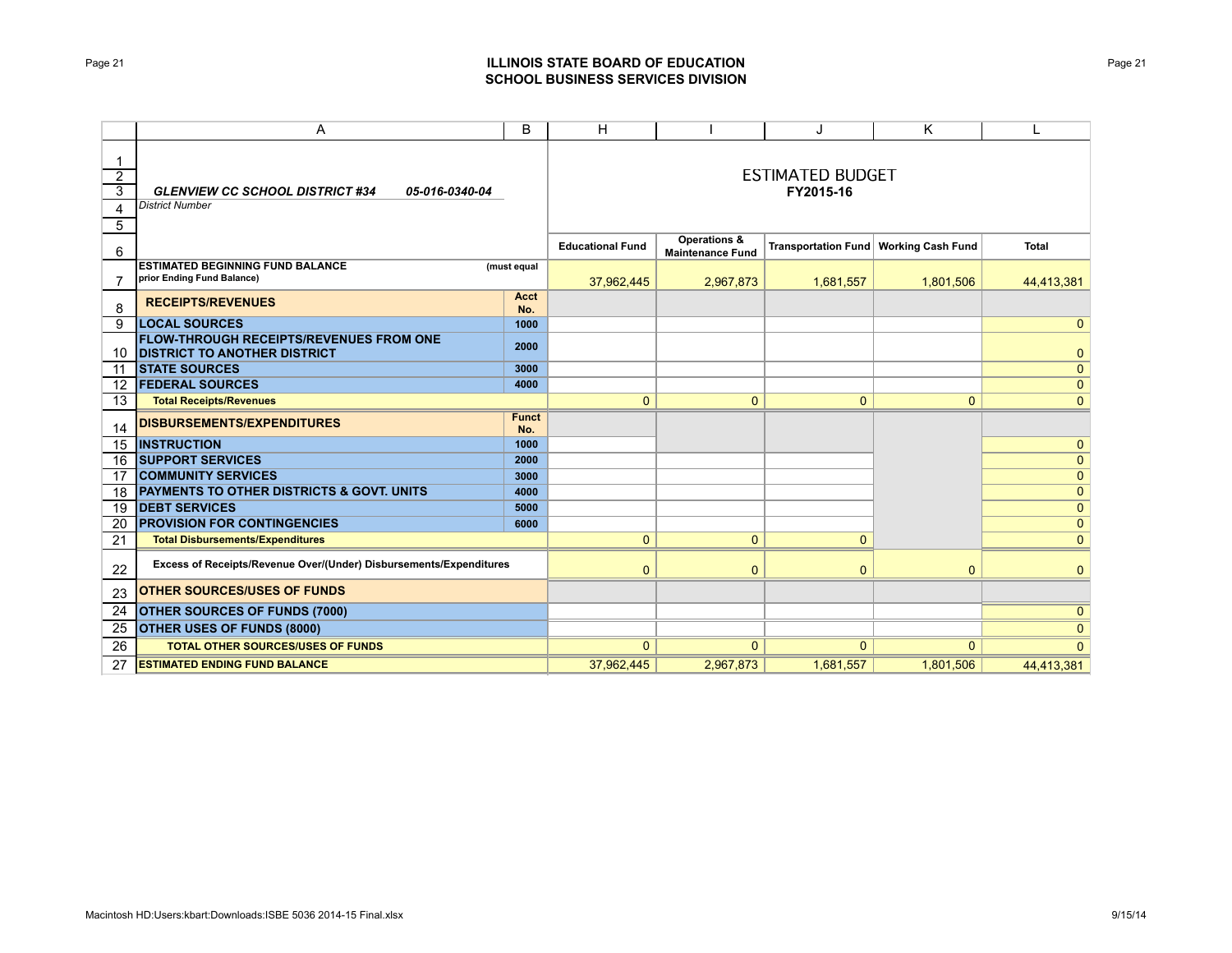### **FY2016-17** ESTIMATED BUDGET

|                                                                                       |                     | <b>Educational Fund</b> | <b>Operations &amp;</b><br><b>Maintenance Fund</b> |              | Transportation Fund   Working Cash Fund | <b>Total</b>   |
|---------------------------------------------------------------------------------------|---------------------|-------------------------|----------------------------------------------------|--------------|-----------------------------------------|----------------|
| <b>ESTIMATED BEGINNING FUND BALANCE</b><br>prior Ending Fund Balance)                 | (must equal         | 37,962,445              | 2,967,873                                          | 1,681,557    | 1,801,506                               | 44,413,381     |
| <b>RECEIPTS/REVENUES</b>                                                              | Acct<br>No.         |                         |                                                    |              |                                         |                |
| <b>LOCAL SOURCES</b>                                                                  | 1000                |                         |                                                    |              |                                         | $\mathbf{0}$   |
| <b>FLOW-THROUGH RECEIPTS/REVENUES FROM ONE</b><br><b>DISTRICT TO ANOTHER DISTRICT</b> | 2000                |                         |                                                    |              |                                         | $\mathbf{0}$   |
| <b>STATE SOURCES</b>                                                                  | 3000                |                         |                                                    |              |                                         | $\mathbf{0}$   |
| <b>FEDERAL SOURCES</b>                                                                | 4000                |                         |                                                    |              |                                         | $\mathbf{0}$   |
| <b>Total Receipts/Revenues</b>                                                        |                     | $\Omega$                | 0                                                  | $\mathbf 0$  | 0                                       | $\mathbf{0}$   |
| <b>DISBURSEMENTS/EXPENDITURES</b>                                                     | <b>Funct</b><br>No. |                         |                                                    |              |                                         |                |
| <b>INSTRUCTION</b>                                                                    | 1000                |                         |                                                    |              |                                         | $\mathbf{0}$   |
| <b>SUPPORT SERVICES</b>                                                               | 2000                |                         |                                                    |              |                                         | $\mathbf{0}$   |
| <b>COMMUNITY SERVICES</b>                                                             | 3000                |                         |                                                    |              |                                         | $\mathbf{0}$   |
| <b>PAYMENTS TO OTHER DISTRICTS &amp; GOVT, UNITS</b>                                  | 4000                |                         |                                                    |              |                                         | $\overline{0}$ |
| <b>DEBT SERVICES</b>                                                                  | 5000                |                         |                                                    |              |                                         | $\mathbf{0}$   |
| <b>PROVISION FOR CONTINGENCIES</b>                                                    | 6000                |                         |                                                    |              |                                         | $\mathbf{0}$   |
| <b>Total Disbursements/Expenditures</b>                                               |                     | $\mathbf{0}$            | $\mathbf{0}$                                       | $\mathbf{0}$ |                                         | $\overline{0}$ |
| Excess of Receipts/Revenue Over/(Under) Disbursements/Expenditures                    |                     | $\Omega$                | $\mathbf{0}$                                       | $\Omega$     | $\Omega$                                | $\overline{0}$ |
| <b>OTHER SOURCES/USES OF FUNDS</b>                                                    |                     |                         |                                                    |              |                                         |                |
| <b>OTHER SOURCES OF FUNDS (7000)</b>                                                  |                     |                         |                                                    |              |                                         | $\mathbf{0}$   |
| OTHER USES OF FUNDS (8000)                                                            |                     |                         |                                                    |              |                                         | $\overline{0}$ |
| <b>TOTAL OTHER SOURCES/USES OF FUNDS</b>                                              |                     | $\Omega$                | $\mathbf{0}$                                       | $\Omega$     | $\Omega$                                | $\Omega$       |
| <b>ESTIMATED ENDING FUND BALANCE</b>                                                  |                     | 37.962.445              | 2.967.873                                          | 1,681,557    | 1.801.506                               | 44.413.381     |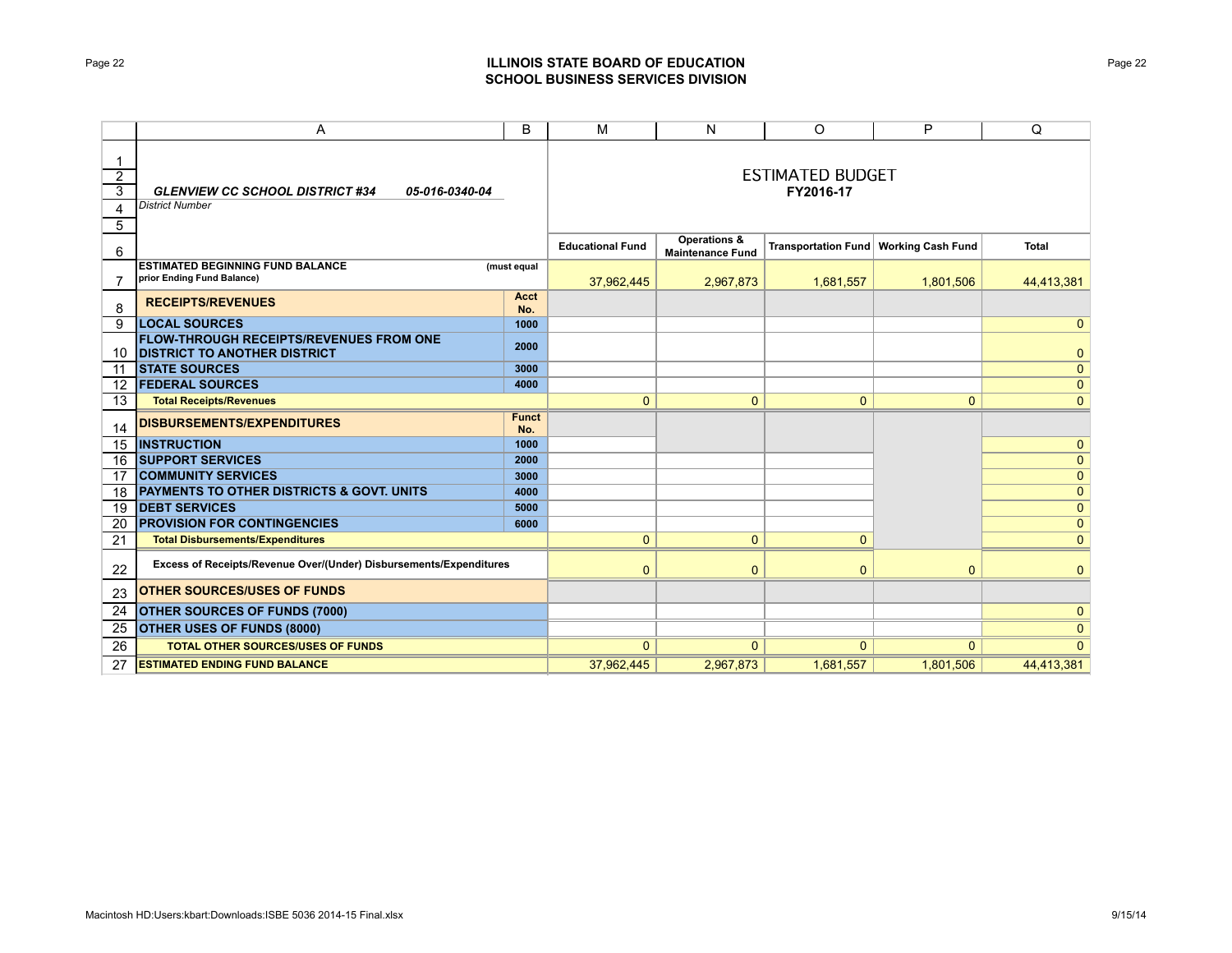#### **ESTIMATED BUDGET FY2017-18**

|                                                                                       |                     | <b>Educational Fund</b> | Operations &<br><b>Maintenance Fund</b> | Transportation Fund   Working Cash Fund |                | <b>Total</b>   |
|---------------------------------------------------------------------------------------|---------------------|-------------------------|-----------------------------------------|-----------------------------------------|----------------|----------------|
| <b>ESTIMATED BEGINNING FUND BALANCE</b><br>prior Ending Fund Balance)                 | (must equal         | 37,962,445              | 2,967,873                               | 1,681,557                               | 1,801,506      | 44,413,381     |
| <b>RECEIPTS/REVENUES</b>                                                              | Acct<br>No.         |                         |                                         |                                         |                |                |
| <b>LOCAL SOURCES</b>                                                                  | 1000                |                         |                                         |                                         |                | $\overline{0}$ |
| <b>FLOW-THROUGH RECEIPTS/REVENUES FROM ONE</b><br><b>DISTRICT TO ANOTHER DISTRICT</b> | 2000                |                         |                                         |                                         |                | 0              |
| <b>STATE SOURCES</b>                                                                  | 3000                |                         |                                         |                                         |                | $\mathbf{0}$   |
| <b>FEDERAL SOURCES</b>                                                                | 4000                |                         |                                         |                                         |                | $\mathbf{0}$   |
| <b>Total Receipts/Revenues</b>                                                        |                     | $\mathbf{0}$            | $\mathbf 0$                             | $\mathbf{0}$                            | $\overline{0}$ | $\overline{0}$ |
| <b>DISBURSEMENTS/EXPENDITURES</b>                                                     | <b>Funct</b><br>No. |                         |                                         |                                         |                |                |
| <b>INSTRUCTION</b>                                                                    | 1000                |                         |                                         |                                         |                | $\overline{0}$ |
| <b>SUPPORT SERVICES</b>                                                               | 2000                |                         |                                         |                                         |                | $\overline{0}$ |
| <b>COMMUNITY SERVICES</b>                                                             | 3000                |                         |                                         |                                         |                | $\mathbf{0}$   |
| <b>PAYMENTS TO OTHER DISTRICTS &amp; GOVT. UNITS</b>                                  | 4000                |                         |                                         |                                         |                | $\overline{0}$ |
| <b>DEBT SERVICES</b>                                                                  | 5000                |                         |                                         |                                         |                | $\overline{0}$ |
| <b>PROVISION FOR CONTINGENCIES</b>                                                    | 6000                |                         |                                         |                                         |                | $\mathbf{0}$   |
| <b>Total Disbursements/Expenditures</b>                                               |                     | $\mathbf{0}$            | $\mathbf{0}$                            | $\mathbf{0}$                            |                | $\overline{0}$ |
| Excess of Receipts/Revenue Over/(Under) Disbursements/Expenditures                    |                     | $\mathbf{0}$            | $\mathbf{0}$                            | $\mathbf{0}$                            | $\mathbf{0}$   | $\Omega$       |
| <b>OTHER SOURCES/USES OF FUNDS</b>                                                    |                     |                         |                                         |                                         |                |                |
| <b>OTHER SOURCES OF FUNDS (7000)</b>                                                  |                     |                         |                                         |                                         |                | $\mathbf{0}$   |
| OTHER USES OF FUNDS (8000)                                                            |                     |                         |                                         |                                         |                | $\overline{0}$ |
| <b>TOTAL OTHER SOURCES/USES OF FUNDS</b>                                              |                     | $\Omega$                | $\mathbf{0}$                            | $\Omega$                                | $\Omega$       | $\overline{0}$ |
| <b>ESTIMATED ENDING FUND BALANCE</b>                                                  |                     | 37.962.445              | 2.967.873                               | 1.681.557                               | 1.801.506      | 44.413.381     |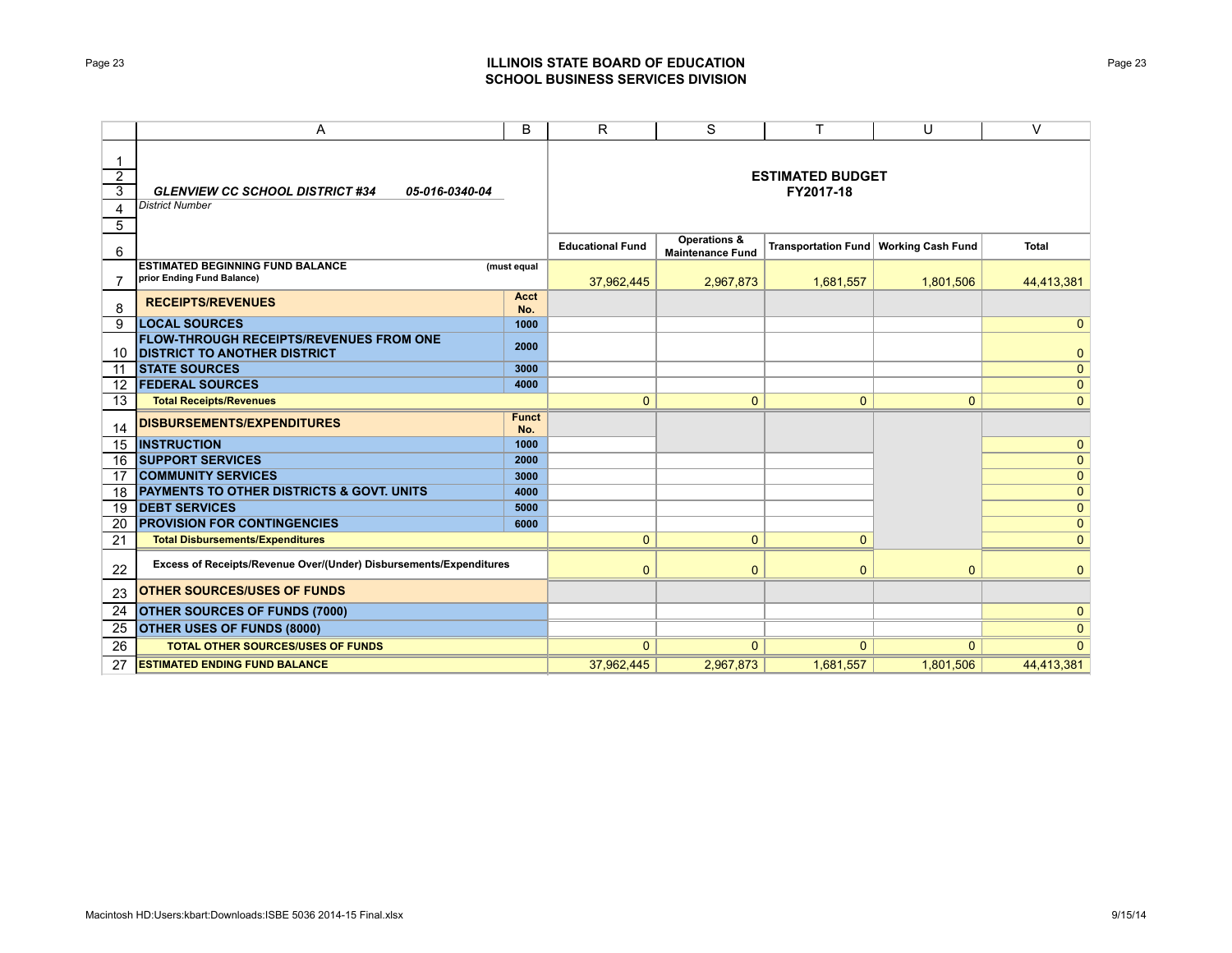*District Number*

#### **SUMMARY**

#### **BUDGET ADDENDUM - DEFICIT REDUCTION PLAN ESTIMATED BUDGET**

*Date of Adoption:*

*(Enter as MM/DD/YY)*

|                                                                                       |                     | FY2014-15    | FY2015-16    | FY2016-17      | FY2017-18      |
|---------------------------------------------------------------------------------------|---------------------|--------------|--------------|----------------|----------------|
| <b>ESTIMATED BEGINNING FUND BALANCE</b><br>prior Ending Fund Balance)                 | (must equal         | 43.904.046   | 44.413.381   | 44.413.381     | 44,413,381     |
| <b>RECEIPTS/REVENUES</b>                                                              | Acct<br>No.         |              |              |                |                |
| <b>LOCAL SOURCES</b>                                                                  | 1000                | 55.949.949   | $\mathbf{0}$ | $\mathbf{0}$   | $\overline{0}$ |
| <b>FLOW-THROUGH RECEIPTS/REVENUES FROM ONE</b><br><b>DISTRICT TO ANOTHER DISTRICT</b> | 2000                | $\mathbf{0}$ | 0            | $\mathbf{0}$   | $\mathbf{0}$   |
| <b>ISTATE SOURCES</b>                                                                 | 3000                | 5.269.270    | 0            | $\mathbf{0}$   | $\overline{0}$ |
| <b>FEDERAL SOURCES</b>                                                                | 4000                | 2,366,397    | 0            | $\mathbf{0}$   | $\mathbf{0}$   |
| <b>Total Receipts/Revenues</b>                                                        |                     | 63.585.616   | $\mathbf{0}$ | $\overline{0}$ | $\overline{0}$ |
| <b>DISBURSEMENTS/EXPENDITURES</b>                                                     | <b>Funct</b><br>No. |              |              |                |                |
| <b>INSTRUCTION</b>                                                                    | 1000                | 37,489,959   | 0            | $\mathbf{0}$   | $\mathbf{0}$   |
| <b>SUPPORT SERVICES</b>                                                               | 2000                | 24.949.521   | $\mathbf{0}$ | 0              | $\overline{0}$ |
| <b>COMMUNITY SERVICES</b>                                                             | 3000                | 37,430       | 0            | $\mathbf{0}$   | $\overline{0}$ |
| <b>PAYMENTS TO OTHER DISTRICTS &amp; GOVT, UNITS</b>                                  | 4000                | 598.871      | $\mathbf{0}$ | 0              | $\overline{0}$ |
| <b>DEBT SERVICES</b>                                                                  | 5000                | 0            | $\mathbf{0}$ | $\mathbf{0}$   | $\mathbf{0}$   |
| <b>PROVISION FOR CONTINGENCIES</b>                                                    | 6000                | 500          | 0            | $\mathbf{0}$   | $\overline{0}$ |
| <b>Total Disbursements/Expenditures</b>                                               |                     | 63,076,281   | 0            | $\mathbf{0}$   | $\mathbf{0}$   |
| Excess of Receipts/Revenue Over/(Under) Disbursements/Expenditures                    |                     | 509.335      | $\mathbf{0}$ | $\mathbf{0}$   | $\mathbf{0}$   |
| <b>OTHER SOURCES/USES OF FUNDS</b>                                                    |                     |              |              |                |                |
| <b>OTHER SOURCES OF FUNDS (7000)</b>                                                  |                     | 0            | $\mathbf{0}$ | $\mathbf{0}$   | 0              |
| <b>OTHER USES OF FUNDS (8000)</b>                                                     |                     | $\mathbf{0}$ | $\mathbf{0}$ | $\mathbf{0}$   | $\overline{0}$ |
| <b>TOTAL OTHER SOURCES/USES OF FUNDS</b>                                              |                     | $\Omega$     | $\Omega$     | $\Omega$       | $\Omega$       |
| <b>ESTIMATED ENDING FUND BALANCE</b>                                                  |                     | 44.413.381   | 44.413.381   | 44.413.381     | 44.413.381     |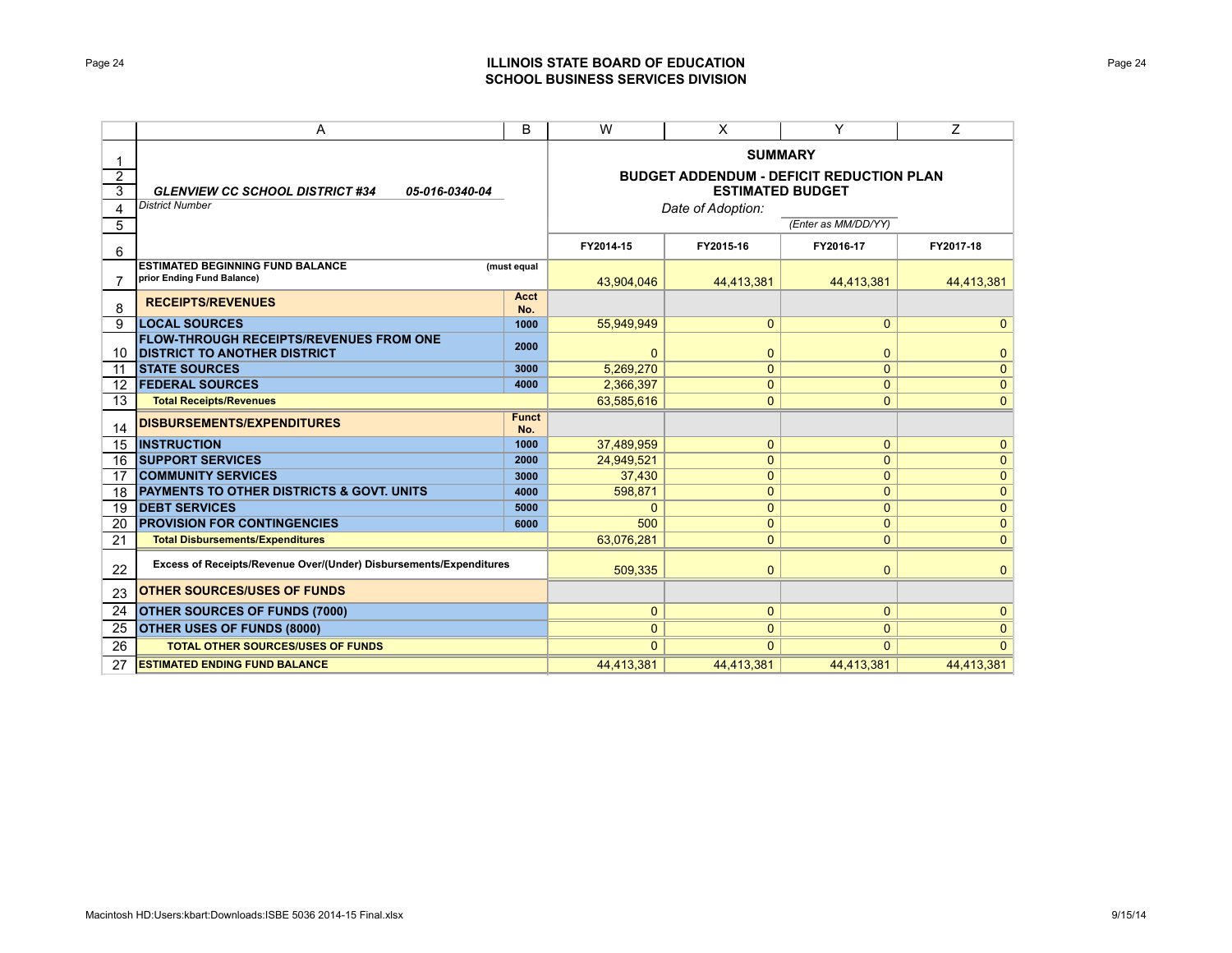## *Deficit Reduction Plan-Background/Assumptions Fiscal Year 2015 through Fiscal Year 2018*

| <b>GLENVIEW CC SCHOOL DISTRICT #34</b><br>05-016-0340-04                                                                                                                                                                                                                                                                                                                                              |
|-------------------------------------------------------------------------------------------------------------------------------------------------------------------------------------------------------------------------------------------------------------------------------------------------------------------------------------------------------------------------------------------------------|
| Please complete the following schedule and include a brief description to identify any areas of the budget that will be impacted from one year to the next. If the deficit<br>reduction plan relies upon new local revenues, identify contingencies for further budget reductions which will be enacted in the event those new revenues are not<br>available. For additional information, please see: |
| www.isbe.net/sfms/budget/2014/budget.htm                                                                                                                                                                                                                                                                                                                                                              |
| 1. Background and Narrative of Budget Reductions:                                                                                                                                                                                                                                                                                                                                                     |
|                                                                                                                                                                                                                                                                                                                                                                                                       |
|                                                                                                                                                                                                                                                                                                                                                                                                       |
|                                                                                                                                                                                                                                                                                                                                                                                                       |
|                                                                                                                                                                                                                                                                                                                                                                                                       |
|                                                                                                                                                                                                                                                                                                                                                                                                       |
| 2. Assumptions Used in the Deficit Reduction Plan:                                                                                                                                                                                                                                                                                                                                                    |
|                                                                                                                                                                                                                                                                                                                                                                                                       |
|                                                                                                                                                                                                                                                                                                                                                                                                       |
|                                                                                                                                                                                                                                                                                                                                                                                                       |
|                                                                                                                                                                                                                                                                                                                                                                                                       |
| - Foundation Levels for General State Aid:                                                                                                                                                                                                                                                                                                                                                            |
|                                                                                                                                                                                                                                                                                                                                                                                                       |
|                                                                                                                                                                                                                                                                                                                                                                                                       |
|                                                                                                                                                                                                                                                                                                                                                                                                       |
| - Equal Assessed Valuation and Tax Rates:                                                                                                                                                                                                                                                                                                                                                             |
|                                                                                                                                                                                                                                                                                                                                                                                                       |
|                                                                                                                                                                                                                                                                                                                                                                                                       |
|                                                                                                                                                                                                                                                                                                                                                                                                       |
|                                                                                                                                                                                                                                                                                                                                                                                                       |
|                                                                                                                                                                                                                                                                                                                                                                                                       |
| - Employee Salaries and Benefits:                                                                                                                                                                                                                                                                                                                                                                     |
|                                                                                                                                                                                                                                                                                                                                                                                                       |
|                                                                                                                                                                                                                                                                                                                                                                                                       |
|                                                                                                                                                                                                                                                                                                                                                                                                       |
| - Short and Long Term Borrowing:                                                                                                                                                                                                                                                                                                                                                                      |
|                                                                                                                                                                                                                                                                                                                                                                                                       |
|                                                                                                                                                                                                                                                                                                                                                                                                       |
|                                                                                                                                                                                                                                                                                                                                                                                                       |
|                                                                                                                                                                                                                                                                                                                                                                                                       |

**- Educational Impact:**

**- Other Assumptions:**

**- Has the district considered shared services or outsourcing (Ex: Transportation, Insurance) If yes please explain:**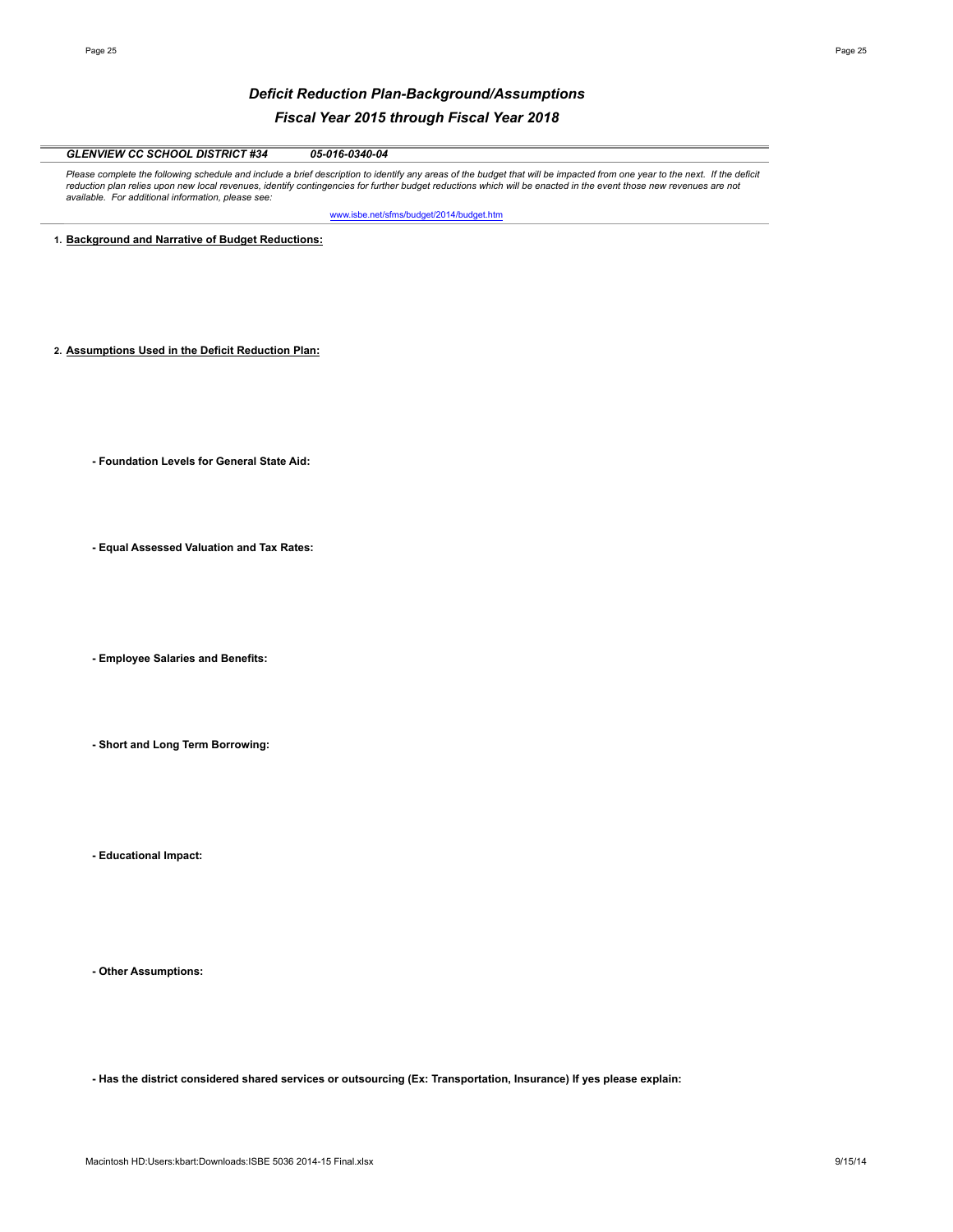#### 0

## **ESTIMATED LIMITATION OF ADMINISTRATIVE COSTS**

*(For Local Use Only)*

### *This is an estimated Limitation of Administrative Costs Worksheet only and will not be accepted for Official Submission of the Limitation of Administrative Costs Worksheet.*

*The worksheet is intended for use during the budgeting process to estimate the district's percent increase of FY2015 budgeted expenditures over FY2014 actual expenditures. Budget information is copied to this page. Insert the prior year estimated actual expenditures to compute the estimated percentage increase (decrease).*

*The official Limitation of Administrative Costs Worksheet is attached to the end of the Annual An official Limitation of Administrative Costs Worksheet can Financial Report (ISBE Form 50-35) and may be submitted in conjunction with that report. also be found on the ISBE website at:*

Limitation of Administrative Costs

|                                                                  | School District Name: | <b>GLENVIEW CC SCHOOL DISTRICT #34</b> |
|------------------------------------------------------------------|-----------------------|----------------------------------------|
| $\,$ ESTIMATED LIMITATION OF ADMINISTRATIVE COSTS WORKSHEET $\,$ | <b>RCDT Number:</b>   | 05-016-0340-04                         |
| (Section 17-1.5 of the School Code)                              |                       |                                        |

|                                                                                                                 |            | <b>Estimated Actual Expenditures.</b><br><b>Fiscal Year 2014</b> |                                               |              | <b>Budgeted Expenditures,</b><br><b>Fiscal Year 2015</b> |                                               |                |
|-----------------------------------------------------------------------------------------------------------------|------------|------------------------------------------------------------------|-----------------------------------------------|--------------|----------------------------------------------------------|-----------------------------------------------|----------------|
|                                                                                                                 |            | (10)                                                             | (20)                                          |              | (10)                                                     | (20)                                          |                |
| <b>Description</b>                                                                                              | Funct. No. | <b>Educational</b>                                               | <b>Operations &amp;</b><br><b>Maintenance</b> | <b>Total</b> | <b>Educational</b>                                       | <b>Operations &amp;</b><br><b>Maintenance</b> | Total          |
| . Executive Administration Services                                                                             | 2320       | 423,287                                                          |                                               | 423,287      | 431,899                                                  |                                               | 431,899        |
| 2. Special Area Administration Services                                                                         | 2330       | 11.543                                                           |                                               | 11,543       | 10,318                                                   |                                               | 10,318         |
| 3. Other Support Services - School Administration                                                               | 2490       |                                                                  |                                               |              |                                                          |                                               | $\overline{0}$ |
| 4. Direction of Business Support Services                                                                       | 2510       | 304,992                                                          |                                               | 304,992      | 312,247                                                  | $\Omega$                                      | 312,247        |
| 5. Internal Services                                                                                            | 2570       | 66.481                                                           |                                               | 66.481       | 88,000                                                   |                                               | 88,000         |
| 6. Direction of Central Support Services                                                                        | 2610       | 0                                                                |                                               |              |                                                          |                                               | 0 <sup>1</sup> |
| <sup>7.</sup> Deduct - Early Retirement or other pension obligations required by<br>state law and include above |            |                                                                  |                                               |              |                                                          |                                               | 0              |
| 8.<br><b>Totals</b>                                                                                             |            | 806.303                                                          | $\mathbf{0}$                                  | 806,303      | 842,464                                                  | $\Omega$                                      | 842,464        |
| 9. Estimated Percent Increase (Decrease) for FY2015 (Budgeted)<br>over FY2014 (Actual)                          |            |                                                                  |                                               |              |                                                          |                                               | 4%             |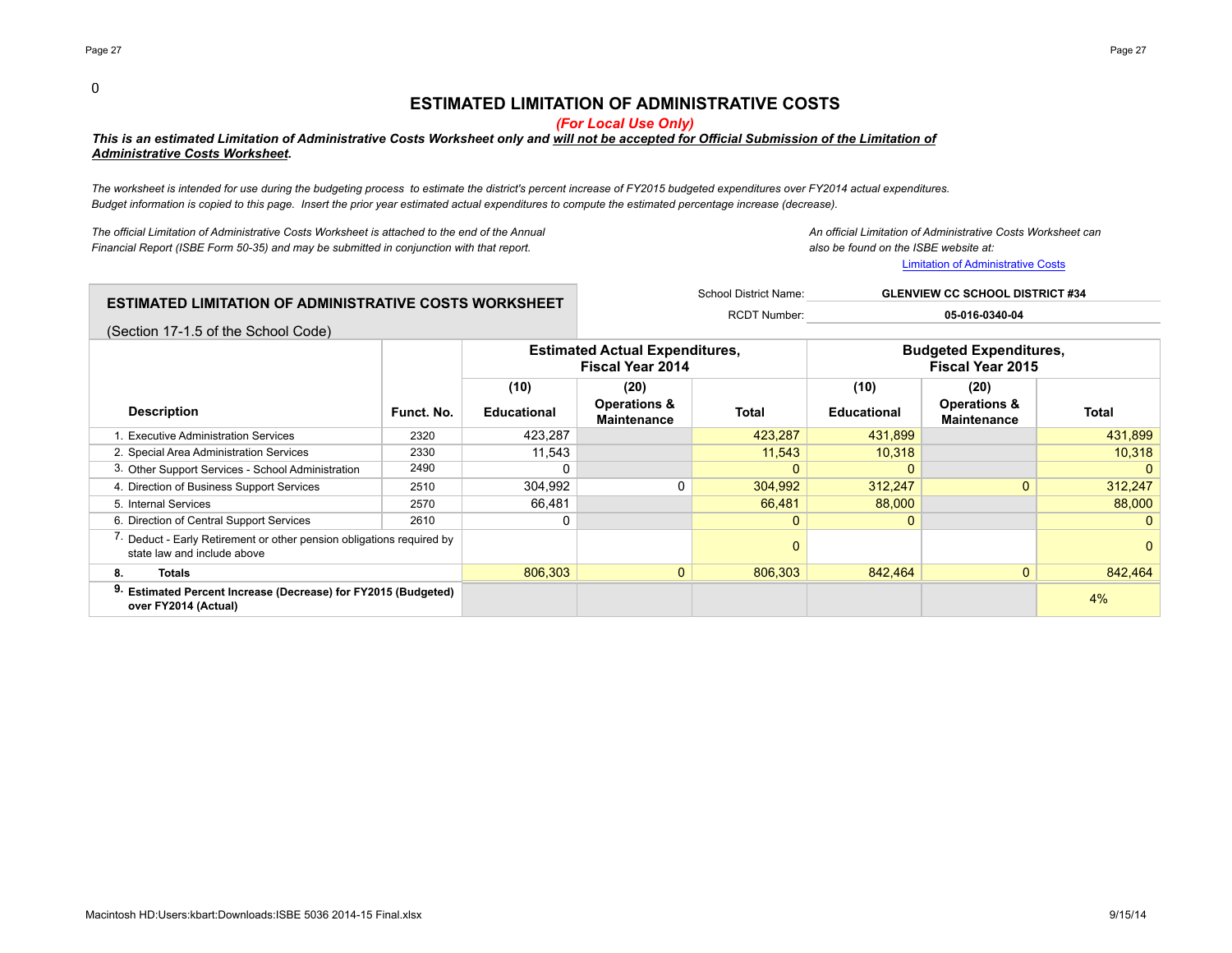# **REPORTING OF PUBLIC VENDOR CONTRACTS OF \$1,000 OR MORE**

#### *GLENVIEW CC SCHOOL DISTRICT #34 05-016-0340-04*

In accordance with the School Code, Section 10-20.21, all school districts are required to file a report listing 'vendor contracts' as an attachment to their budget. In this context, the term "vendor contracts" refers to " contracts and agreements that pertain to goods and services that were intended to generate additional revenue and other remunerations for the school district in excess of \$1,000, including without limitation vending machine contracts, sports and other attire, class rings, and photographic services. The report is to list information regarding such contracts for the fiscal year immediately preceding the fiscal year of the budget. All *such contracts executed on or after July 1, 2007 must be approved by the school board.*

#### *See: School Code, Section 10-20.21 - Contracts*

*(Sheet is unprotected and can be re-formatted as needed, but must be used for submission)*

| Name of Vendor | <b>Product or Service</b><br>Provided | <b>Net Revenue</b> | <b>Non-Monetary</b><br>Remuneration | <b>Purpose of Proceeds</b> | <b>Distribution Method and Recipient of</b><br>Non-Monetary Remunerations<br>Distributed |
|----------------|---------------------------------------|--------------------|-------------------------------------|----------------------------|------------------------------------------------------------------------------------------|
|                |                                       |                    |                                     |                            |                                                                                          |
| None           |                                       |                    |                                     |                            |                                                                                          |
|                |                                       |                    |                                     |                            |                                                                                          |
|                |                                       |                    |                                     |                            |                                                                                          |
|                |                                       |                    |                                     |                            |                                                                                          |
|                |                                       |                    |                                     |                            |                                                                                          |
|                |                                       |                    |                                     |                            |                                                                                          |
|                |                                       |                    |                                     |                            |                                                                                          |
|                |                                       |                    |                                     |                            |                                                                                          |
|                |                                       |                    |                                     |                            |                                                                                          |
|                |                                       |                    |                                     |                            |                                                                                          |
|                |                                       |                    |                                     |                            |                                                                                          |
|                |                                       |                    |                                     |                            |                                                                                          |
|                |                                       |                    |                                     |                            |                                                                                          |
|                |                                       |                    |                                     |                            |                                                                                          |
|                |                                       |                    |                                     |                            |                                                                                          |
|                |                                       |                    |                                     |                            |                                                                                          |
|                |                                       |                    |                                     |                            |                                                                                          |
|                |                                       |                    |                                     |                            |                                                                                          |
|                |                                       |                    |                                     |                            |                                                                                          |
|                |                                       |                    |                                     |                            |                                                                                          |
|                |                                       |                    |                                     |                            |                                                                                          |
|                |                                       |                    |                                     |                            |                                                                                          |
|                |                                       |                    |                                     |                            |                                                                                          |
|                |                                       |                    |                                     |                            |                                                                                          |
|                |                                       |                    |                                     |                            |                                                                                          |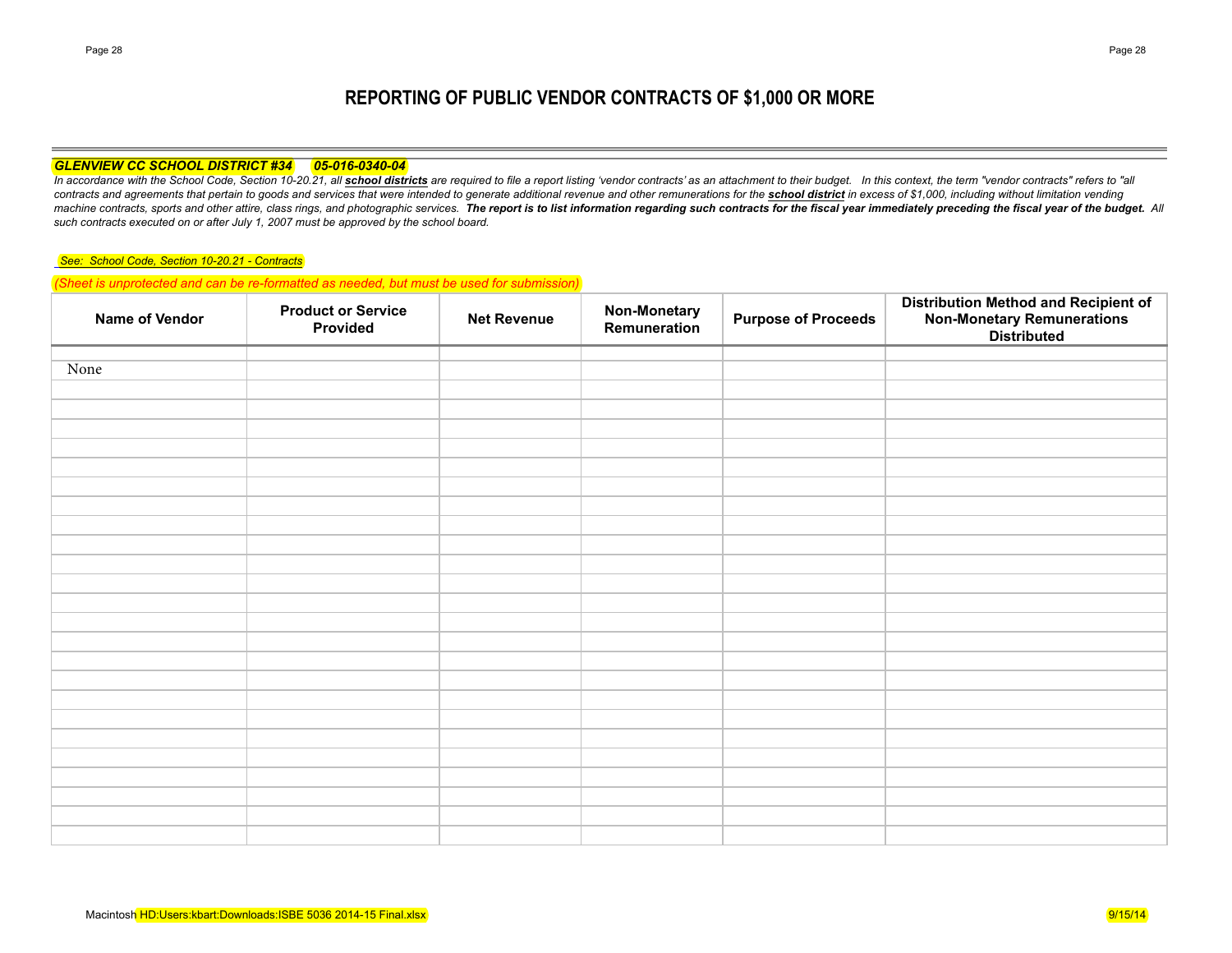## Page 29 RFFFRFNCF PAGF Page 29

## **Reference Description**

1 Each fund balance should correspond to the fund balance reflected on the books as of June 30th - Balance Sheet Accounts #720 and #730 (audit figures, if available).

- 2 Accounting and Financial Reporting for Certain Grants and Other Financial Assistance. The "On-Behalf" Payments should only be reflected on this page (Budget Summary, Lines 10 and 20).
- $_3$  Requires the secretary of the school board to notify the county clerk (within 30 days of the transfer approval) to abate an equal amount of taxes to be next extended. See Sec. 10-22.14 & 17-2.11.
- 3a Requires notification to the county clerk to abate an equal amount from taxes next extended. See section 10-22.14

#### 4 Principal on Bonds Sold:

- (1) Funding Bonds are to be entered in the fund or funds in which the liability occurs.
- (2) Refunding Bonds can be entered in the Debt Services Fund only.
- (3) Building Bonds can be entered in the Capital Projects Fund only.
- (4) Fire Prevention and Safety Bonds can be entered in the Fire Prevention & Safety Fund only.
- $_5$  The proceeds from the sale of school sites, buildings, or other real estate shall be used first to pay the principal and interest on any outstanding bonds on the property being sold, and after all such bonds have been retired, the remaining proceeds from the sale next shall be used by the school board to meet any urgent district needs as determined under Sections 2-3.12 and 17-2.11 of the School Code. Once these issues have been addressed, any remaining proceeds may be used for any other authorized purpose and for deposit into any district fund.
- 6 The School Code, Section 10-22.44 prohibits the transfer of interest earned on the investment of "any funds for purposes of Illinois Municipal Retirement under the Pension Code." This prohibition does not include funds for Social Security and Medicare-only purposes. For additional requirements on interest earnings, see 23 Illinois Administrative Code, Part 100, Section 100.50.
- **7** Cash plus investments must be greater than or equal to zero.
- **<sup>8</sup>** For cash basis budgets, this total will equal the Budget Summary Total Direct Receipts/Revenues (Line 9) plus Total Other Sources of Funds (Line 46).
- **<sup>9</sup>** For cash basis budgets, this total will equal the Budget Summary Total Direct Disbursements/Expenditures (Line 19) plus Total Other Uses of Funds (Line 79).
- $10$  Working Cash Fund loans may be made to any district fund for which taxes are levied (Section 20-5 of the School Code).
- $11$  Include revenue accounts 1110 through 1115, 1117, 1118 & 1120.
- 12 The School Code Section 17-2.2c. Tax for leasing educational facilities or computer technology or both, and for temporary relocation expense purposes.
- <sub>13</sub> Corporate personal property replacement tax revenue must be first applied to the Municipal Retirement/Social Security Fund to replace tax revenue lost due to the abolition of the corporate personal property tax (30 ILCS 115/12). This provision does not apply to taxes levied for Medicare-Only purposes.
- 14 Only tuition payments made to private facilities. See Functions 4200 or 4400 for estimated public facility disbursements/expenditures.
- 15 Payment towards the retirement of lease/purchase agreements or bonded/other indebtedness (principal only) otherwise reported within the fund e.g.: alternate revenue bonds. (Describe & Itemize)
- <sub>16</sub> Only abolishment of Working Cash Fund must transfer its funds directly to the Educational Fund upon adoption of a resolution and

at the close of the current school Year (see 105 ILCS 5/20-8 for further explanation)

Only abatement of working cash fund can transfer its funds to any fund in most need of money (see 105 ILCS 5/20-10 for further explanation)